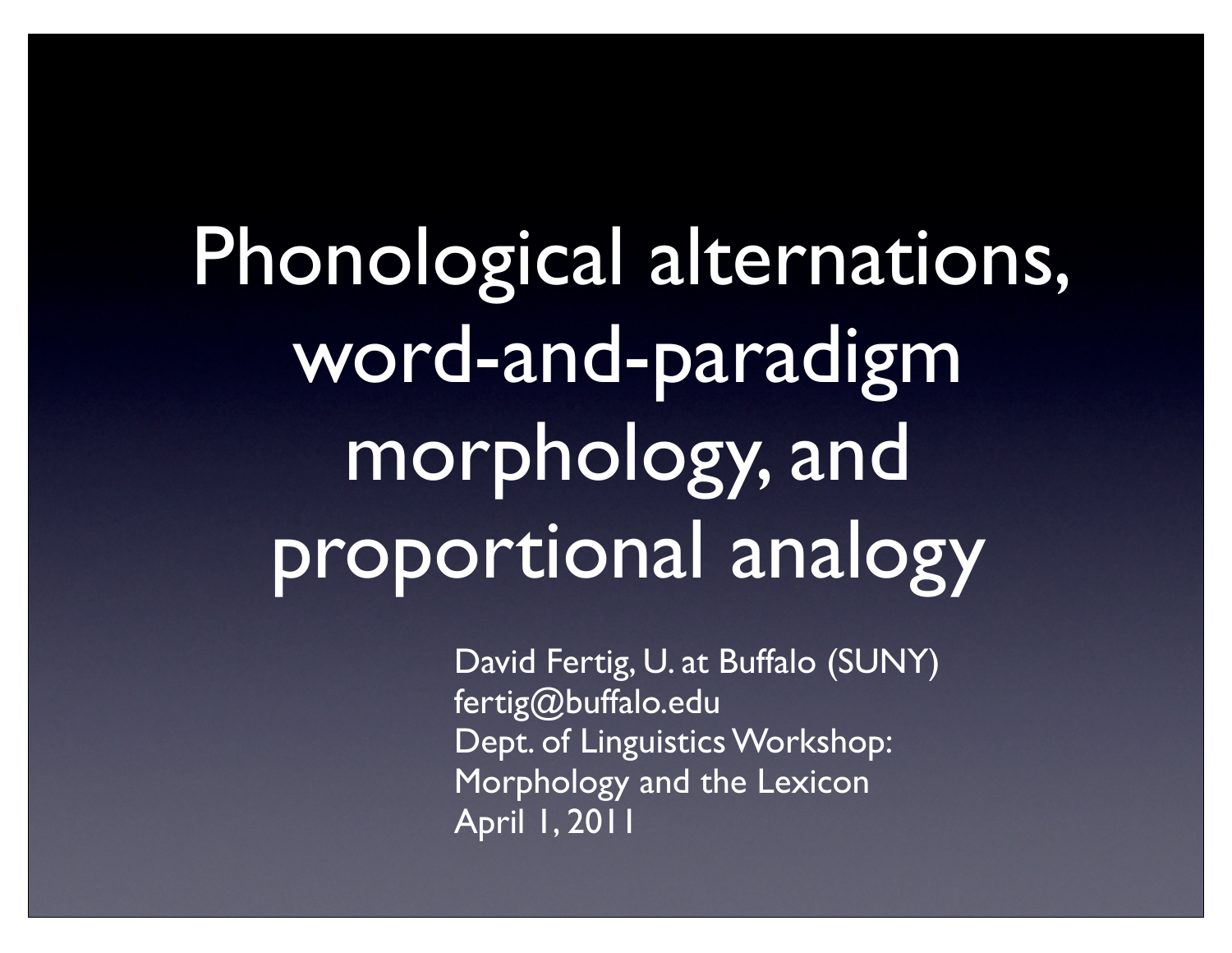Introductory quote: On the venerable tradition of not reading Paul's *Prinzipien der Sprachgeschichte*

• "It appears to me, Curtius has so far only very cursorily leafed through this book [Paul's *Prinzipien*]." (Brugmann 1885:92, referring to the great 19th c. linguist and critic of the Neogrammarians, Georg Curtius)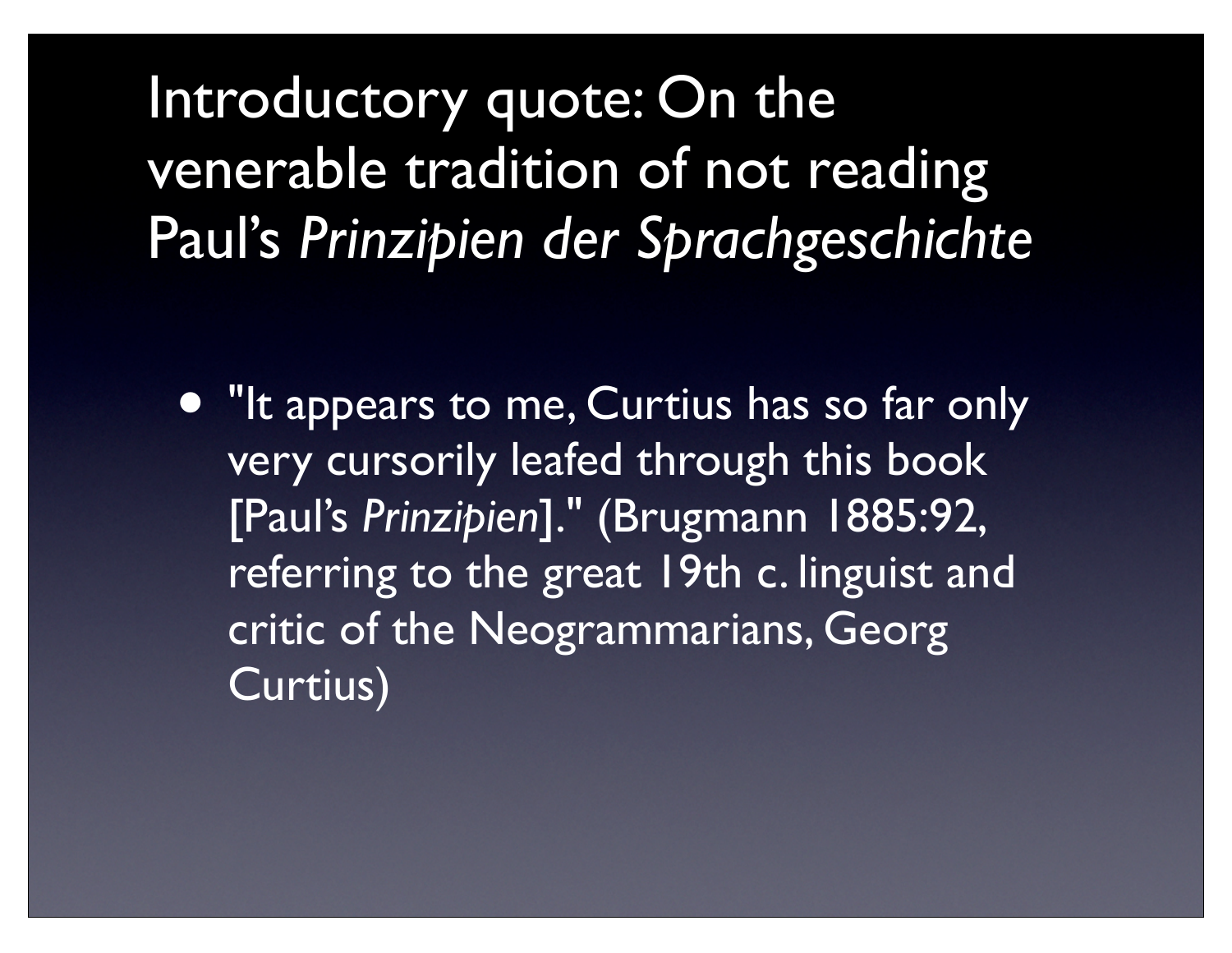#### Motivations for this talk

• An interest in word-and-paradigm (="proportional") models of inflectional morphology (e.g. James Blevins 2004; Matthews 1991; Paul 1886) and (the [alleged] limits of) their ability to account for "analogical" change.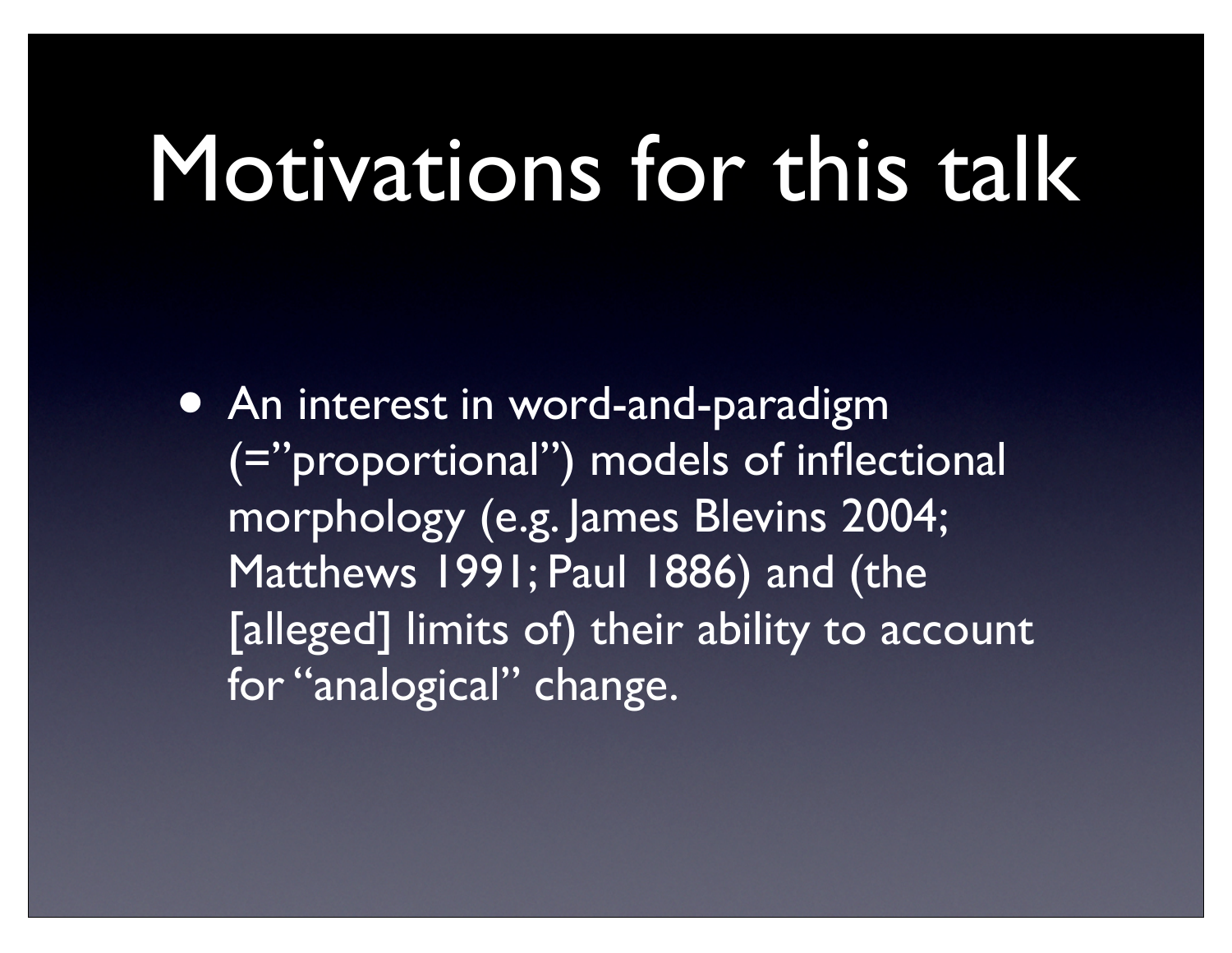## The project:

Examine claims of the inability of "proportional" theories to account for particular kinds of analogical change, e.g.:

• "[...] morphophonemic analogy operates with all the regularity of the neogrammarian's sound change. It is for this reason that any theory which treats it as a change in lists of morphemes, and this includes the proportional model of analogy, cannot account for it." (Kiparsky 1973:12)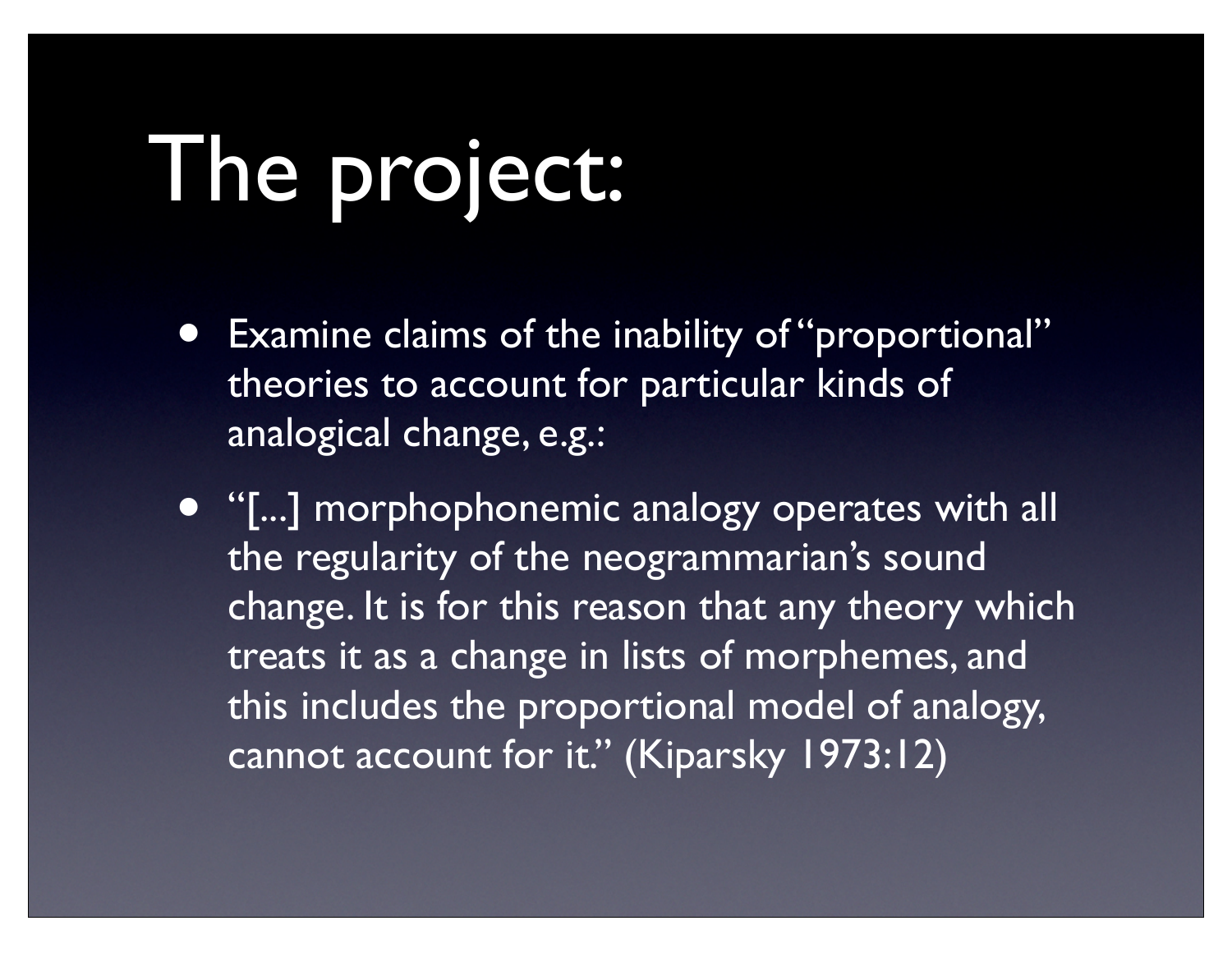#### Hale and Reiss on *nn~ð* in Old Icelandic

|            | I. Pre-OI      | 2. Oldest<br>manuscripts | 3. Later OI   |
|------------|----------------|--------------------------|---------------|
| man'       | *mannr / manna | maðr / manna             | maðr / manna  |
| battle'    | *guðr / gunna  | guðr / gunna             | gunnr / gunna |
| <b>URs</b> | /mann/, /gunð/ | /manð/, /gunð/           | /manð/,/gunn/ |

(I will assume that  $H \& R$  are correct that *nn* > *ð/\_\_r* reflects an analogical development rather than a sound change.)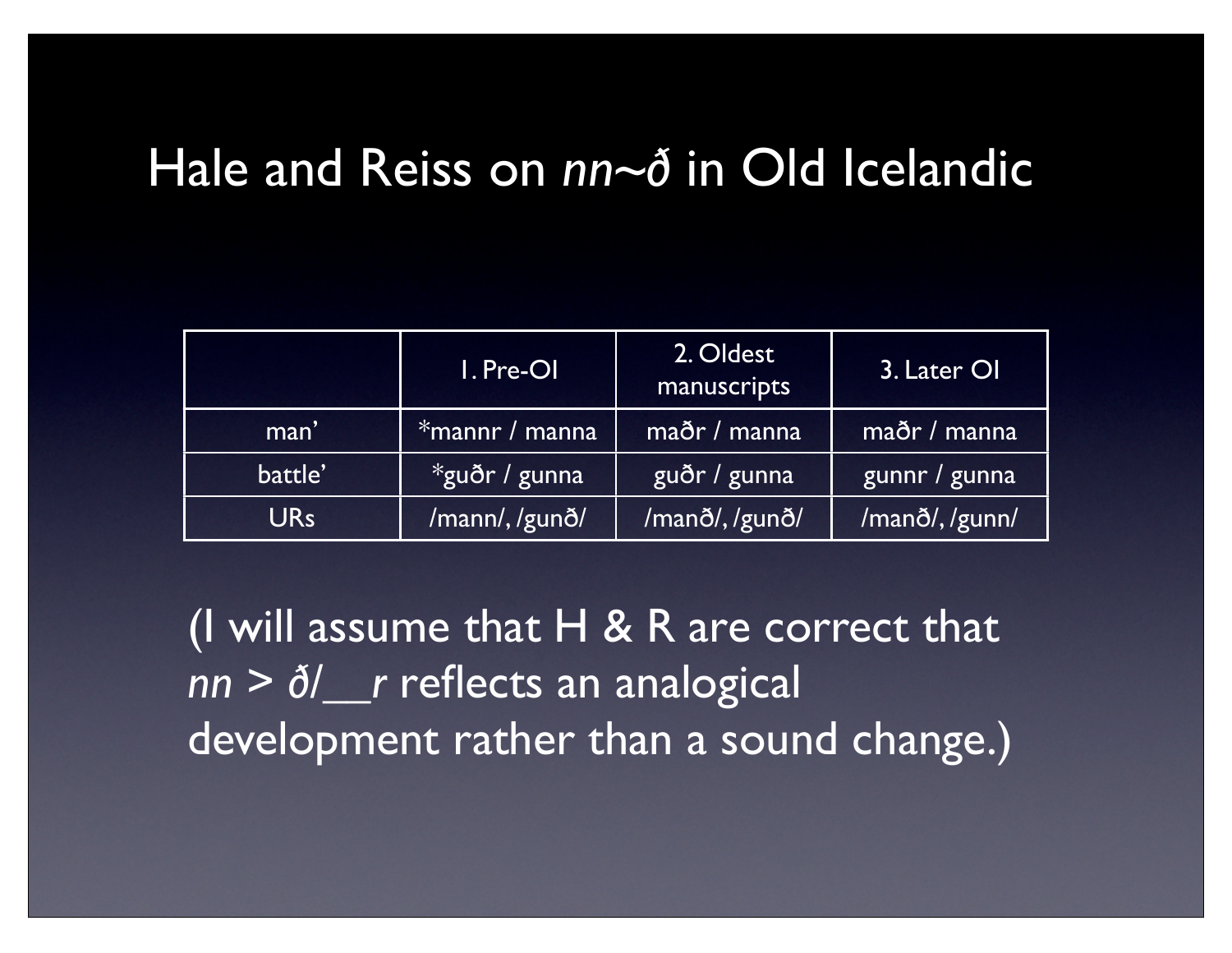## An example closer to home...

- A young American tennis player hears that they're doing the seeding for a tournament he's entered and that one of his friends has been seeded first.
- He asks: "I wonder where they'll seat me."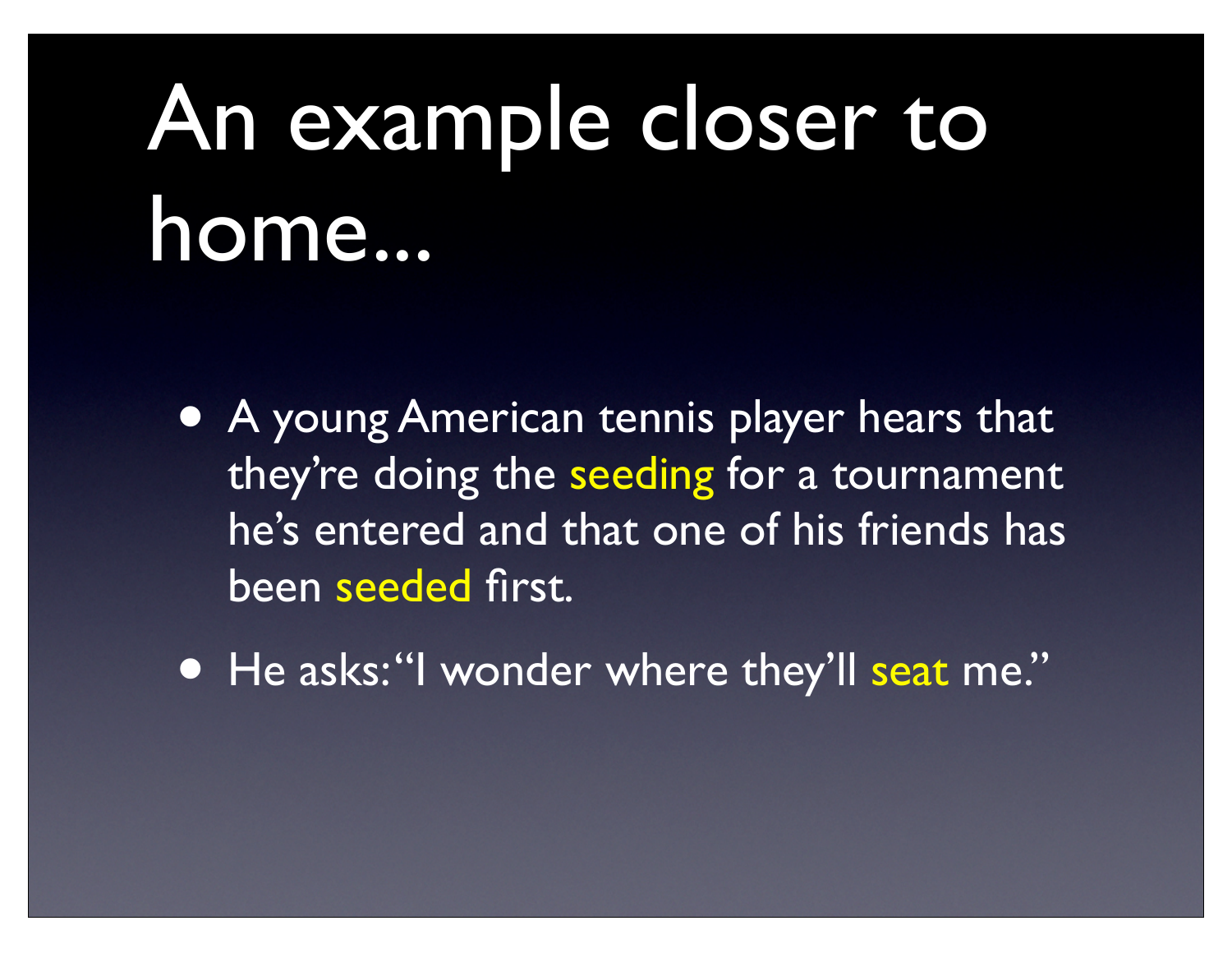## Hale and Reiss's account

"Parsing basis of analogical change: ambiguity →*restructuring*

Given a grammar *G1*, *URs /a,b/* and a surface form  $\phi$  s.t.  $G_1(a) = G_1(b) = \phi$ ,  $\phi$  is ambiguous for a learner constructing *G2* using the output of *G1* as PLD." (2008:239)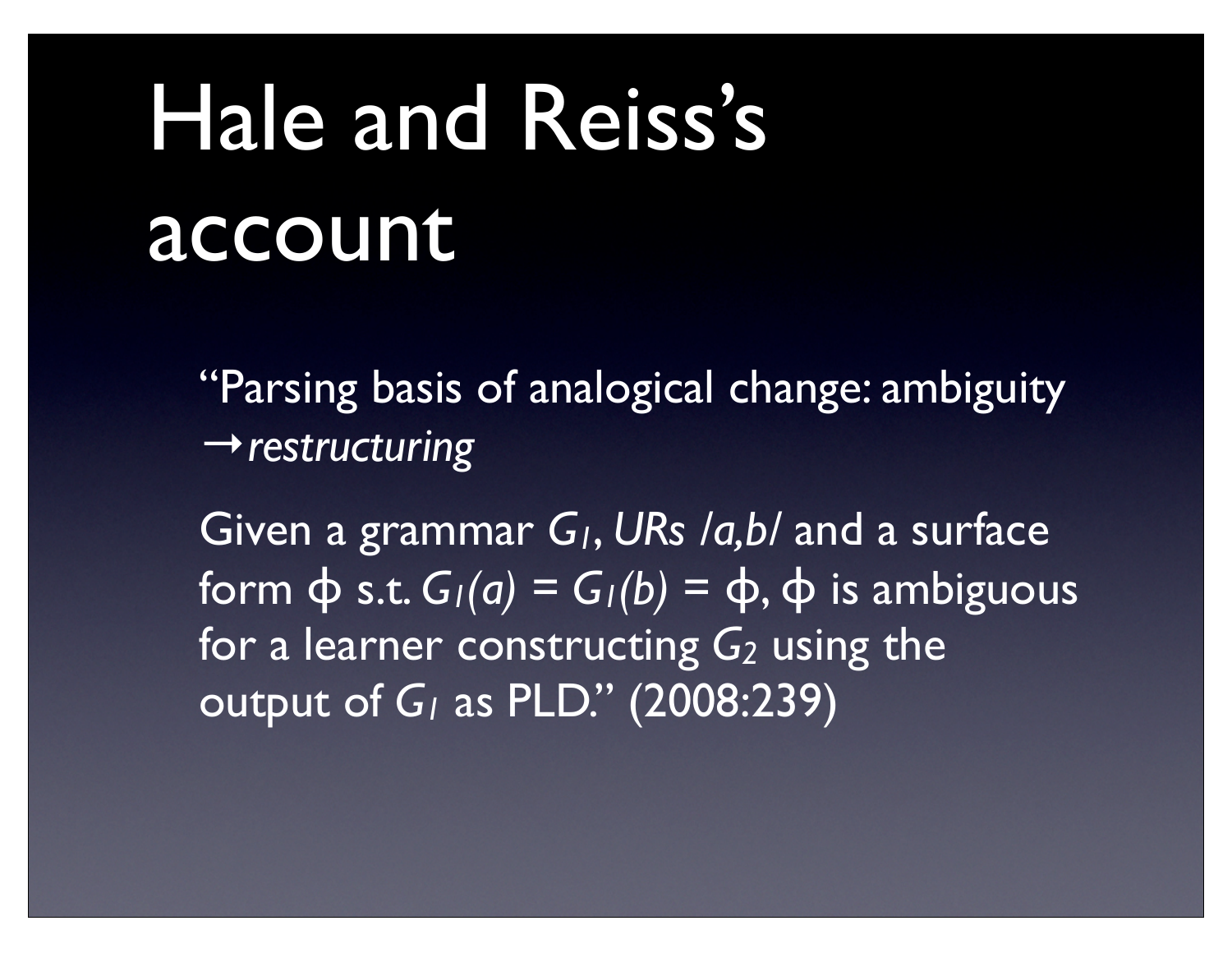#### Alleged inadequacy of proportional accounts (1)

**• "analogy is not necessarily based upon any** existing surface form within the paradigm, but rather on the neutralizing effect of the grammar which must be constructed once a learner acquires the *-nn-/-ð-* alternation for some morphemes. In fact, the change of etymological *nn* sequences to underlying /nð/ sequences which alternate is attested in adjectival and verbal paradigms, as well as nominal paradigms." (H&R 2008:240)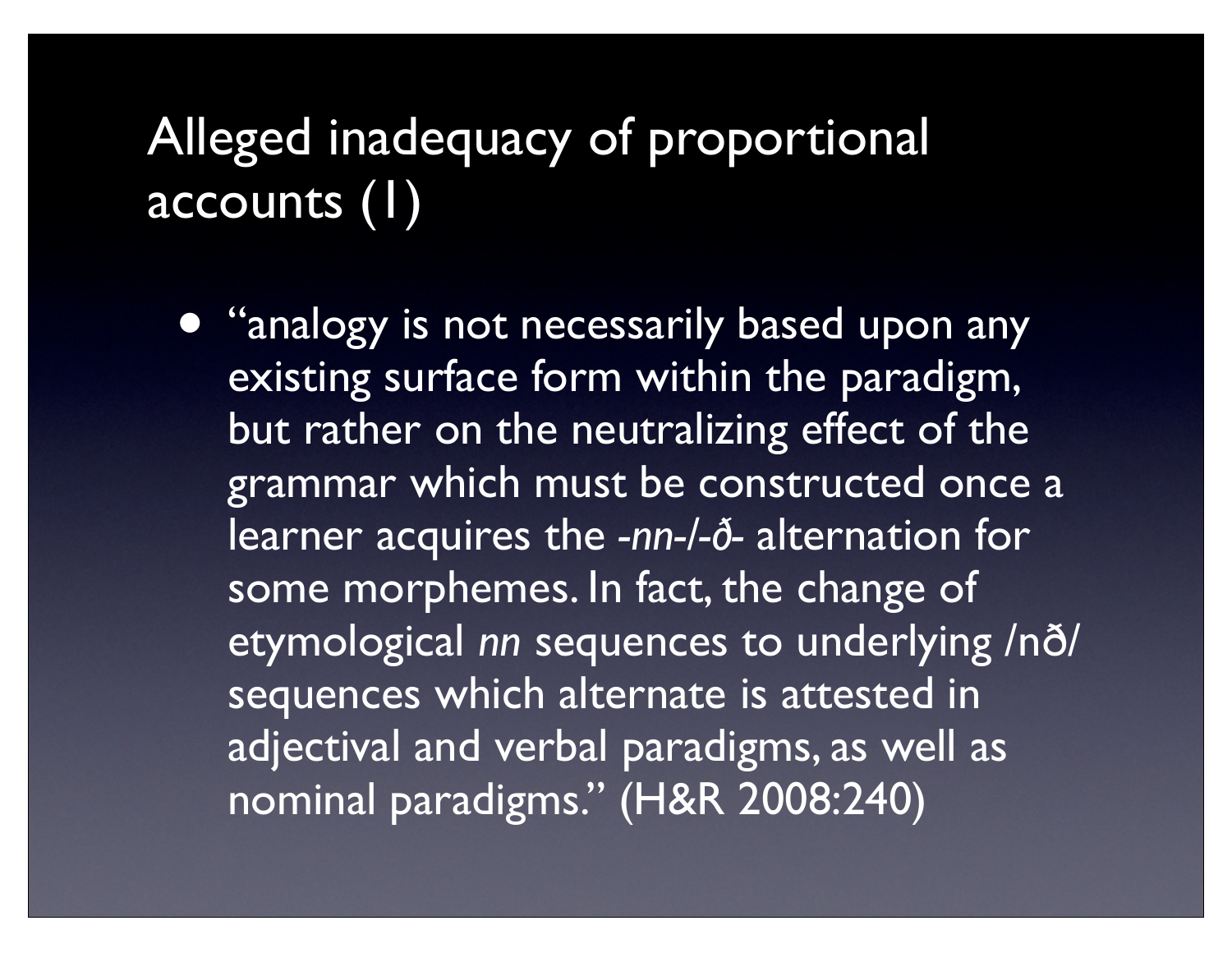#### Alleged inadequacy of proportional accounts (2)

- "Typically (e.g. in Hock 1991) [analogical] replacement is assumed to be morphologically motivated. This assumption will prove to be unnecessary in the discussion below." (2008:238n. 19)
- "Parallel changes are also attested in adjectival and verbal paradigms, which demonstrates that fourpart or proportional analogy need not be based on a morphologically parallel relationship among participants [sic] forms, as Hock (1991:172) suggests is normally the case." (2008:239n.21)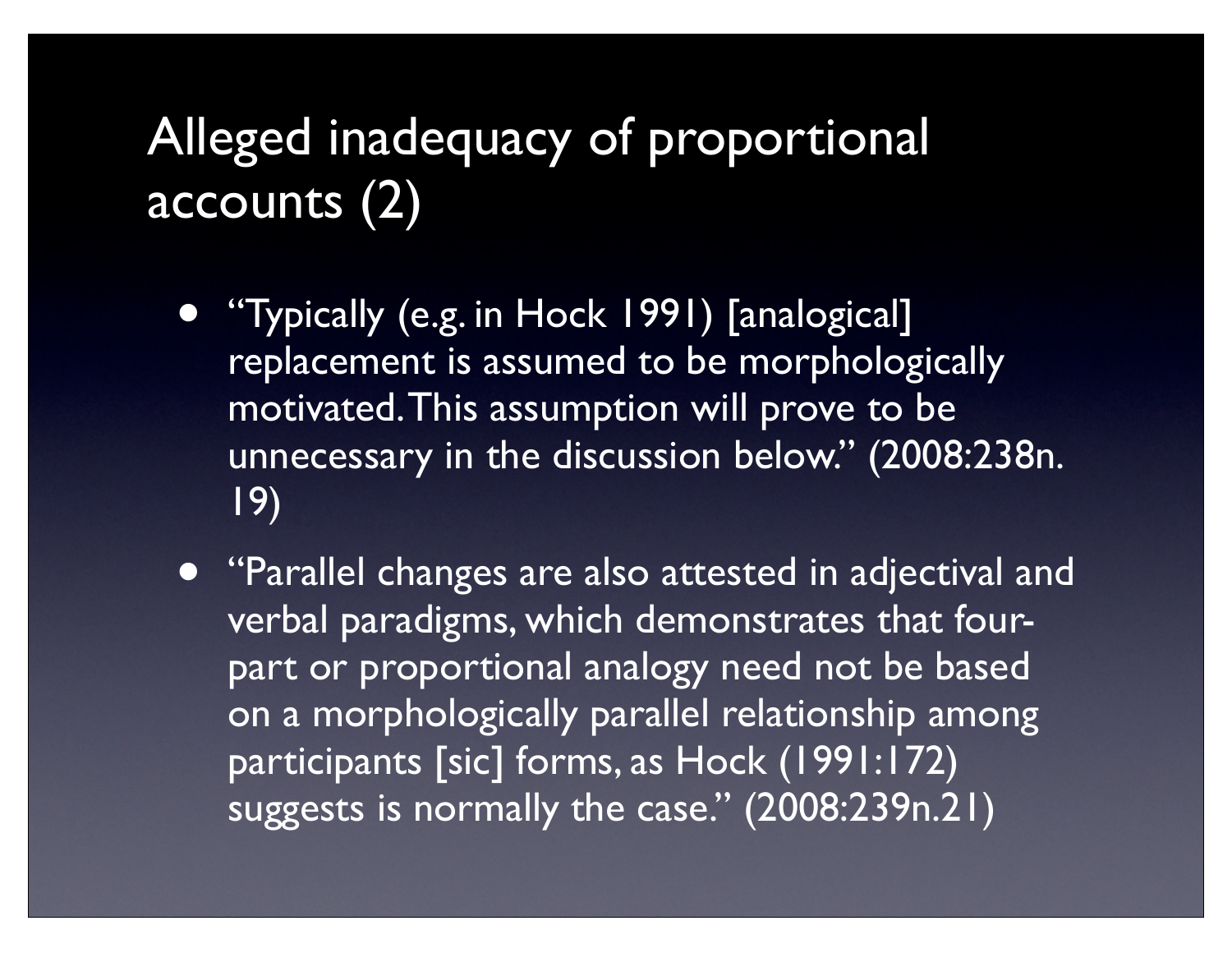## But a few pages later in Hock...

• "[...] although the developments in (47) and (48) are instances of (very) systematic proportional analogy, they do not conform to the definition of four-part analogy adopted earlier. For [...] they apply not to related morphological forms, but only to morphophonemic alternations within certain [...] phonological environments." (Hock 1986:188)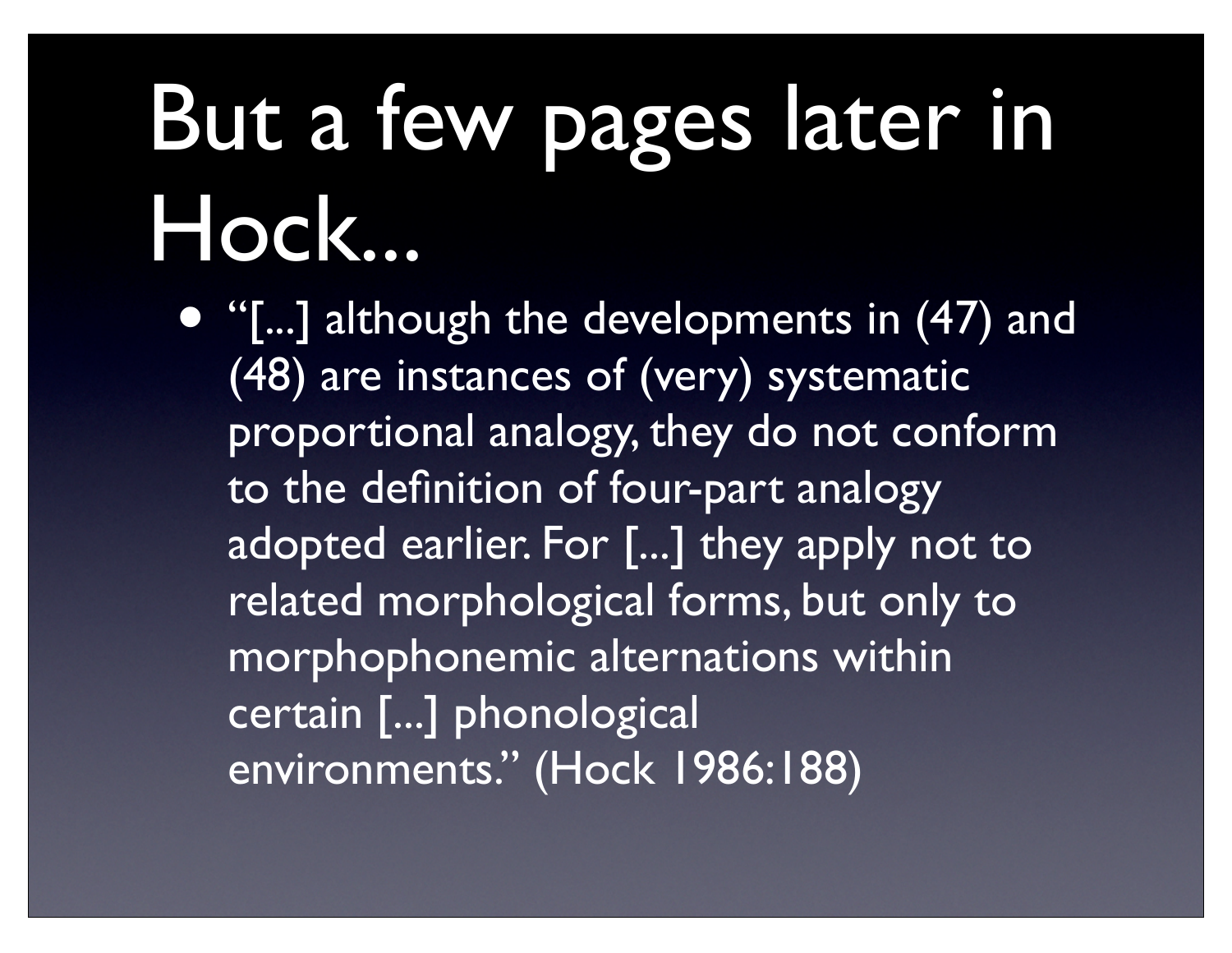#### And if we look at Paul's theory a little more closely...

• Paul posits "material-phonetic proportional groups" (1886:87) specifically to deal with analogical extension and leveling of purely phonologically conditioned stem alternations ("Lautwechsel").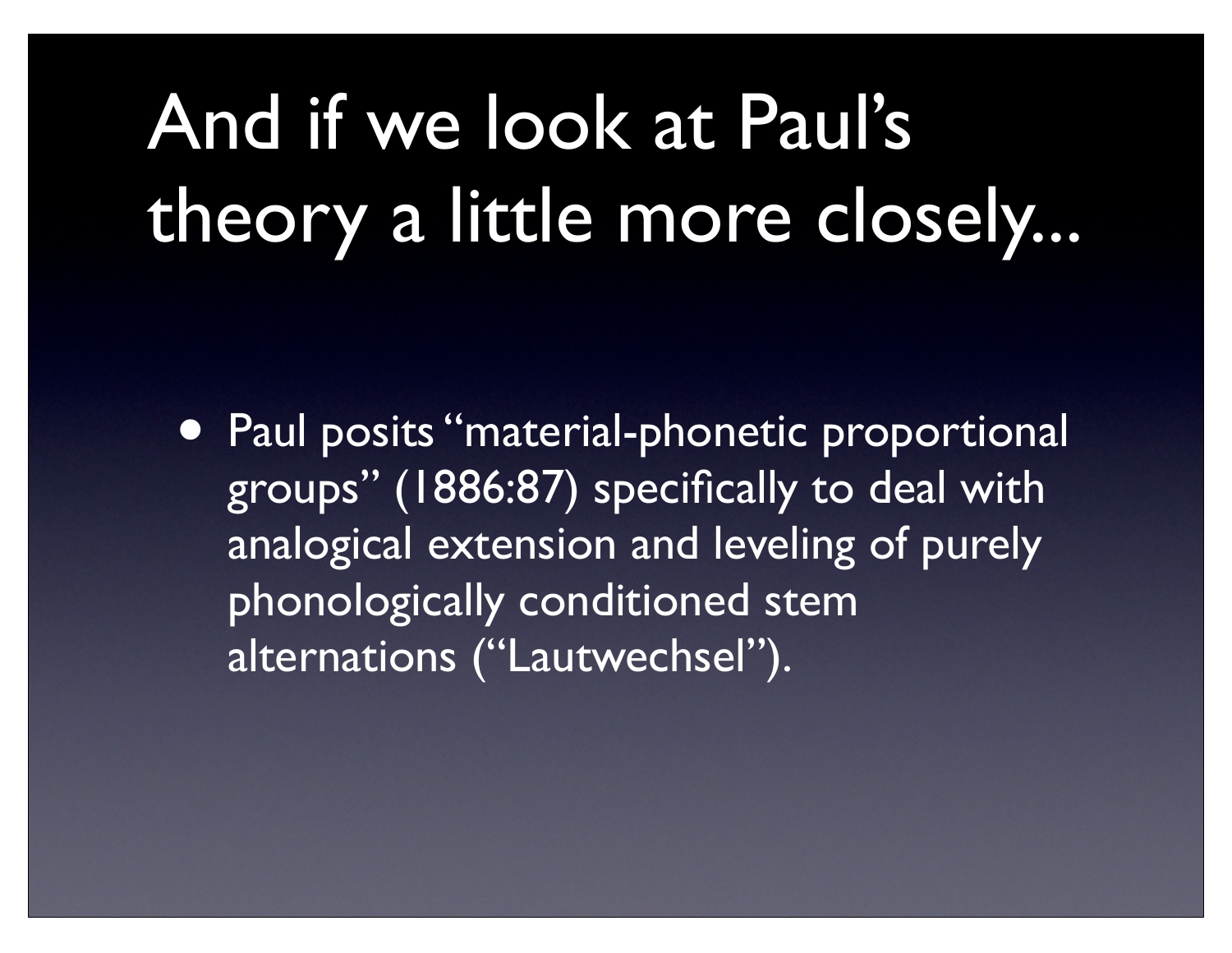## Paul's material-phonetic proportions (2)

- Paul emphasizes that the defining characteristic of material-phonetic proportional groups is precisely that the terms do not stand in "a morphologically parallel relationship":
- "The alternation must, if it is to be included here, occur in cases which, with respect to the functional relationship [between the two terms in each pair], have nothing to do with each other and thus show themselves to be independent of meaning." (1886:87, my translation)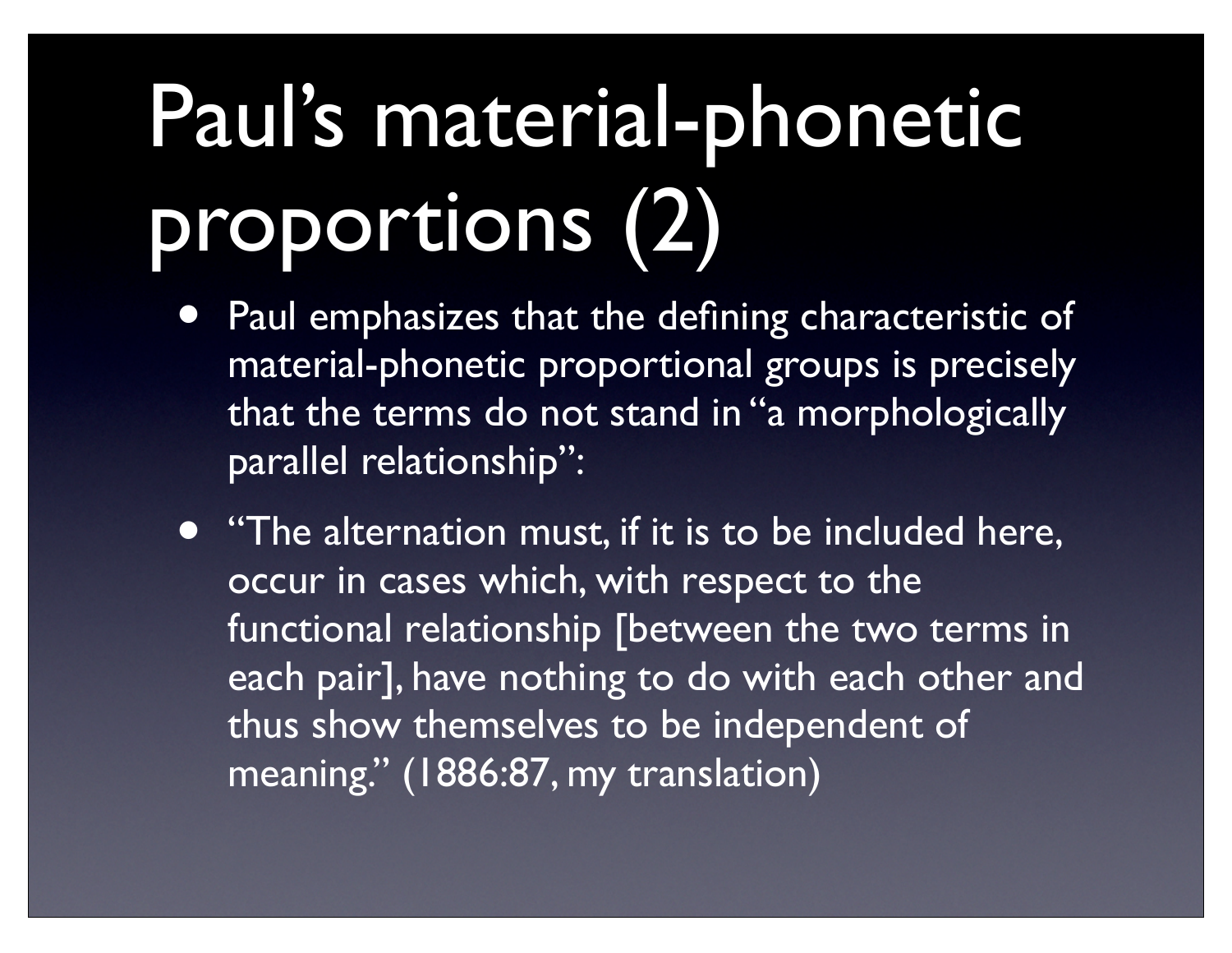# Two kinds of proportional equations

Material-formal (*-Ø* in sg. : *-s* in plur.)

| <b>boy</b>                                          | <b>oir</b><br>o  |                                    | ∩σ<br>◘                   | cat               | horse <sup>1</sup>                              |
|-----------------------------------------------------|------------------|------------------------------------|---------------------------|-------------------|-------------------------------------------------|
| $\overline{\phantom{a}}$<br>--------<br><b>boys</b> | -------<br>girls | $\overline{\phantom{0}}$<br>$\sim$ | ---------<br><u> 10ac</u> | ---------<br>cats | $\overline{\phantom{a}}$<br>---------<br>horses |

Material-phonetic (*-t-* elsewhere : *-*ɾ*-*/[in tap env.])

| write start late | <u>bat wit</u>                      |  |
|------------------|-------------------------------------|--|
|                  |                                     |  |
|                  | writing starter latest batted witty |  |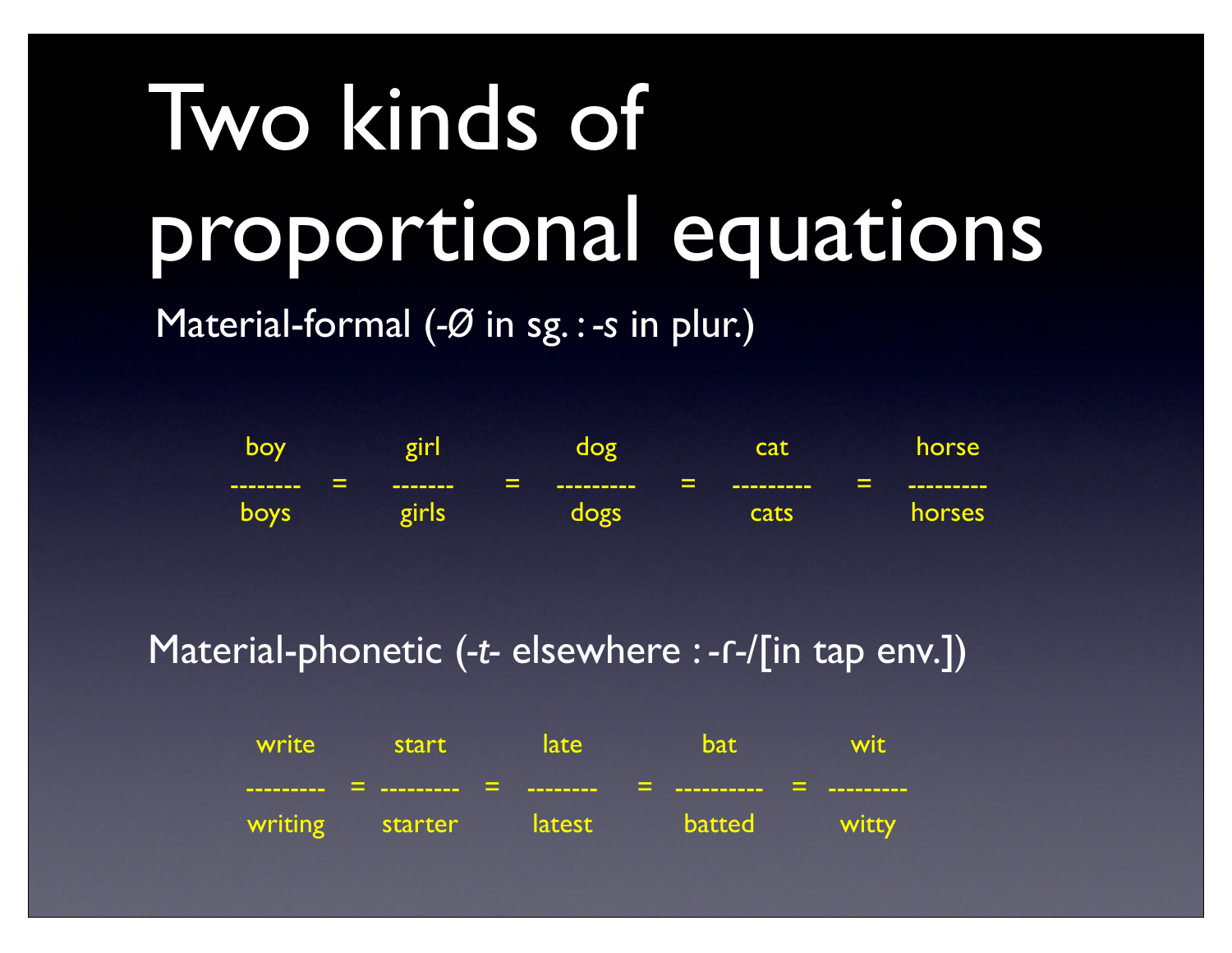#### A persistent myth:

• That there is a fundamental difference between analogical change in morphology and analogical change involving phonological or morphophonemic alternations, such that traditional "proportional" theory may work fine for the former but can't deal with the latter.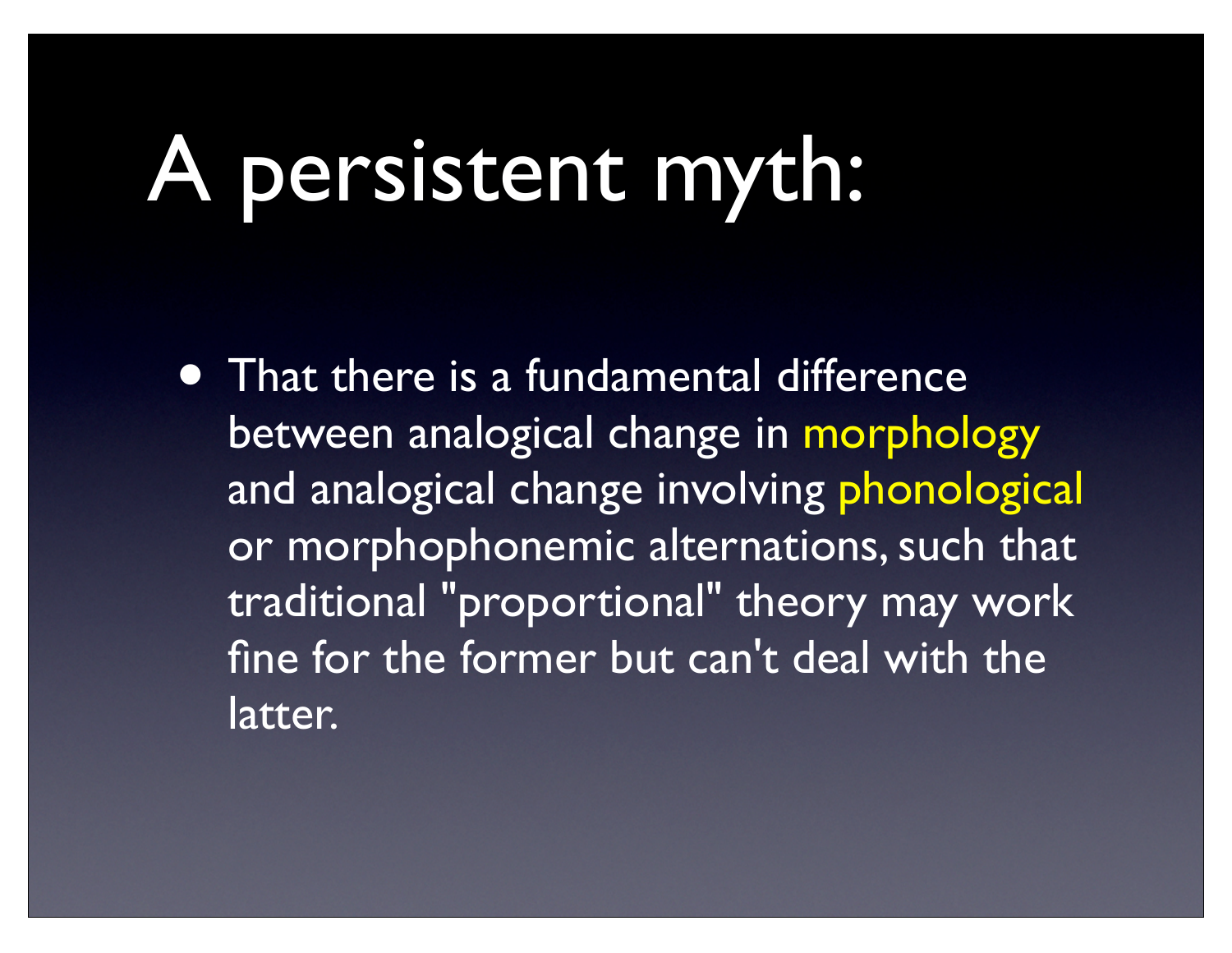# Accounting for the myth:

- Textbook caricatures of proportional theory generally focus on morphologically motivated change.
- Many theoretically minded phonologists: 1) believe lexical entries contain abstract underlying stems; and 2) are much more interested in phonological alternations than in morphological patterns.
- They thus wrongly assume that the "traditional" theory was ok for the kinds of changes they are not very interested in, but their theories are needed to account for the changes they are interested in.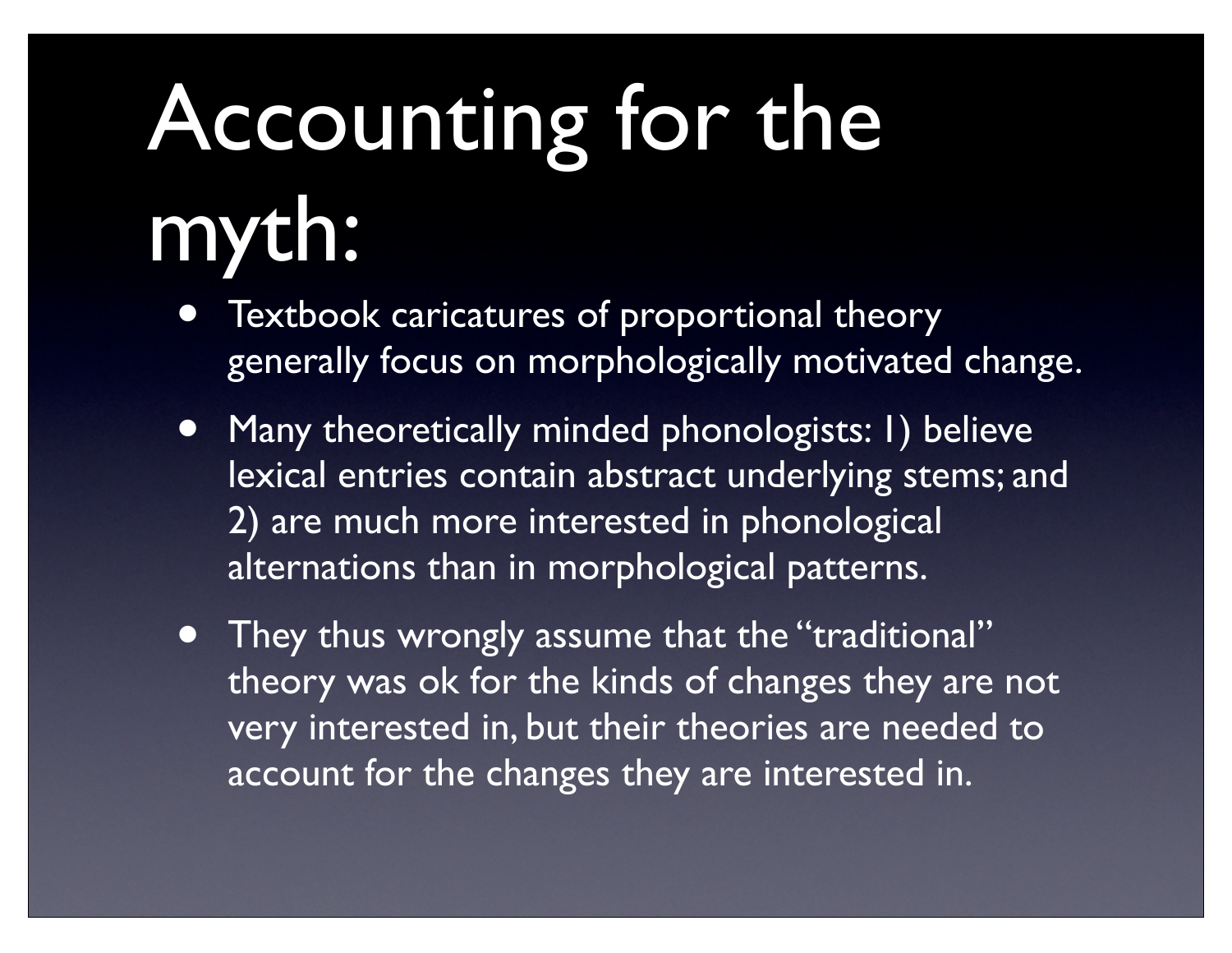## Debunking the myth

- As mentioned above, Paul (1886) provides a lengthy, explicit discussion of how the proportional model works for phonological alternations.
- The theoretical issues regarding the appropriateness of the proportional model are essentially the same for phonological and morphological analogy.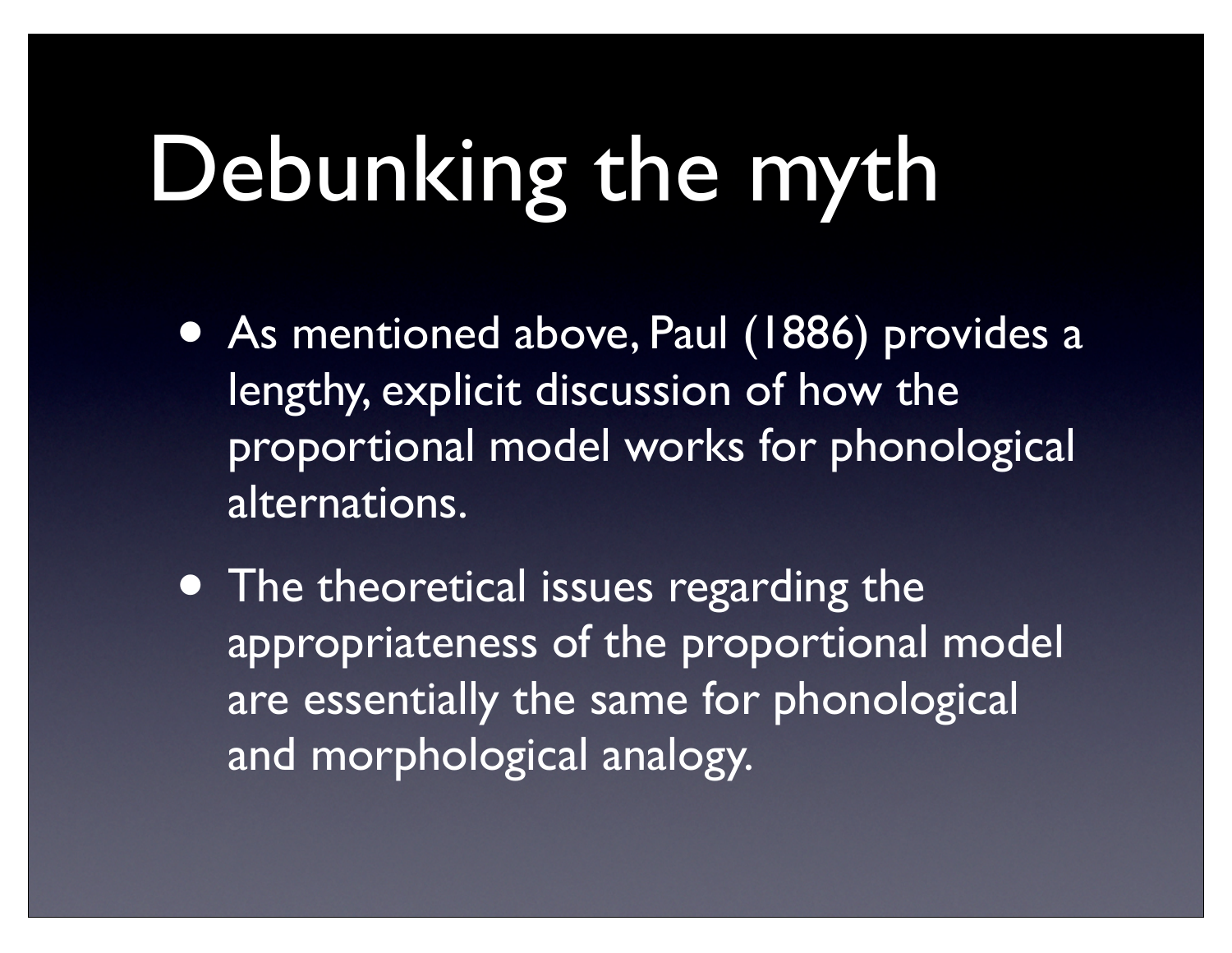### 2 approaches to analogical innovation

- Word-and-paradigm/proportional and lexeme- or morpheme-based approaches are in complete agreement up to a point:
- The possibility for lexical analogical innovation arises when learners are confronted with a wordform that is ambiguous w.r.t. which of 2 (or more) lexical categories the lexeme belongs to.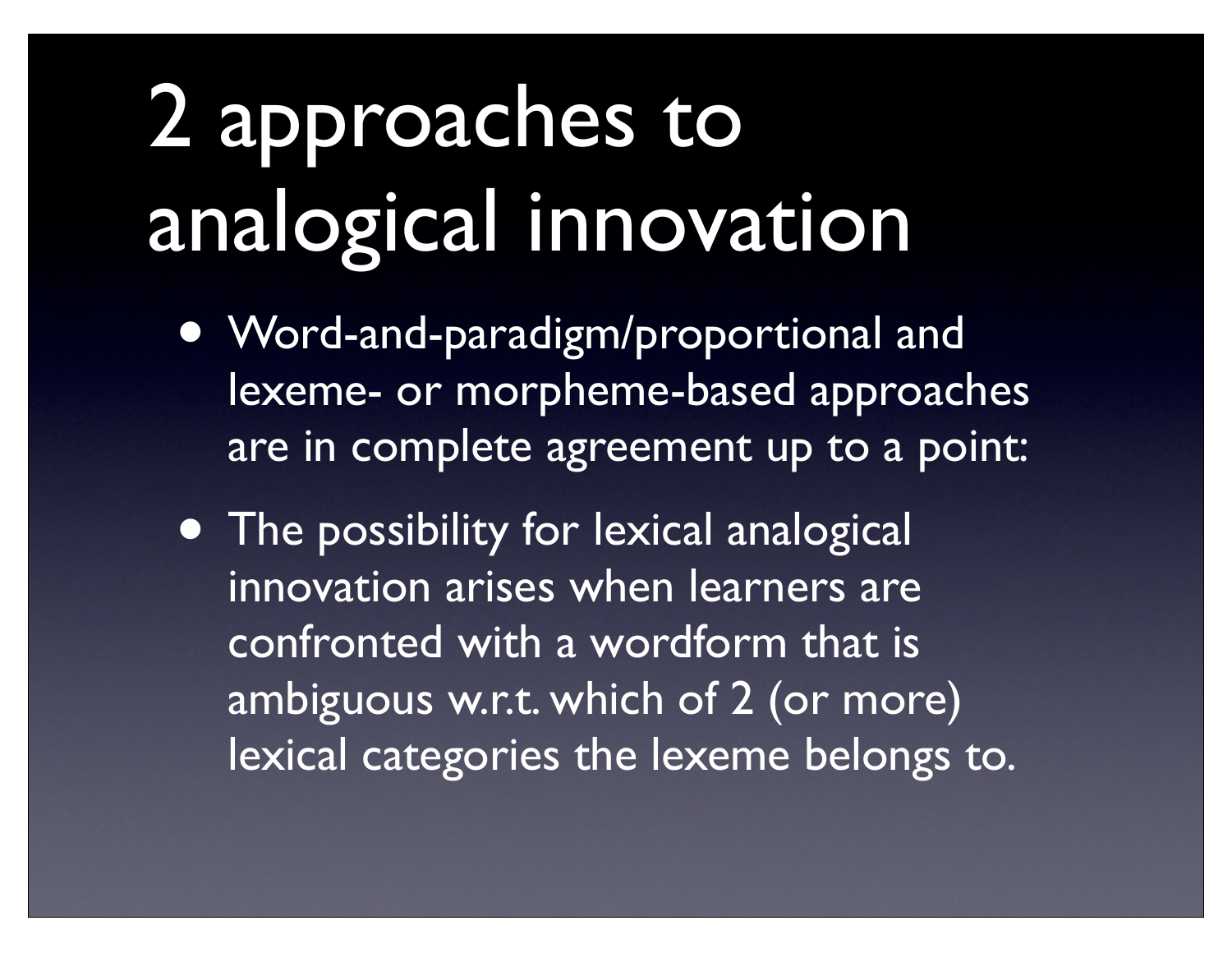## Examples 1: morphological

- An English learner hears a present tense form of *dive*. - Is this verb regular or irregular?
- A Latin learner hears a nom. sg. form of a masc. noun ending in *-us*. Is this a 2nd decl. noun or a 4th decl. noun?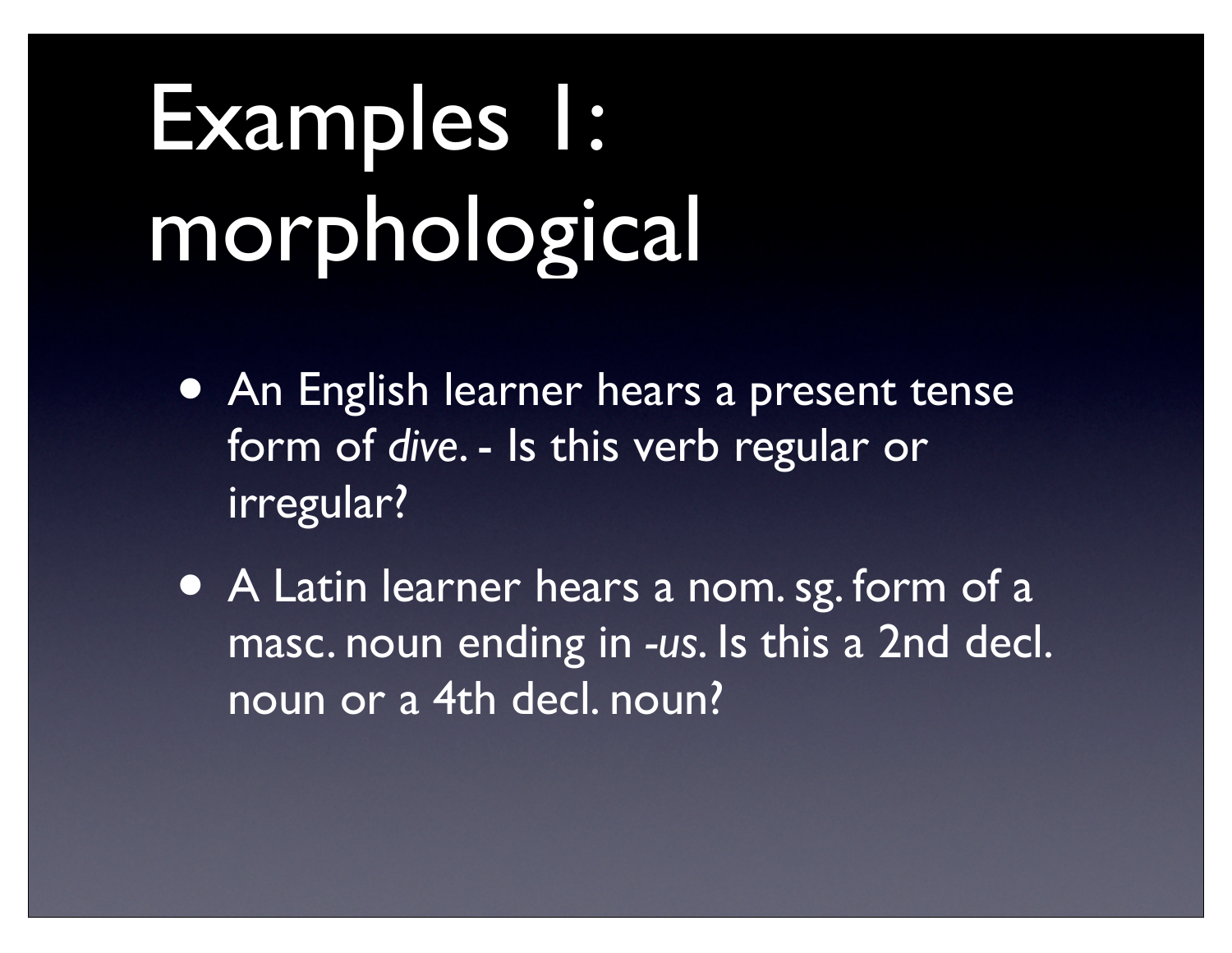## Examples 2: phonological

• A Latin learner hears the gen. sg. form *roboris* 'power'. -Does this lexeme belong to the class of words in which intervocalic -*r-* alternates with -*s* (nom. sg. *robus*) or to the class that has *-r(-)* throughout the paradigm (nom. sg. *robur*)?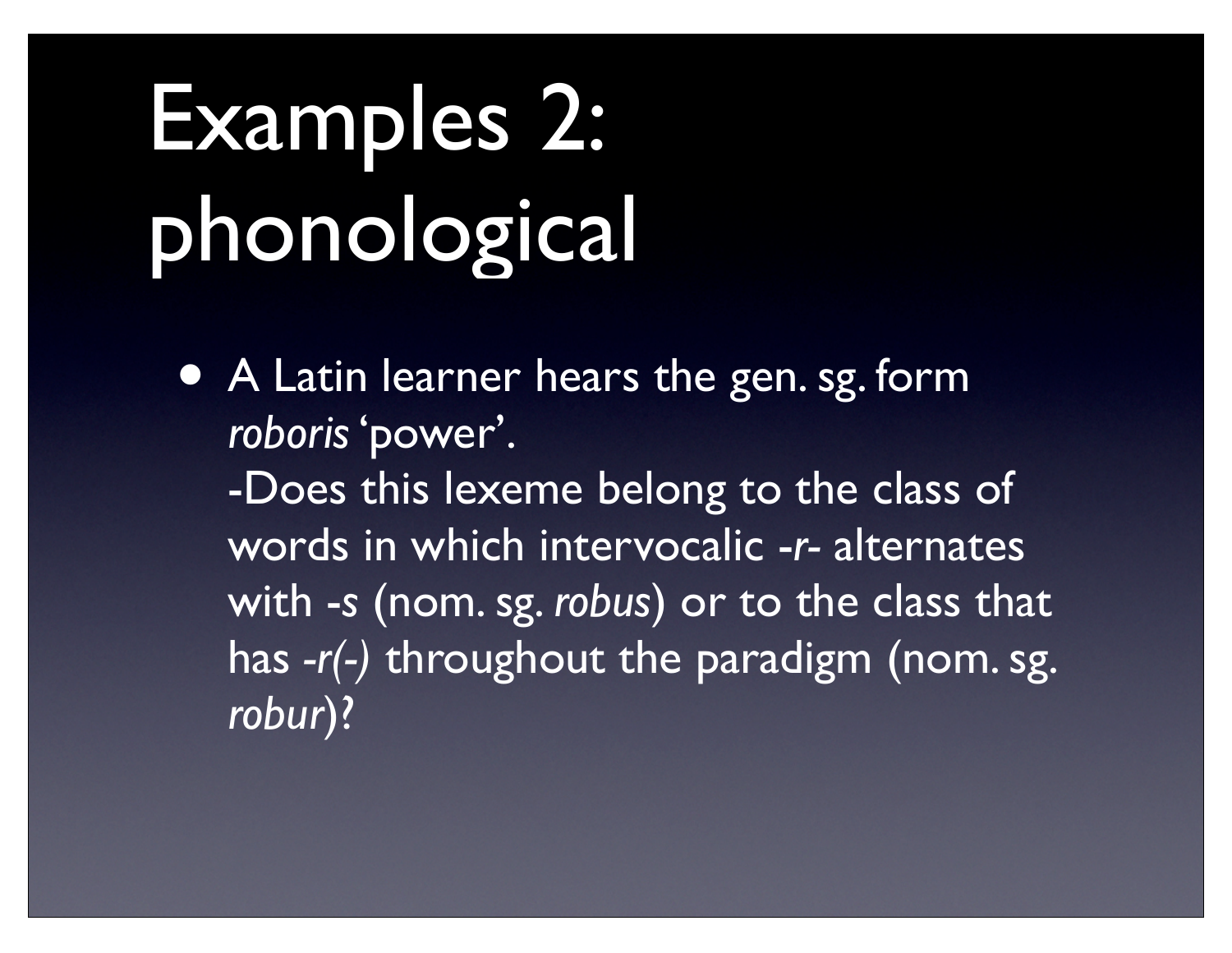## At this point, the theories diverge:

• What do learners do based on their answers to the questions on the preceding slides?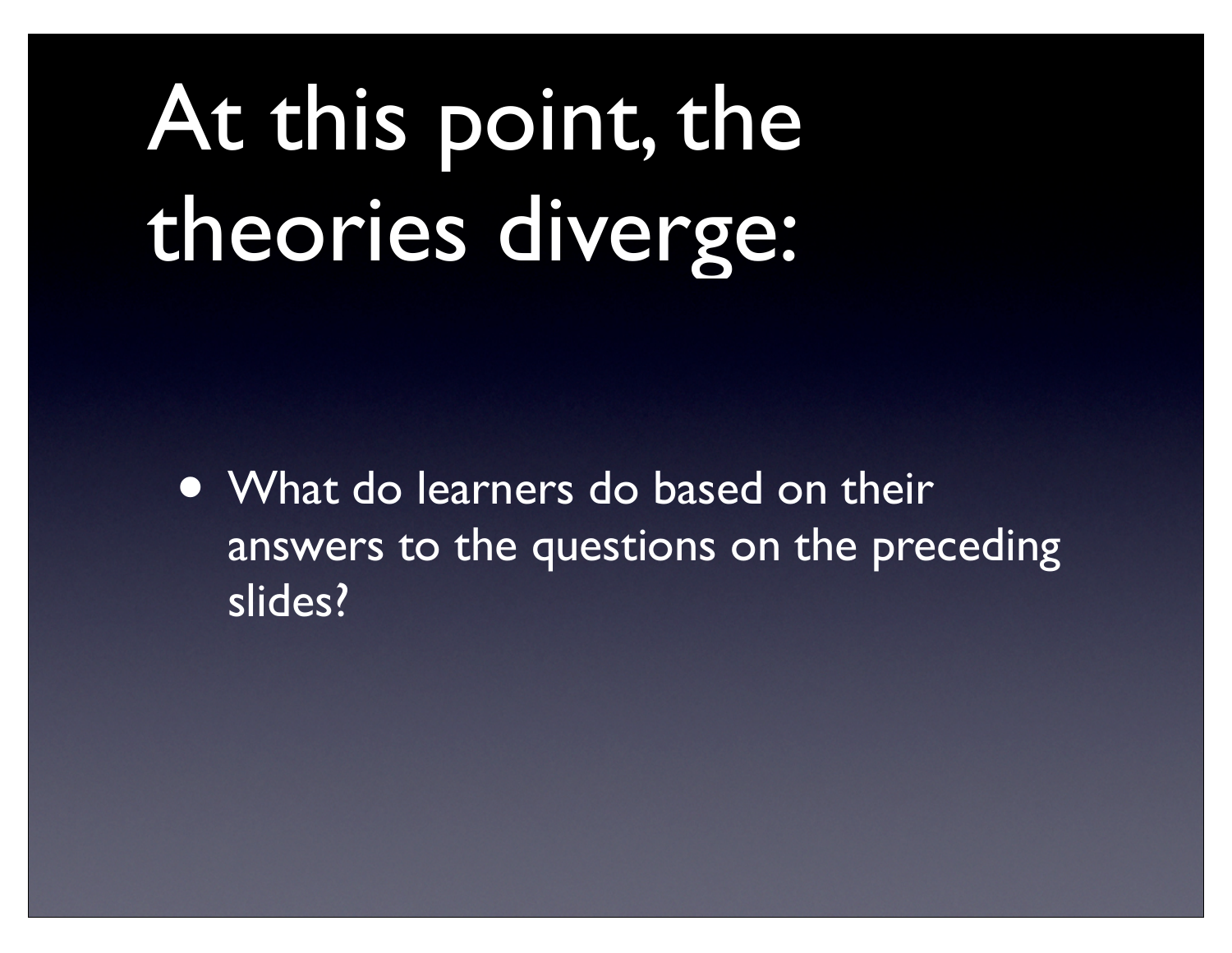### Proportionalist/WP answer:

- the learner constructs one or more leading forms for the lexical item in question (either immediately upon hearing the ambiguous form or later, in production)
- i.e. they "solve the proportional equation"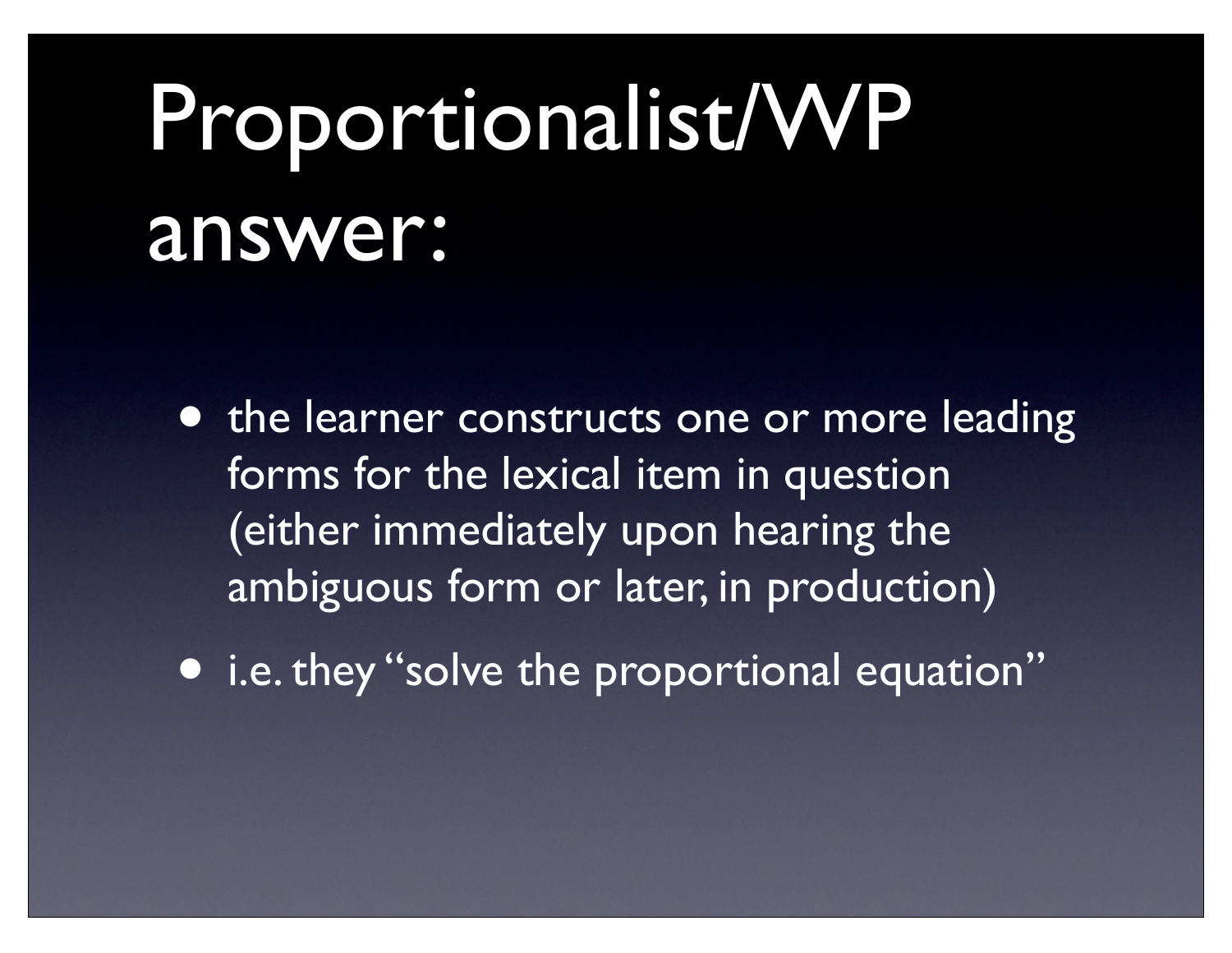## Morpheme- or lexemebased answer:

- The learner sets an abstract property of the lexical entry:
- Phonological analogy: the learner constructs an abstract underlying representation.
- Morphological analogy: the learner (un)marks the lexical entry for non-default inflectional properties.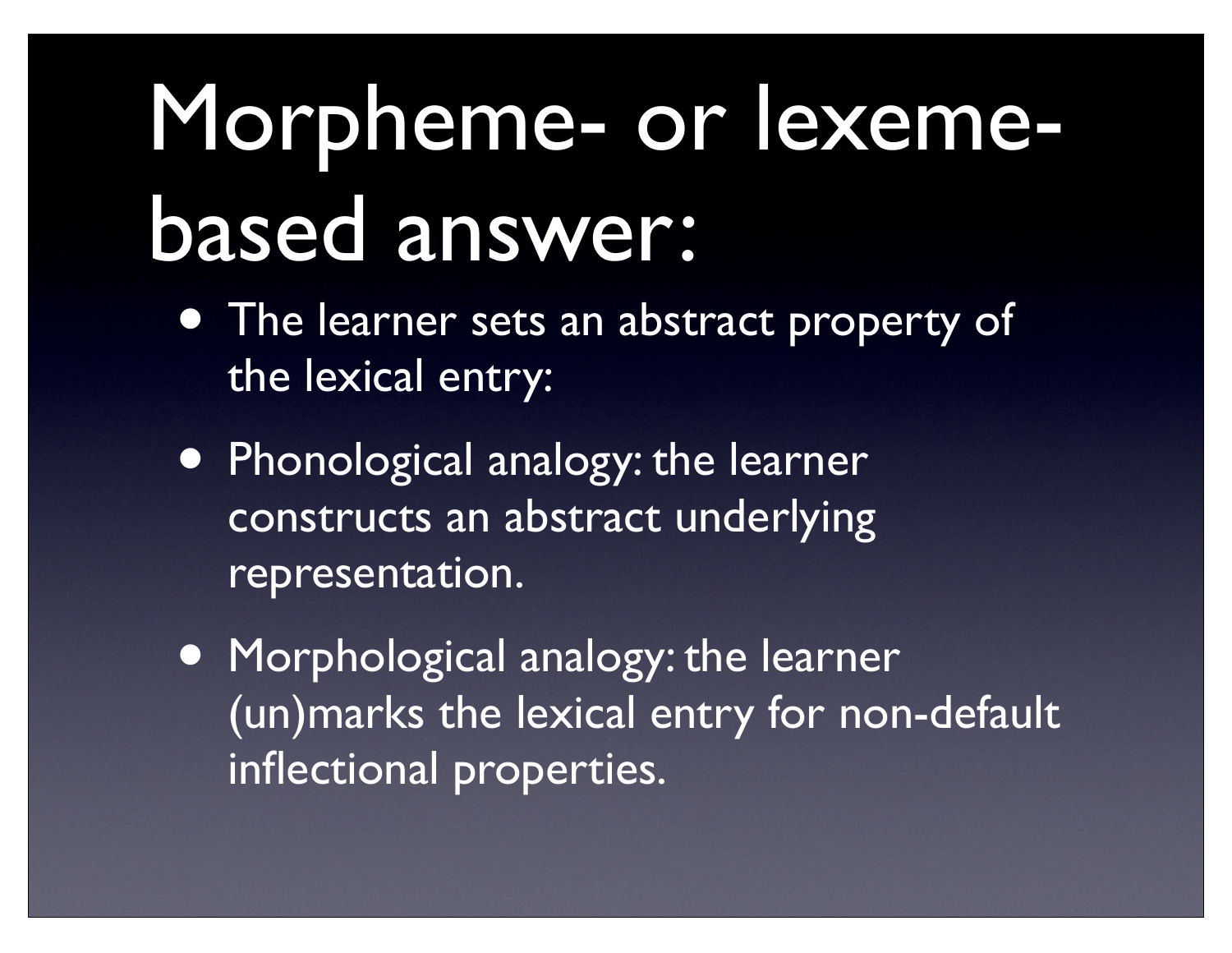#### In the latter approach...

- ...the solving of the proportional equation is not part of the innovation.
- The innovation itself is covert, it's outcome is a new abstract underlying form or a change in "diacritic class features to crossreference lexical entries with exponents or rules" (Blevins 2004:47).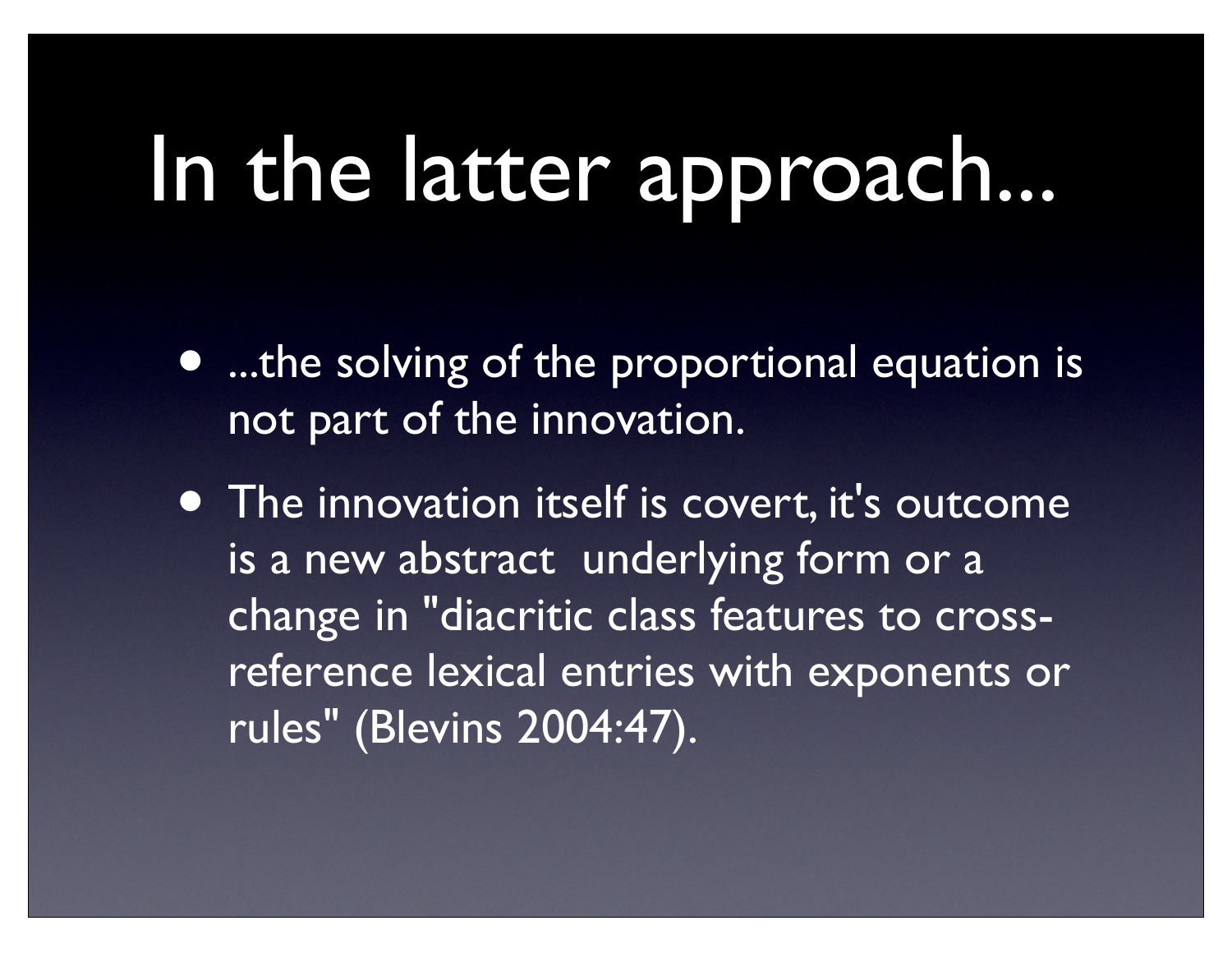## A close reading of Hale and Reiss's assertion:

• "analogy is not necessarily based upon any existing surface form within the paradigm, but rather on the neutralizing effect of the grammar which must be constructed once a learner acquires the -nn-/-ð- alternation for some morphemes. In fact, the change of etymological nn sequences to underlying / nð/ sequences which alternate is attested in adjectival and verbal paradigms, as well as nominal paradigms." (H&R 2008:240)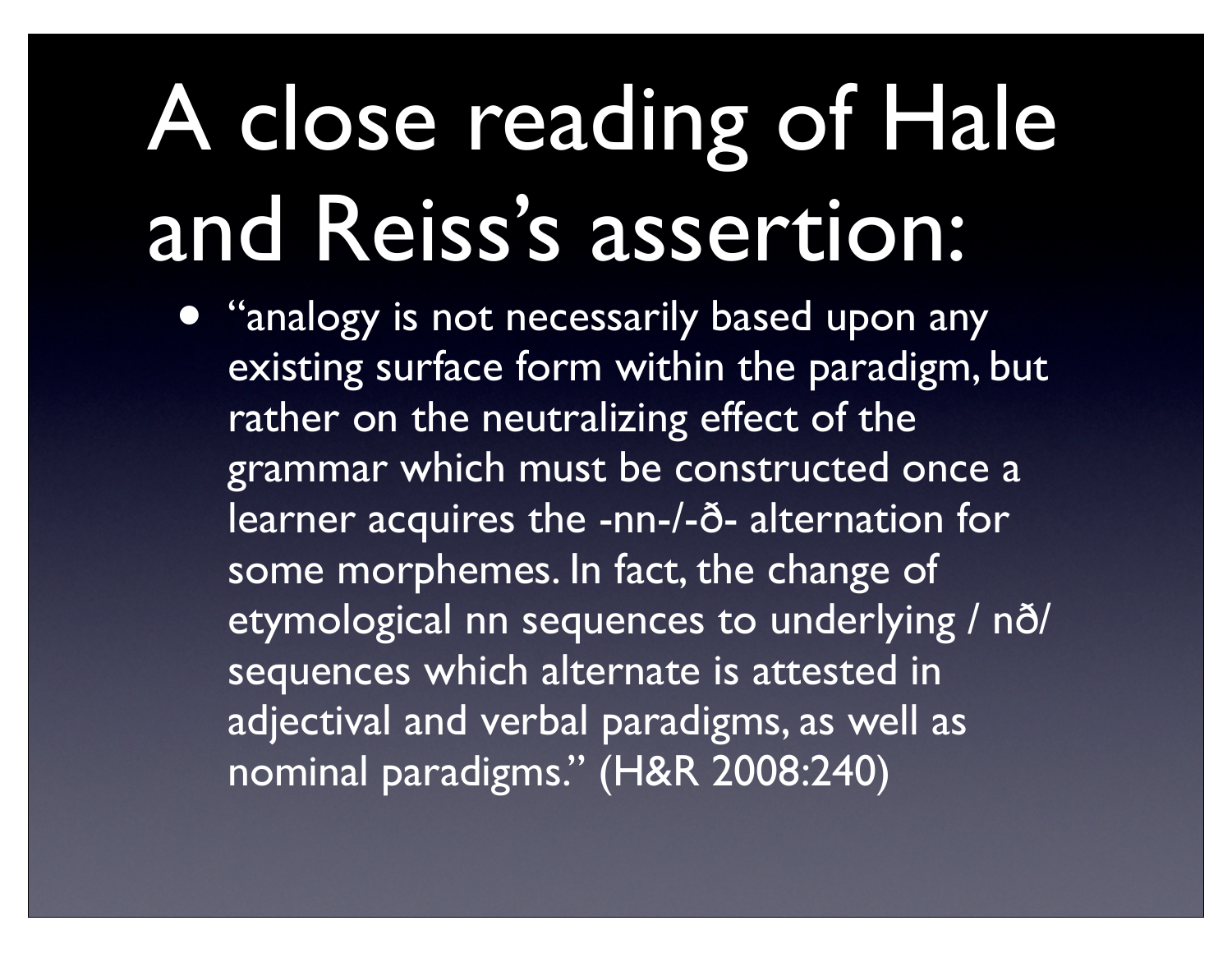"In fact, the change [...] is attested in adjectival and verbal paradigms, as well as nominal paradigms."

• The belief that this fact is problematic for proportional theory is apparently based on a lack of awareness of Paul's "materialphonetic" proportions.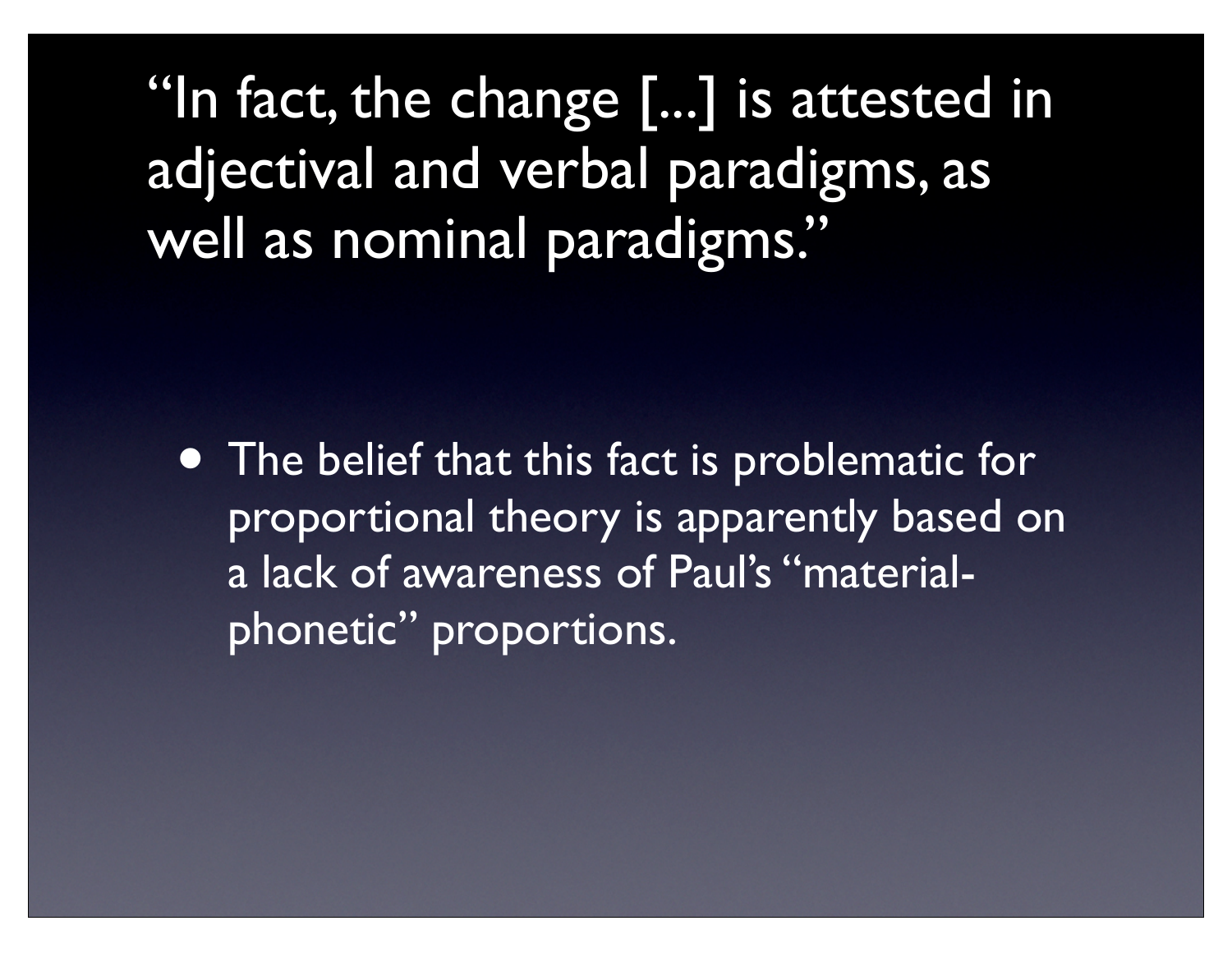#### "analogy is [...] based upon [...] the neutralizing effect of the grammar  $\left[\ldots\right]$ "

- (Compare: "We believe that the partial indeterminacy of parsing provides a straightforward explanation for the diachronic process commonly referred to as analogy [...]" (238))
- No one would dispute this; the whole point of Paul's model is that an ambiguous surface form is the crux of every proportional equation.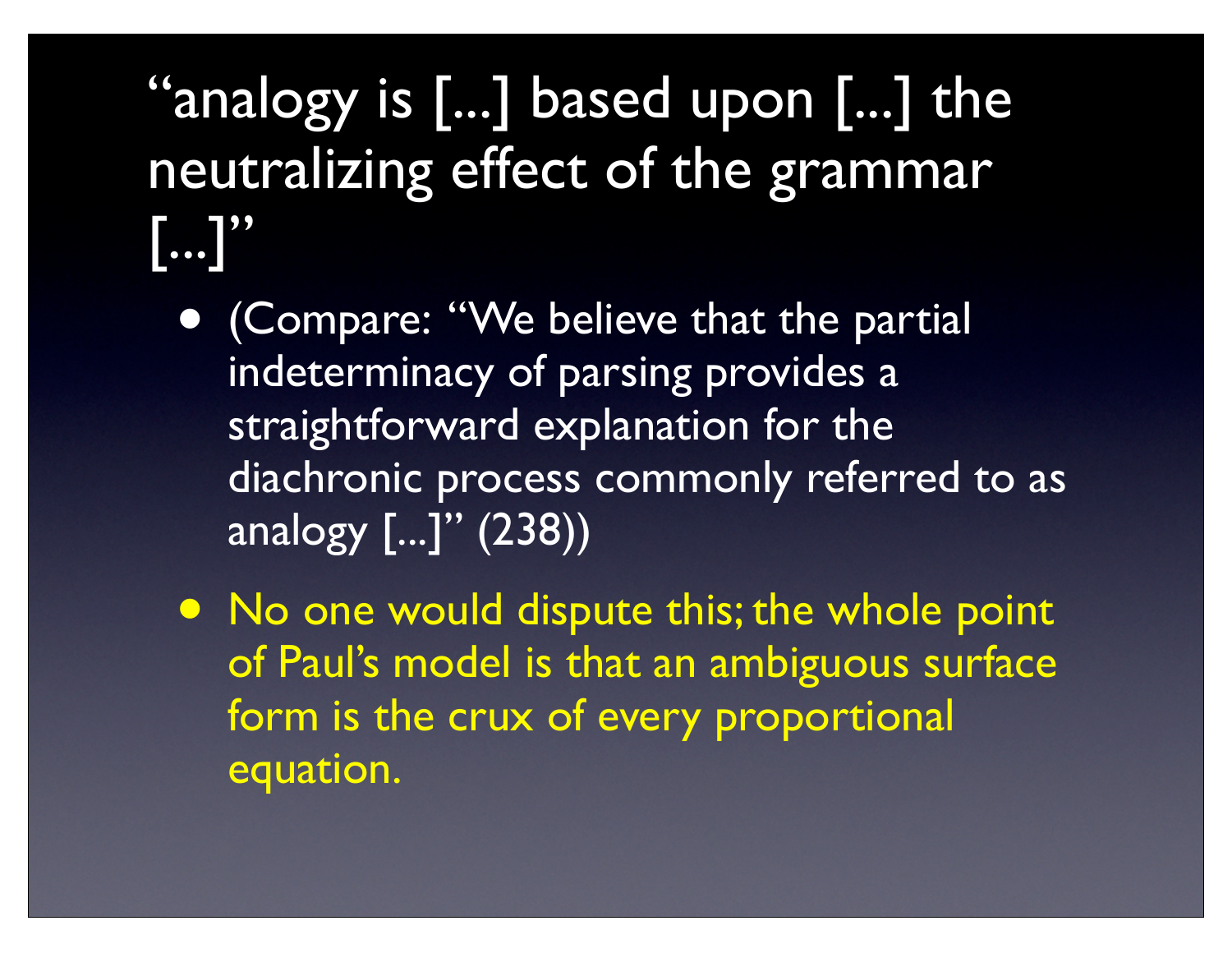"analogy is not necessarily based upon any existing surface form within the paradigm[...]" (part 1)

• What if your theory posits that lexical entries contain no phonological or morphological information besides surface forms from the paradigm? (as in word-andparadigm/proportional models)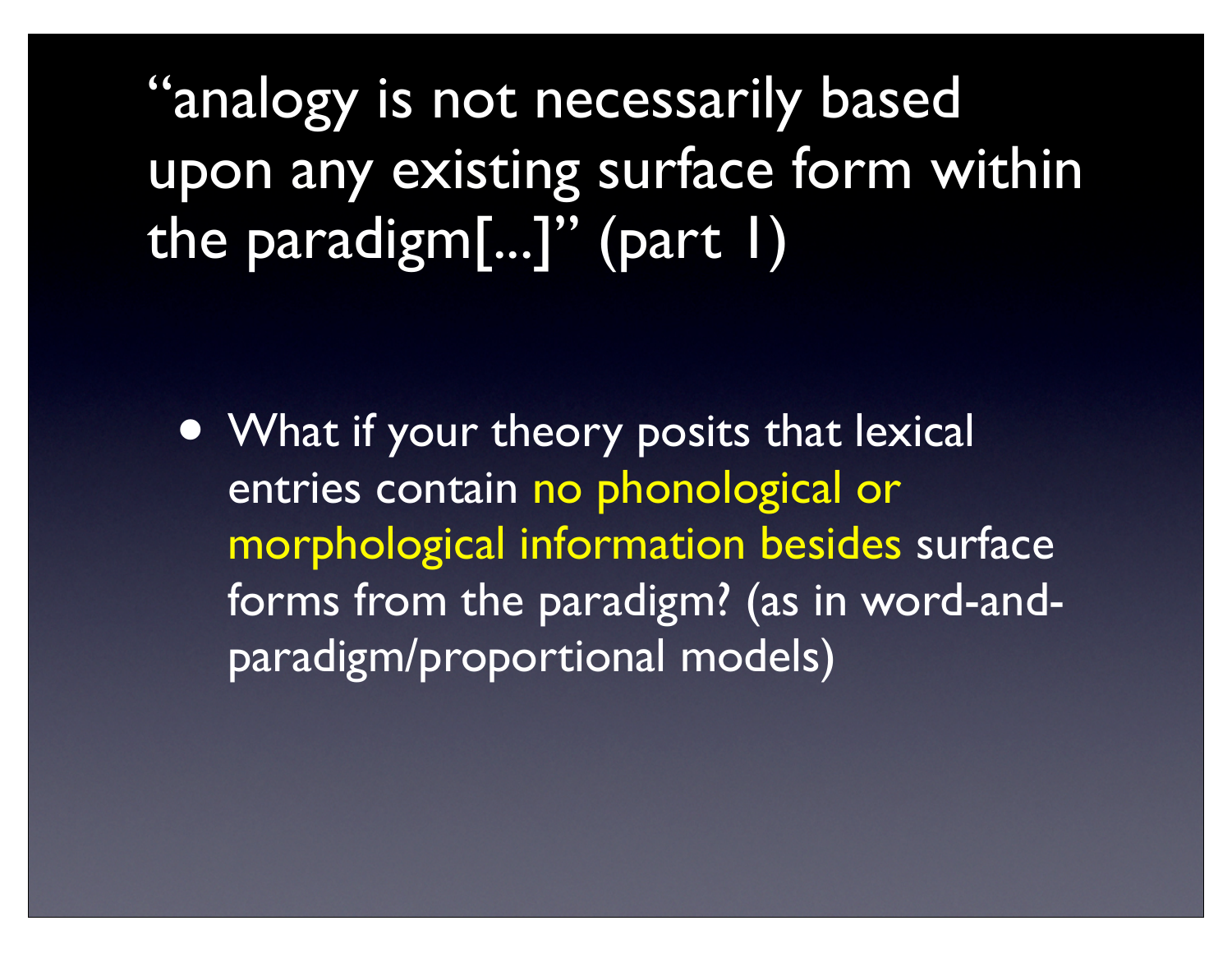"analogy is not necessarily based upon any existing surface form within the paradigm[...]" (part 2)

- ... "but rather on the neutralizing effect of the grammar which must be constructed once a learner acquires the -nn-/-ð- alternation for some morphemes."
- What is the difference between saying that phonological analogy depends on learners acquiring an alternation "for some morphemes" and saying that it is based on surface forms within a paradigm???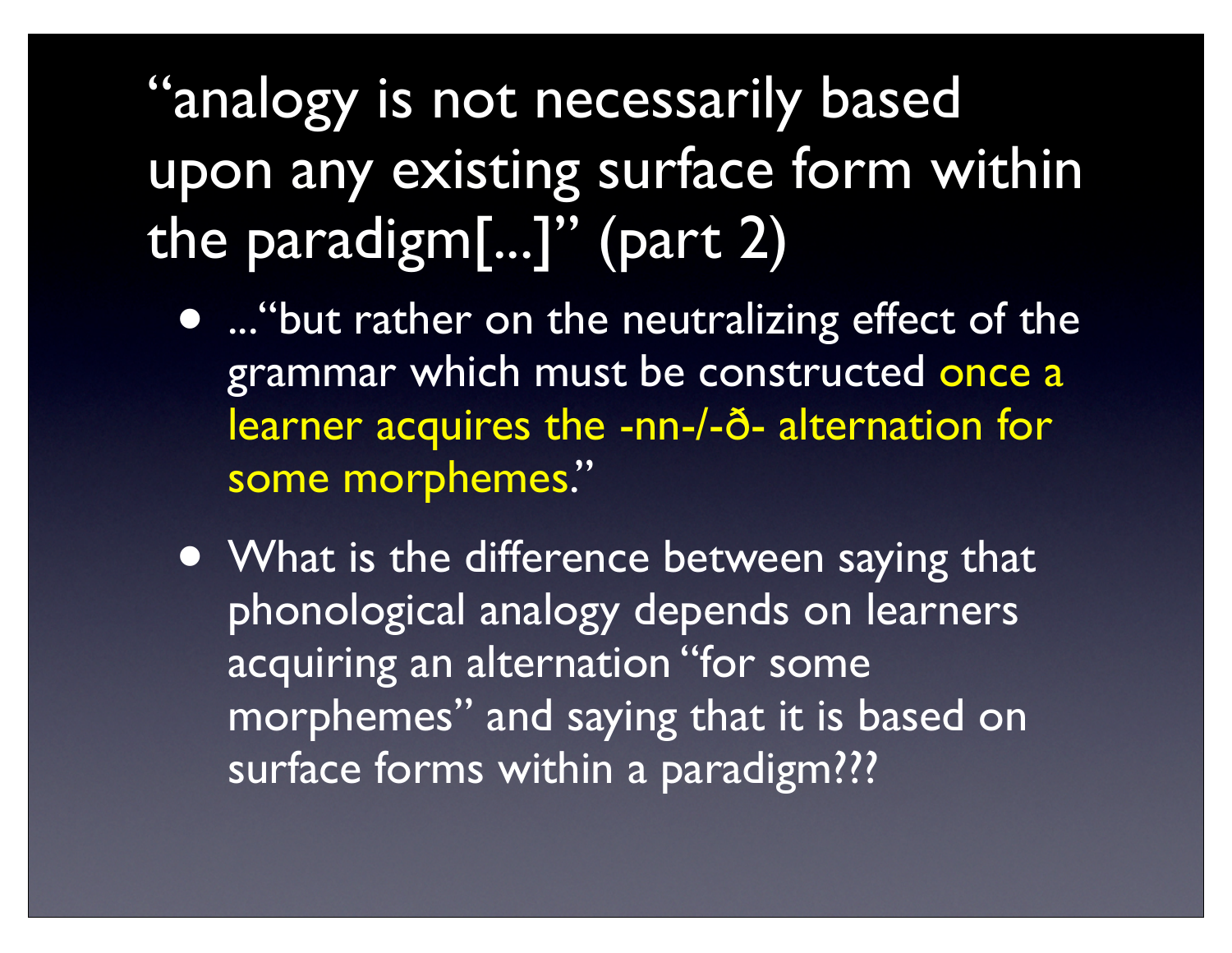#### But recall...

- "In fact, the change [...] is attested in adjectival and verbal paradigms, as well as nominal paradigms."
- Compare: "Parallel changes are also attested in adjectival and verbal paradigms, which demonstrates that four-part or proportional analogy need not be based on a morphologically parallel relationship among [...] forms, [...]." (2008:239n.21, emphasis mine)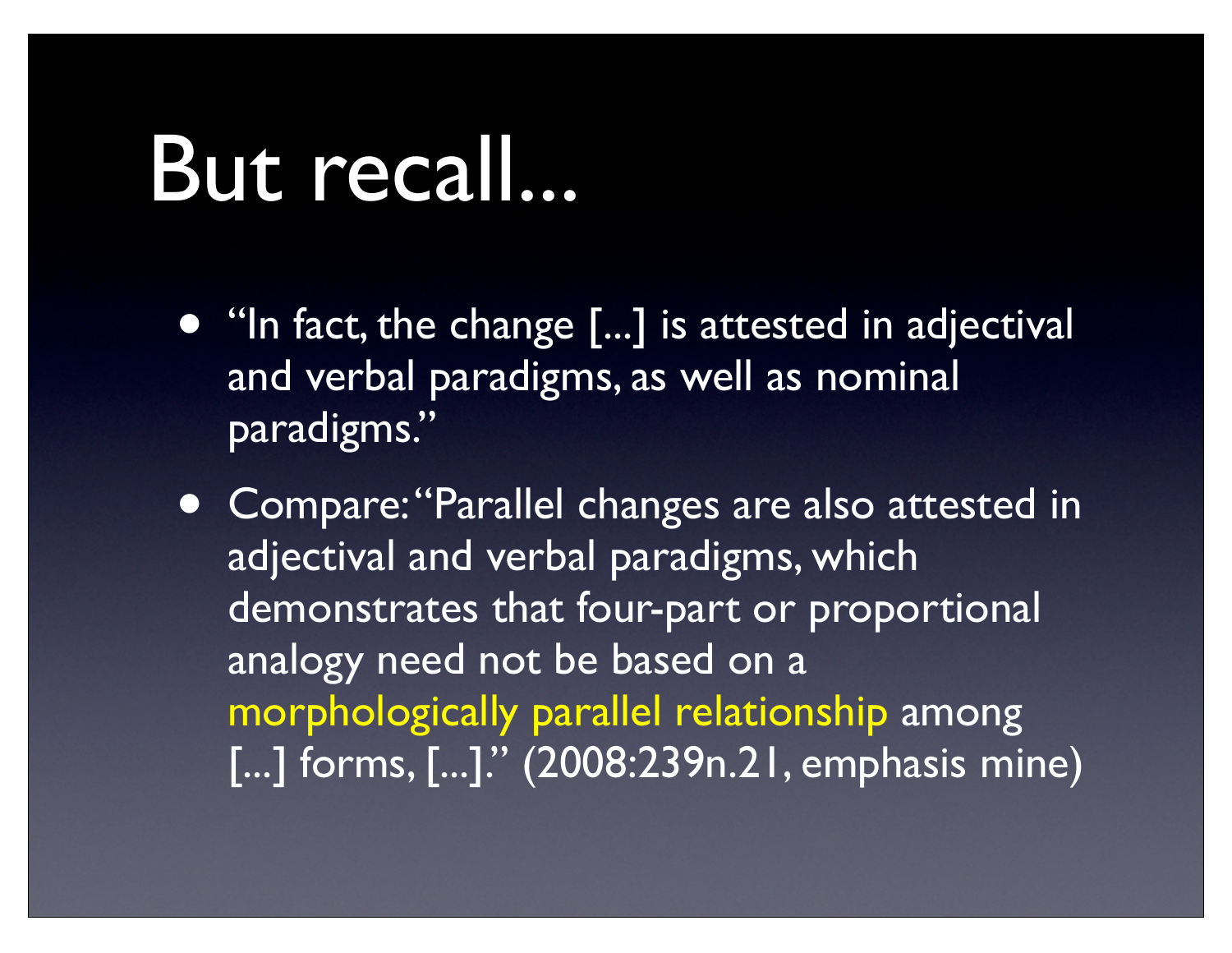#### Compare Pierce on the "exceptions" to Sievers' Law in Gothic:

• "While analogy may indeed play a role in some such cases, the bulk of these exceptions can instead be attributed to the elimination of the underlying archiphonemes [sic: he presumably means "morphophoneme"] such that those forms that preserve Sievers' Law contain an underlying archiphoneme ([...] *s*ō*keis*), while those forms that have eliminated Sievers' Law contain an underlying glide ([...] *arbjis*)  $\left[ \ldots \right]$ " (2006:313)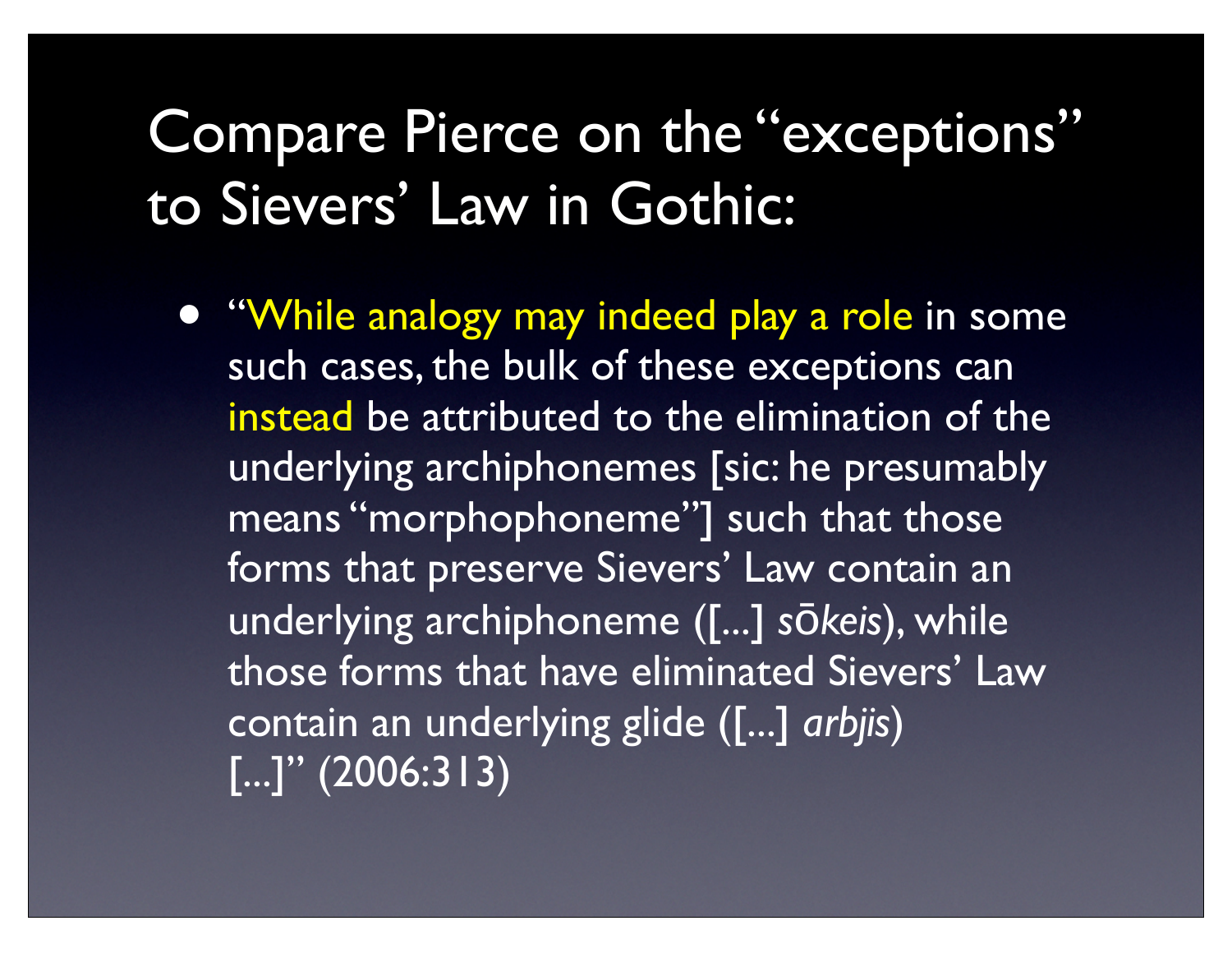#### What I've found so far:

- **•** lots of linguists claiming they've found some type of analogical change that proportional theory cannot account for...
- ...when in reality the issue is just that proportional theory does not account for it in the same way that their theory does.
- Which account is "better" may be largely in the eye of the beholder...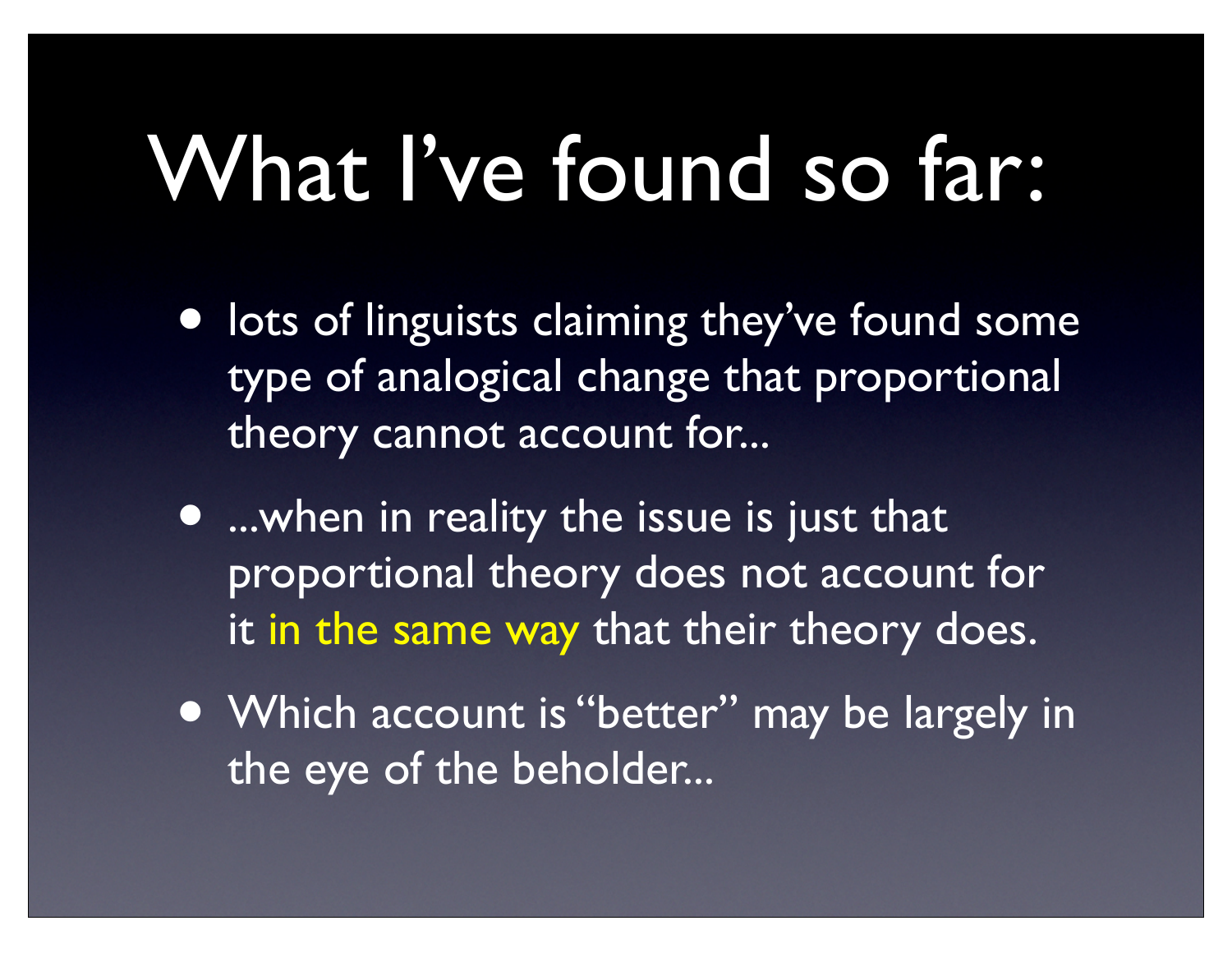#### A synchronic issue with the Hale & Reiss account

- The *nn~ð* alternation is of a rather uncommon type because it is not predictable in either direction.
- H & R must posit abstract underlying stems ending in ‑*nð* that do not (and cannot) surface anywhere.
- A "proportional" (word-and-paradigm) account: the lexical entries for items that are potential candidates for this alternation must include at least **2** leading forms: one where the relevant segments are followed by *-r* and one where they are not.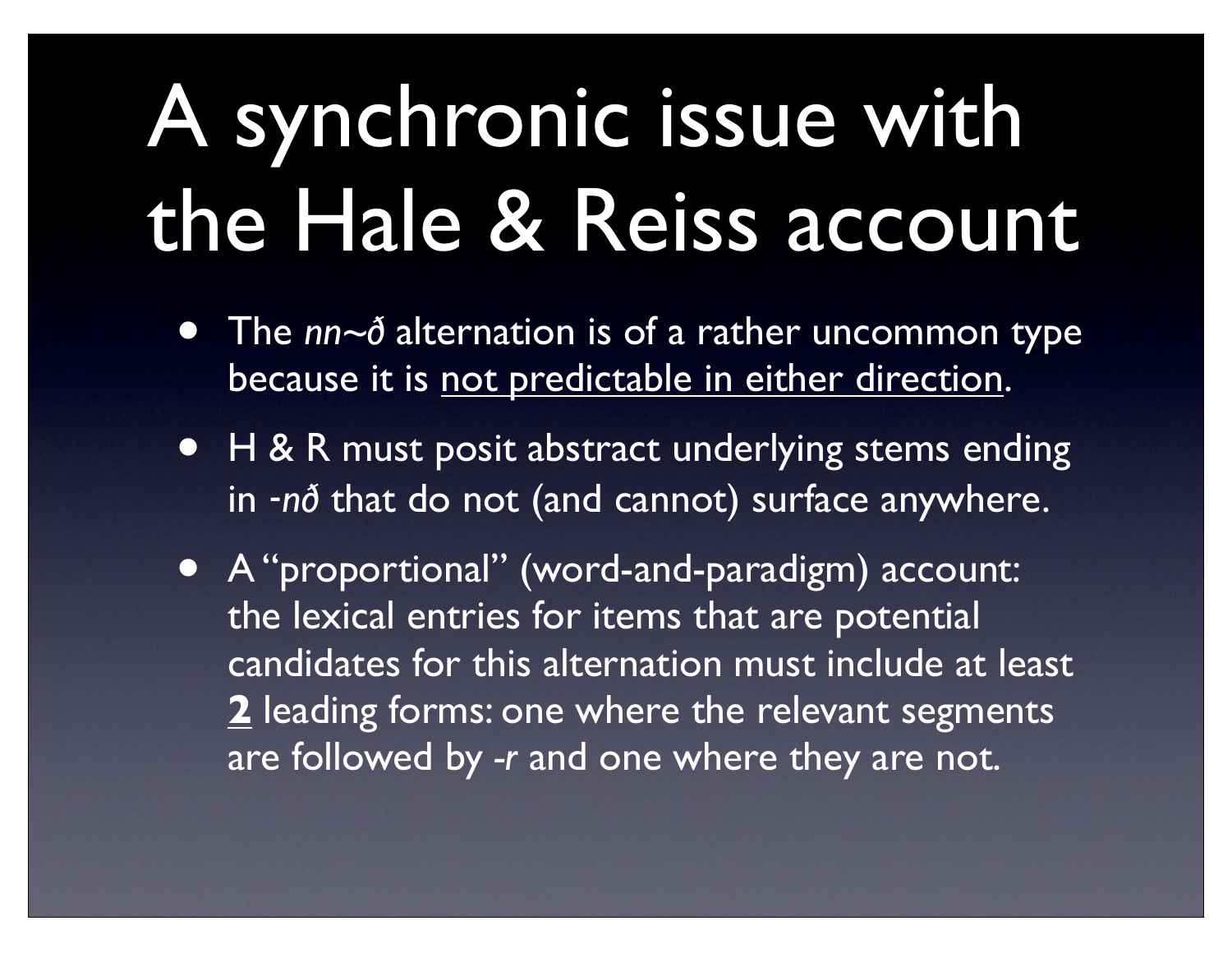#### Kiparsky on Sievers' Law in Gothic

• The explananda (overt analogical changes related to Sievers' Law):

1) nom. sg. \**haris* > *harjis* (light *ja*-stem masc. nouns)

2) imper. 2 sg. \**nasi* > *nasei*; \**s*ō*ki* > *s*ō*kei* (?) (class-1 weak verbs)

3) gen. sg. *reikeis* > *reikjis* (heavy *ja*-stem neut. nouns)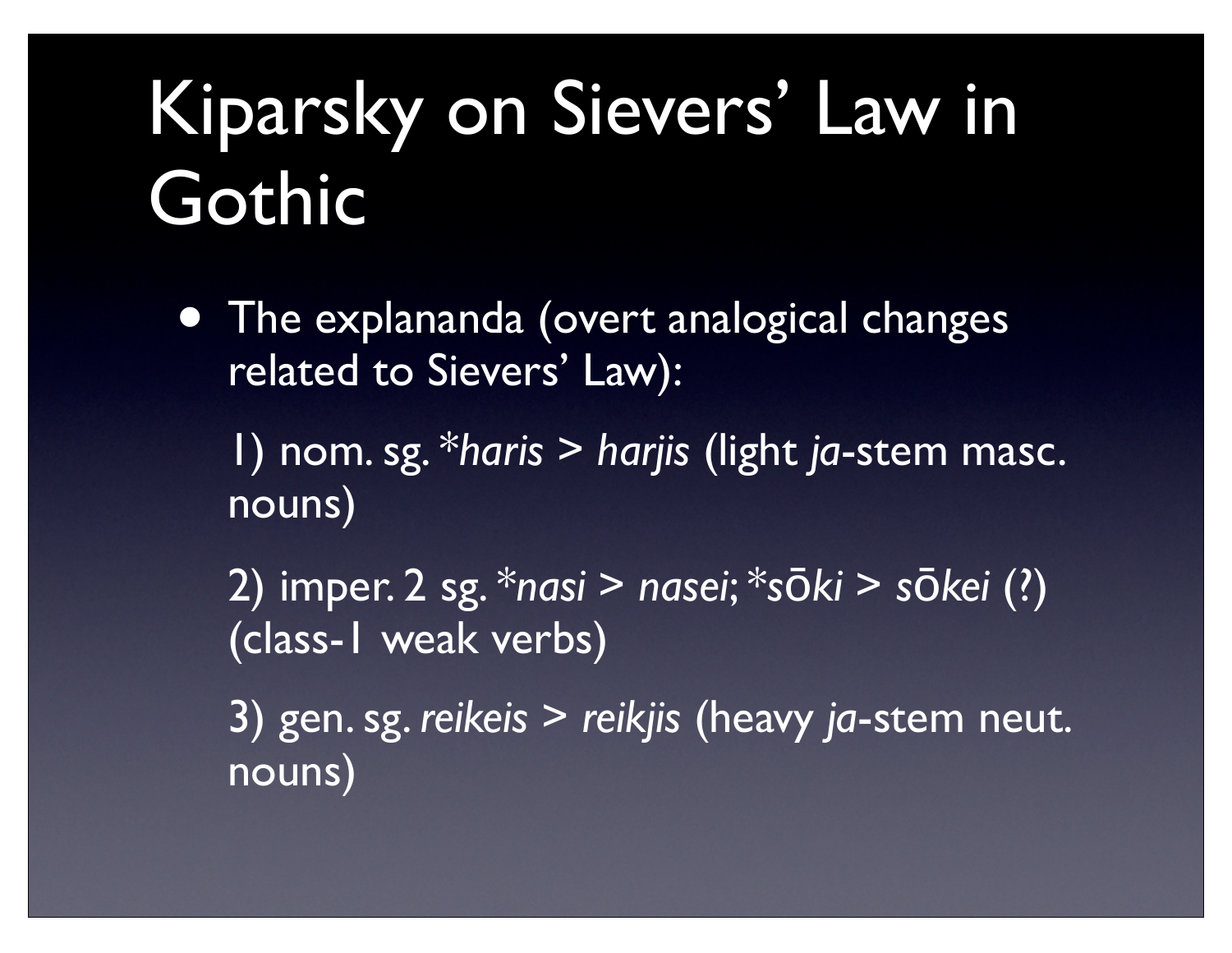#### The debate over the adequacy of proportional theory...

- ... would benefit greatly if all parties involved were clear on the substance of that theory:
- 1. That representations of surface wordforms are the only kind of phonological and morphological information in lexical entries (no abstract URs, no class features).
- 2. That the rules (aka proportions, exemplary/schematic paradigms) of morphology and of phonological alternation are essentially functions that map these leading forms in the lexicon onto the rest of the paradigm.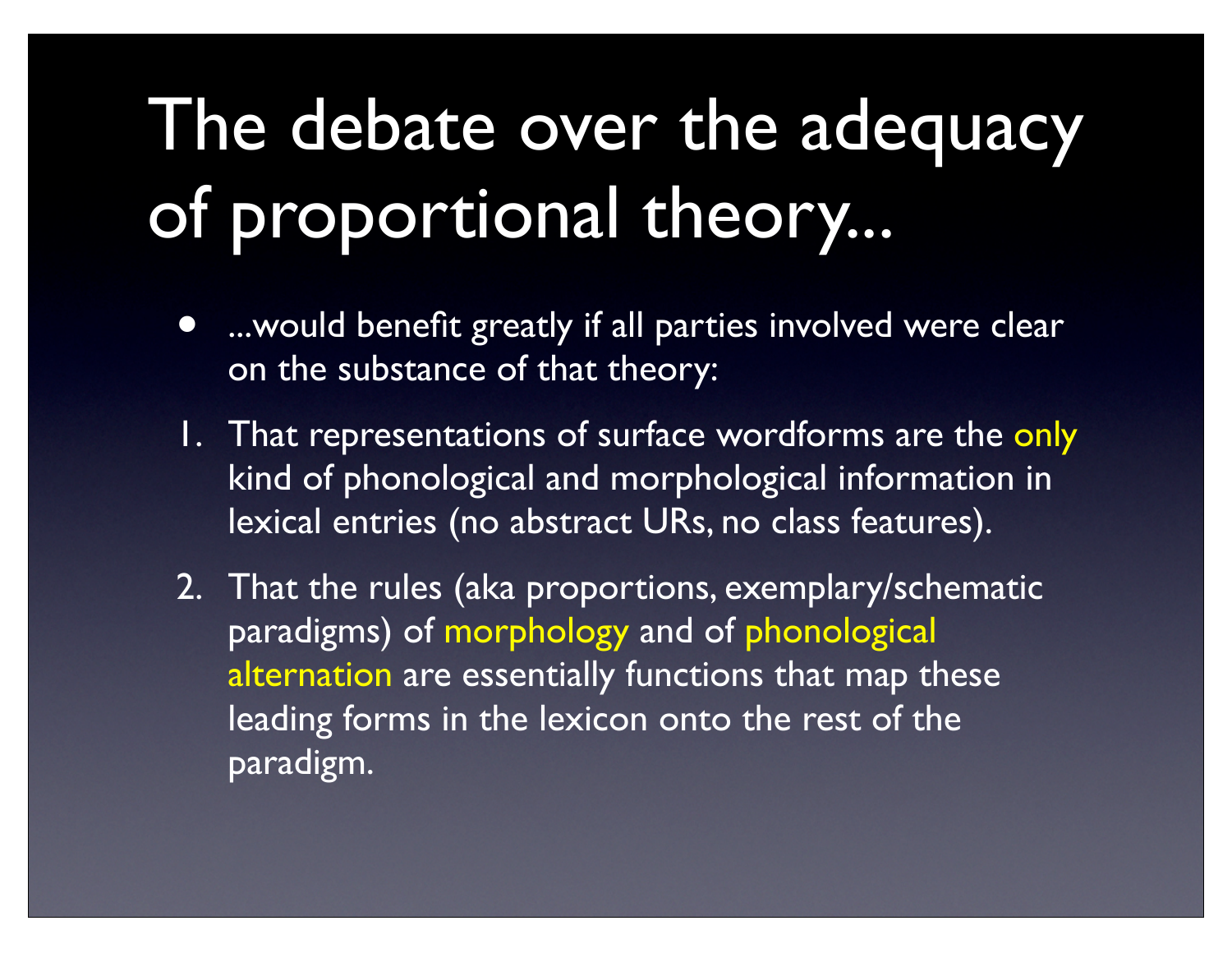## Diachrony of Sievers' Law in Gothic (1)

- The pre-Gothic sound change(s) that gave rise to the alternation:
	- C*j*V > C*ij*V after a heavy syllable
	- ??and the "converse": Cī > *Cji* after a light syllable
- The further development of the *ij* sequence is dependent on the nature of the following segments and the chronology of the Auslautgesetze.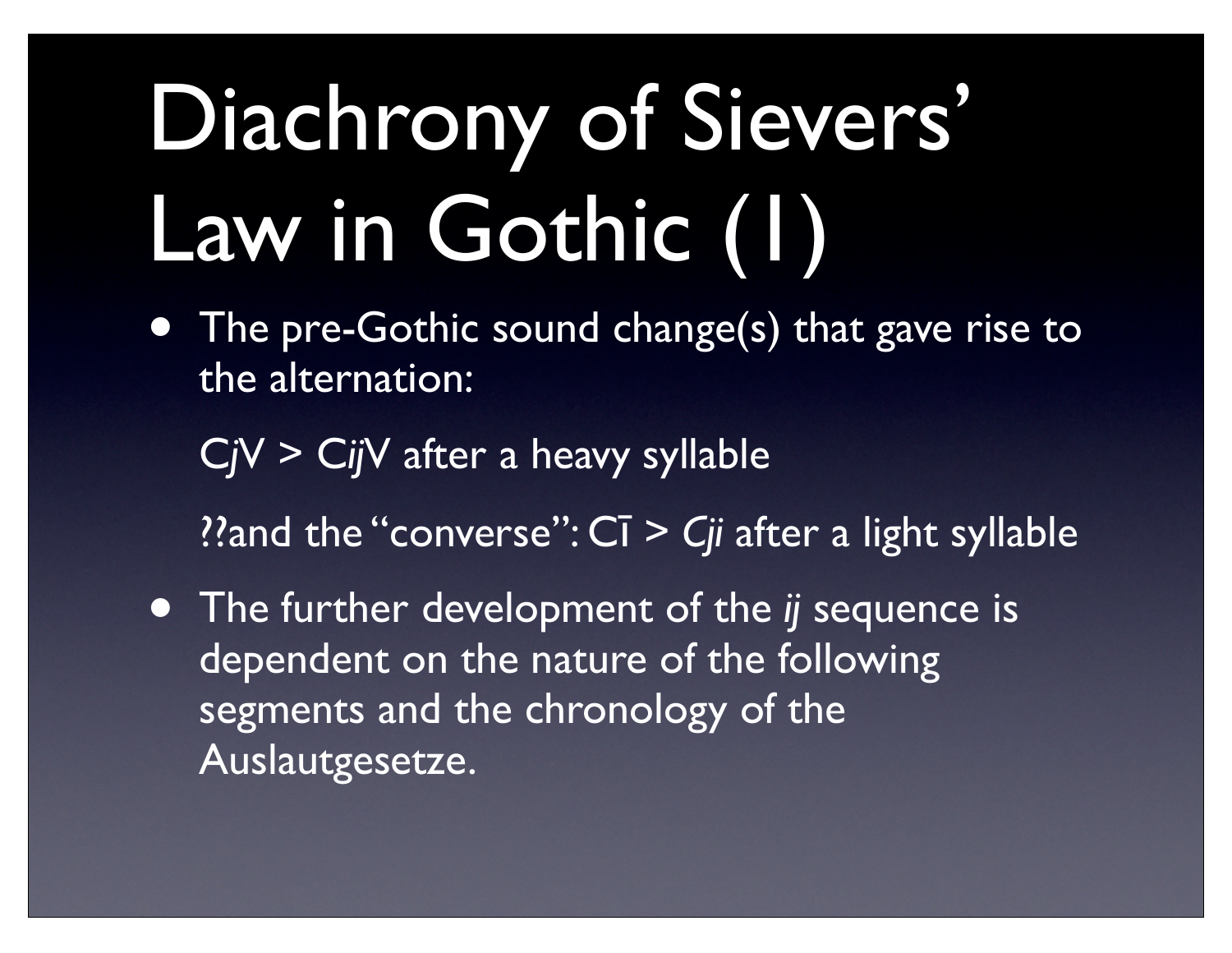## Expected Sievers' Law alternations in Gothic

- Former alternate expected after light syllables, latter after heavy syllables or two syllables  $[$   $\overline{I}$  = Gothic orthograhic <ei>]:
	- 1) *iC*~ī*C*: expected (but nowhere attested as such) wherever following the operation of Sievers' Law - *iji* > *ij* > ī because the vowel following the glide was lost before the regular deletion of intervocalic glides had a chance to operate.
	- 2) *jiC*-ī*C*: expected and attested:

a) where Sievers' Law yielded *-iji-* > *-*ī*-* after a heavy stem vs. unlengthened *-ji-* after light

b) where IE -*eje-* > Gmc. -*iji-* > -ī-, which then > -*ji-* by the "converse" after light syllables only.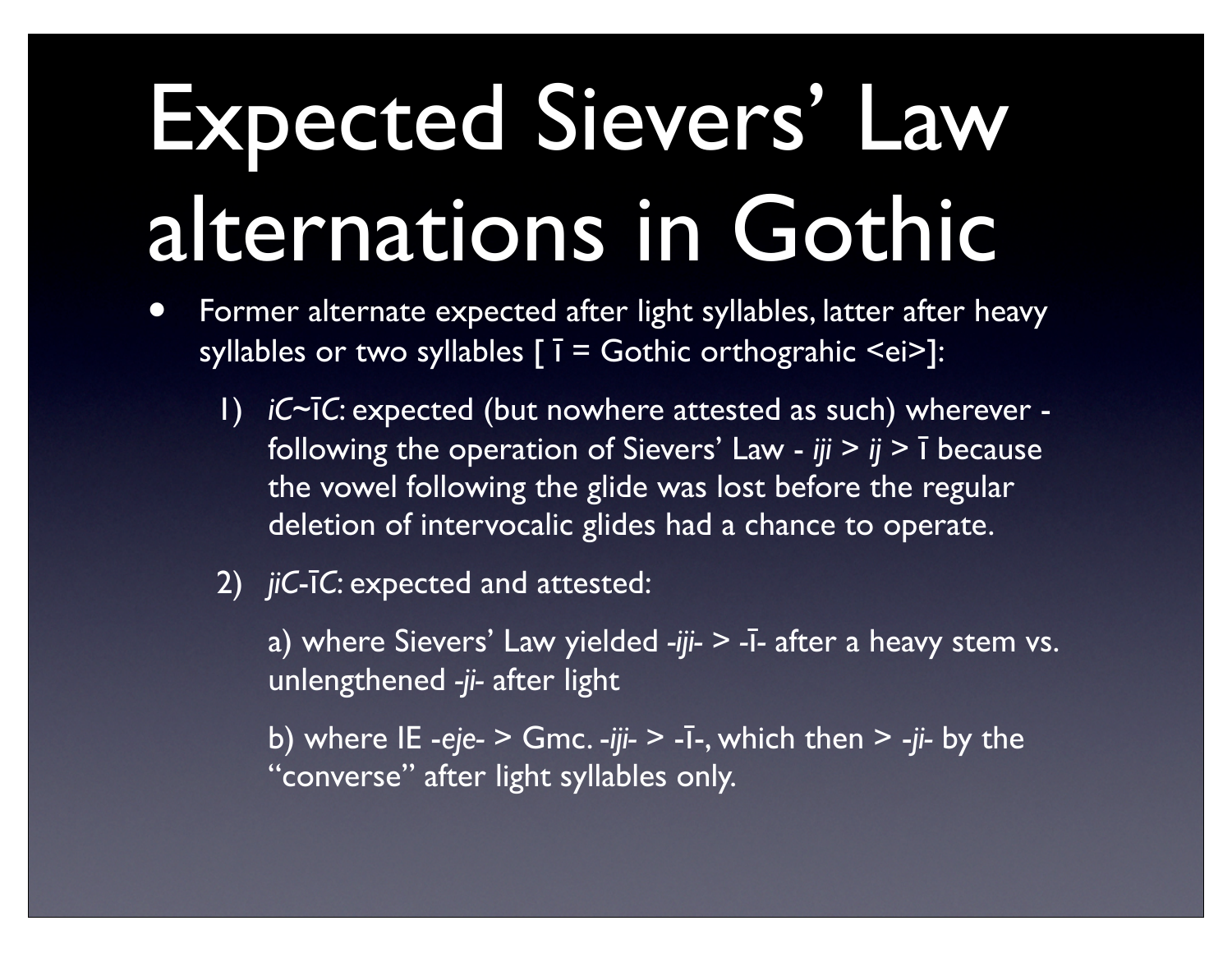## No alternation is expected:

• Where IE  $*$ eje(C) $\#$  > Gmc. *iji(C)* $\#$  > *ij* >  $\bar{I}$ (Gothic <ei>) regardless of syllable weight, as in:

1) nom. pl. of *i*-stem nouns: *gasteis*; *naweis*

2) ??? 2nd sg. imper. of class-1 weak verbs: *s*ō*kei*; *nasei* ???

3) ??? voc. sg. of *ja*-stem nouns (but ‑ī > ‑*i* by analogy to general identity: acc.=voc. ???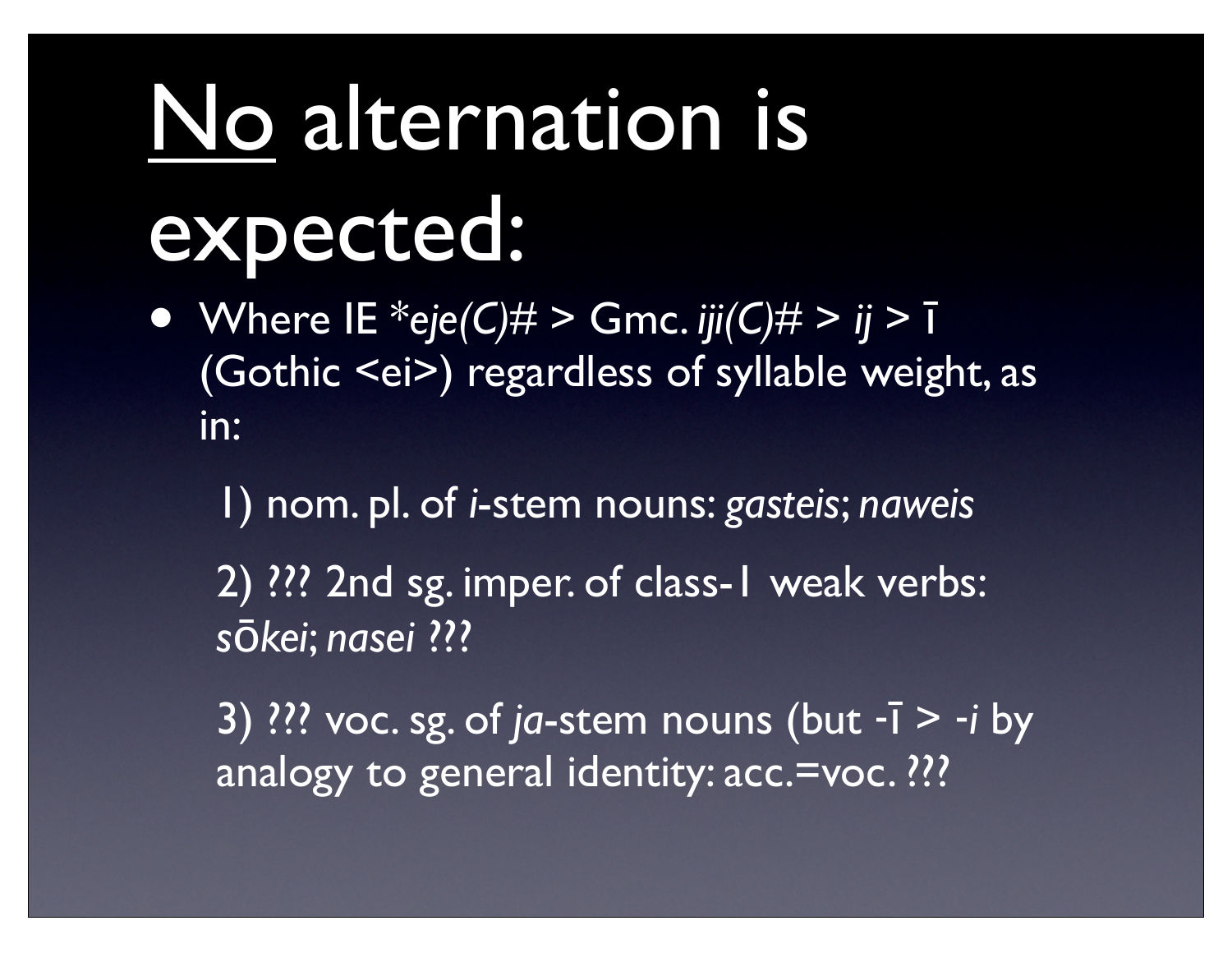#### *-ei(-)* also found regardless of stem weight:

- throughout the paradigm of the -ī*n*-stem feminine nouns: *hráinei(-)*, *marei(-)*
- in the pret. opt.: *-eis*, *-eima*, etc.
- in the relative pronoun: *þáimei, þatei*, etc.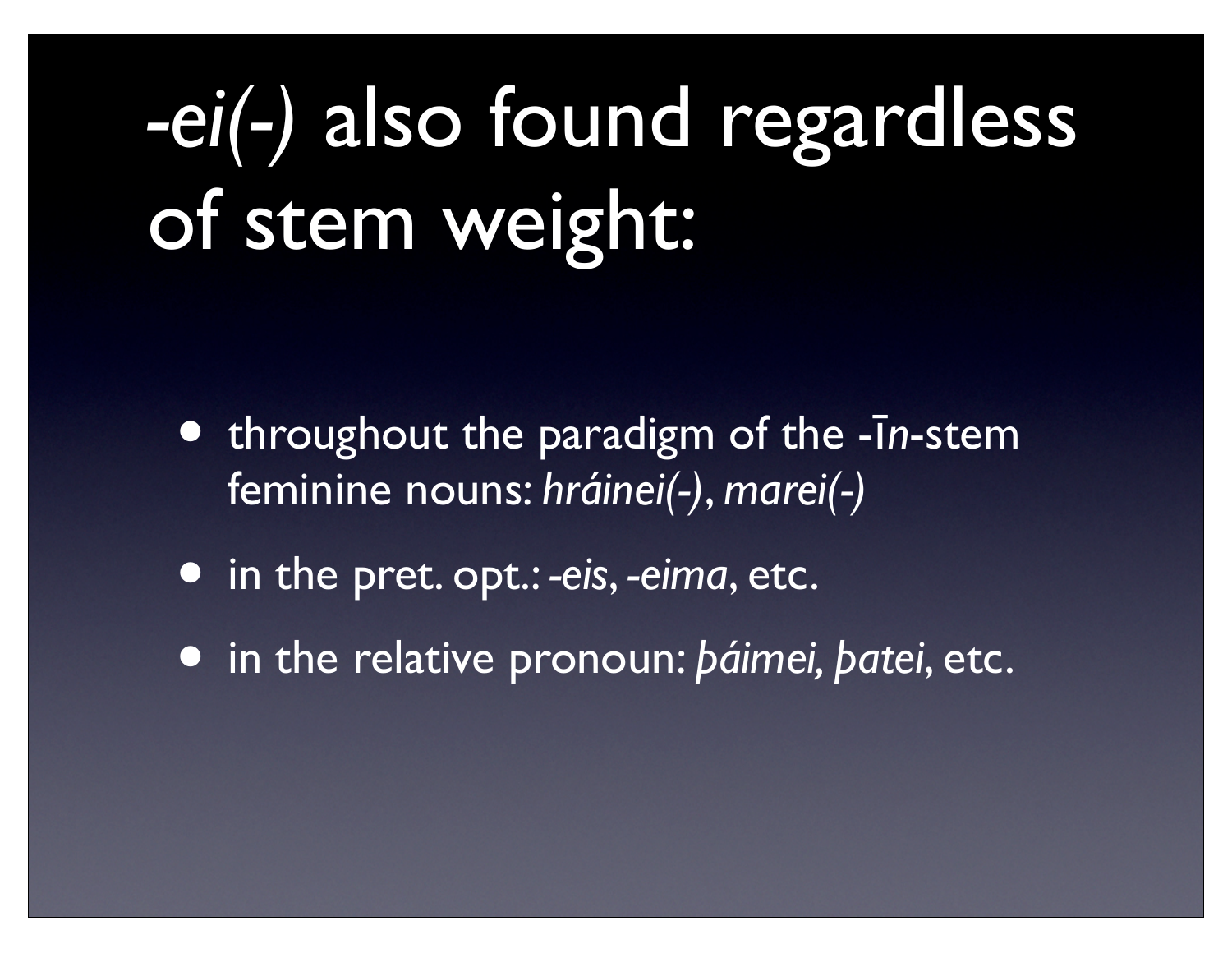#### analogical(?) *-ji-* (usually) found regardless of stem weight in:

- gen., dat. sg. of *jan*-stem masc. nouns and the parallel weak adj. decl. of masc./neut. *ja-*, *i-* and *u-*stems: *bandjins* 'prisoner'; *gudjin(s)* 'priest'; *fauragaggjins* 'steward', *dulgahaitjin* 'creditor', *niujin* 'new', *fairnjin* 'old' *unhráinjin* 'unclean', *framaþjin* 'fremd', *uns*ē*ljins/uns*ē*leins* 'wicked'
- gen. sg. of neut. *ja*-stem nouns: *reikjis* 'kingdom', *kunþjis* 'knowledge', *gawairþjis* 'peace'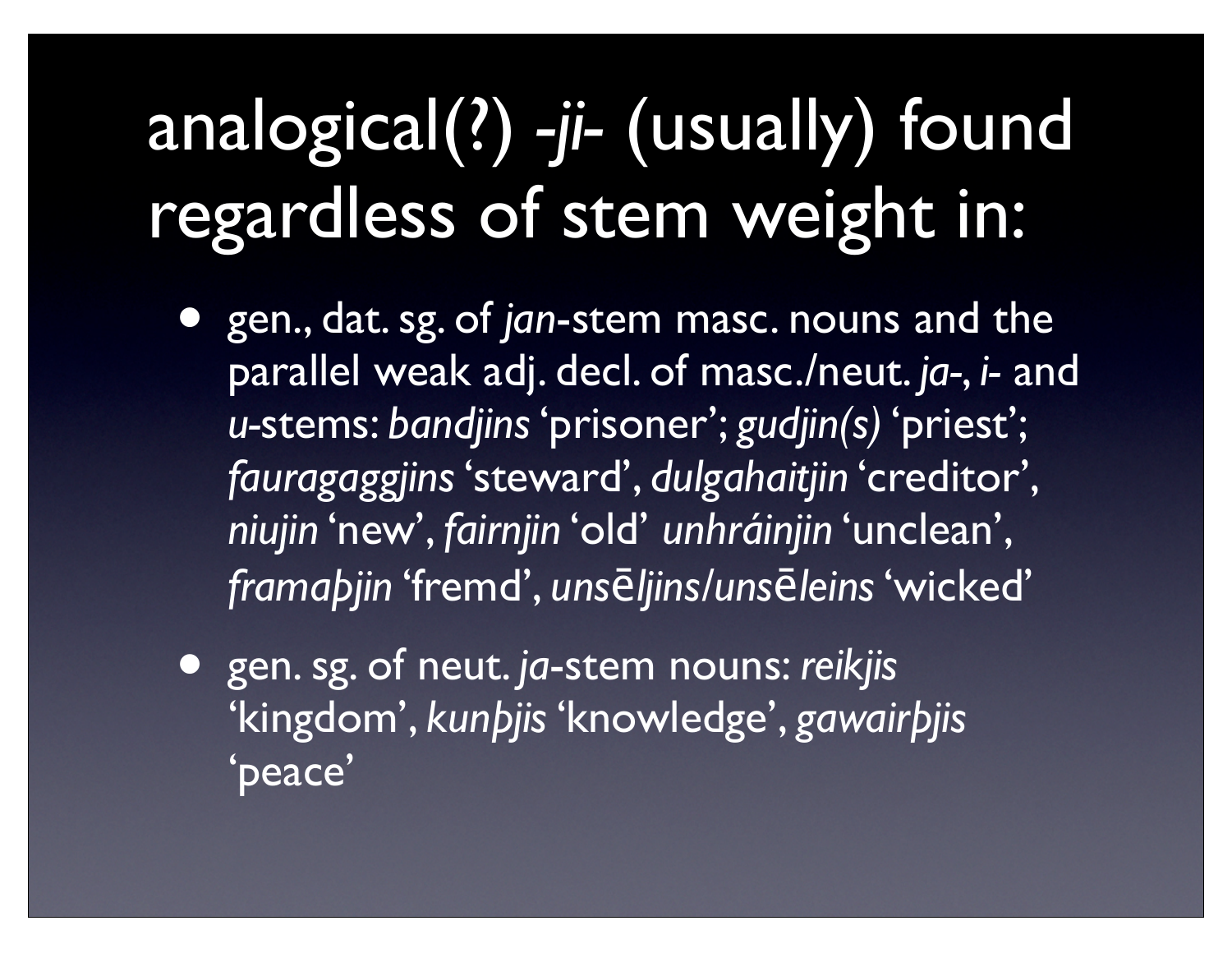### Gothic light *ja*-stem masc. nouns

|      | sg.    | pl      |
|------|--------|---------|
| nom. | harjis | harjōs  |
| gen. | harjis | harje   |
| dat. | harja  | harjam  |
| acc. | hari   | harjans |
|      | hari   |         |

• All forms reflect expected regular phonological development except nom. sg. *harjis* for expected *haris*.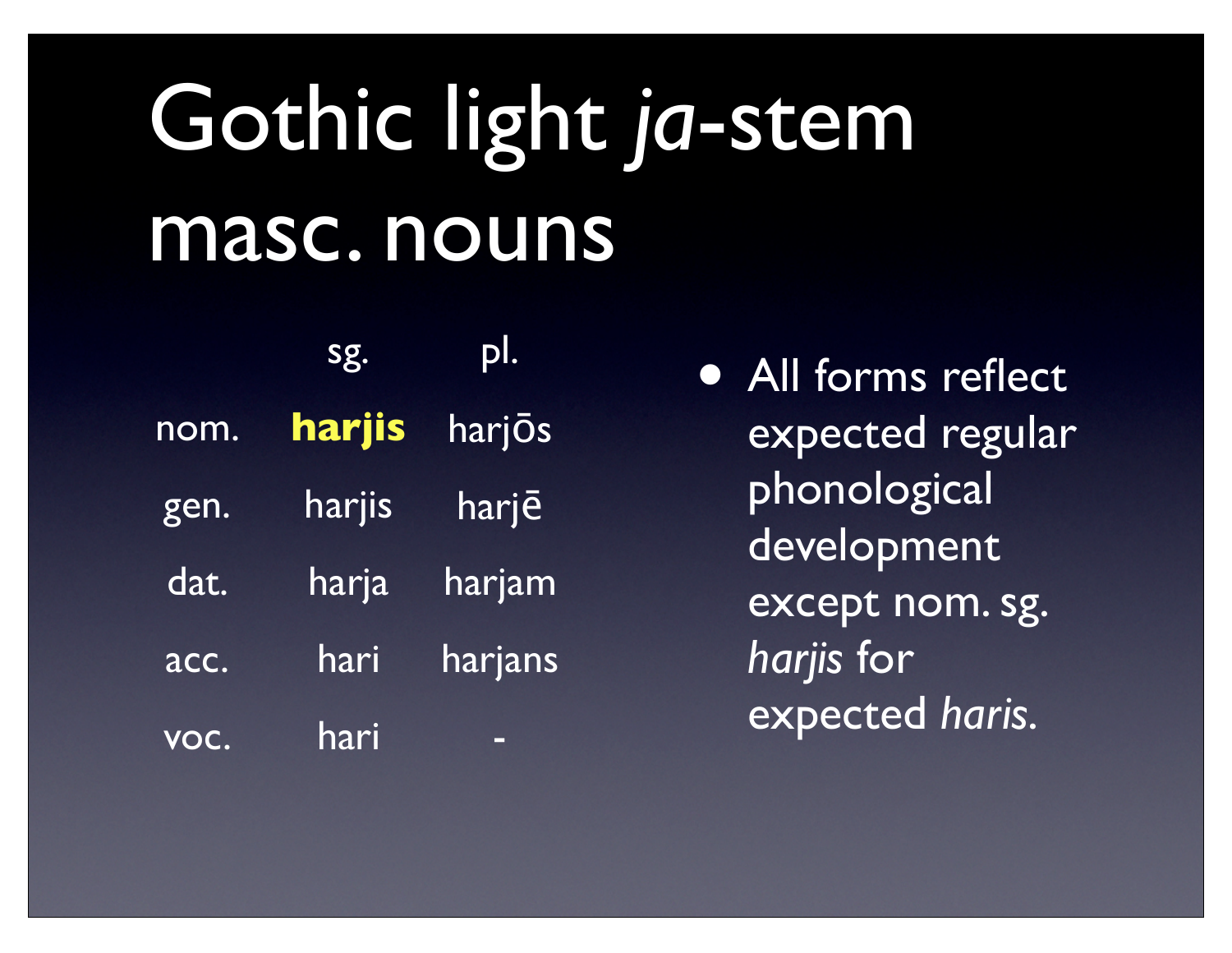## Gothic heavy *ja*-stem masc. nouns

|      | sg.      | pl.       |
|------|----------|-----------|
| nom. | haírdeis | hairdjos  |
| gen. | haírdeis | haírdjē   |
| dat. | haírdja  | haírdjam  |
| acc. | haírdi   | haírdjans |
| VOC. | haírdi   |           |

• All forms reflect expected regular phonological developments. Sievers' Law has resulted in peculiar identity of nom. and gen. sg.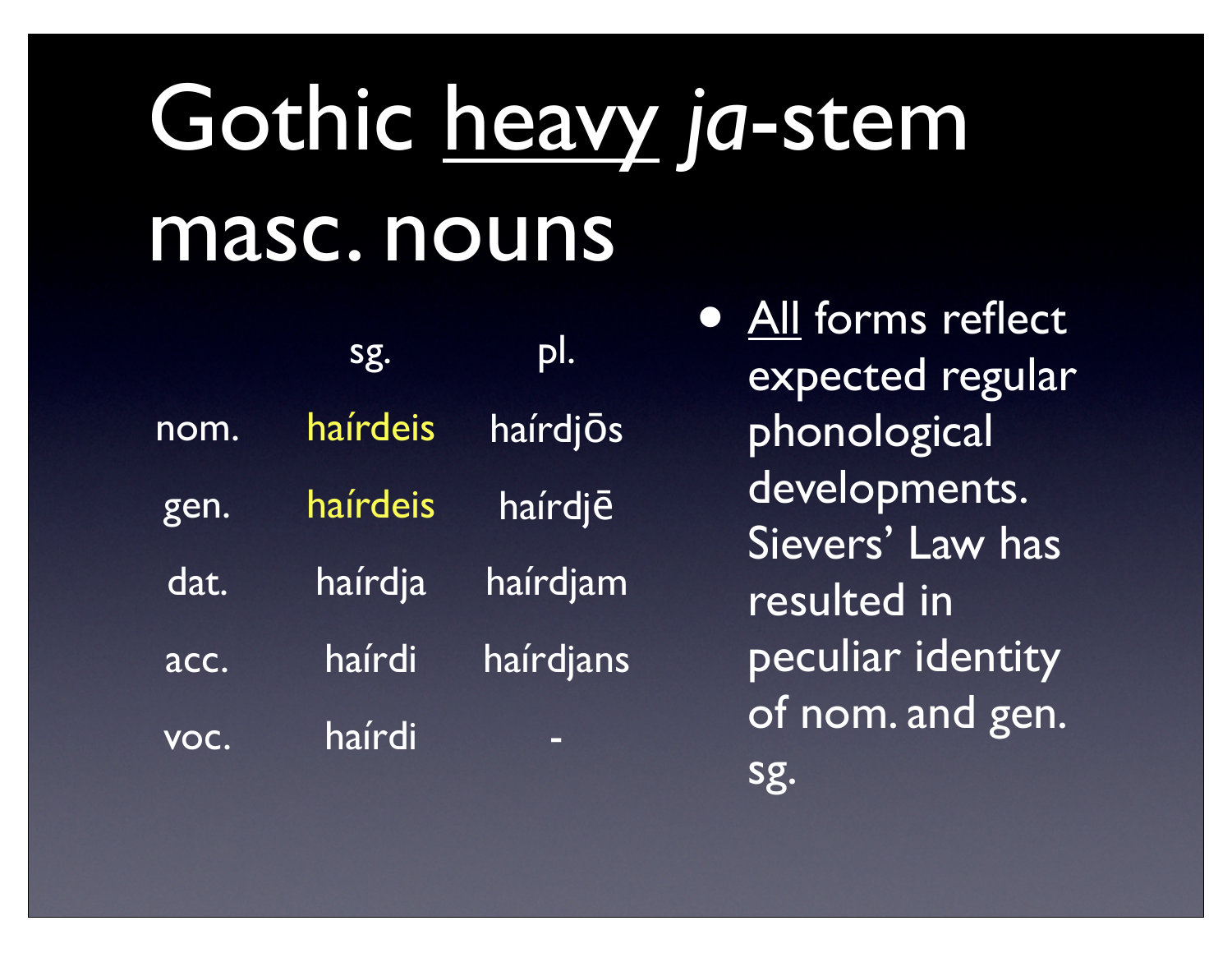#### Kiparsky on *haris* > *harjis* (1)

• Peculiar heavy stem nom. sg. *haírdeis* is analyzed as being *haírdei+s*, consistent with regular *a*-stems with nom. sg. *-s*. All other forms in the paradigm except acc. sing. *hairdi* are ambiguous as to whether the underlying stem-final vowel is short or long. Based on the nom. sg., they are analyzed as also having underlying stem-final *-ei*; acc. sg. *haírdi* is simply treated as a listed stem allomorph.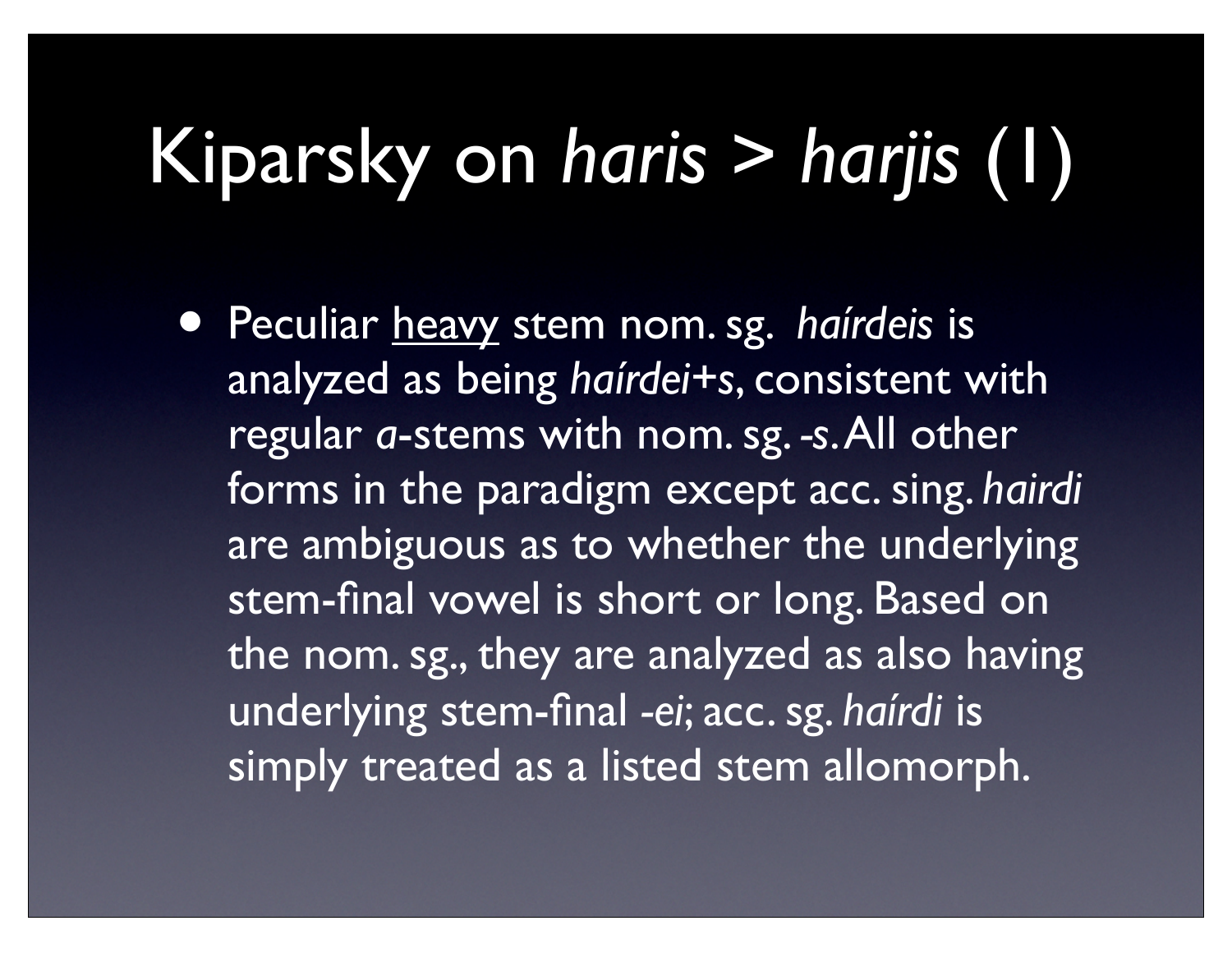#### Kiparsky on *haris* > *harjis* (2)

• In the absence of direct evidence for older nom. sg. \**haris*, learners assume the light stems have an underlying stem-final long vowel as well, yielding *harjis*, with *-ji-* rather than *-ei-* because the latter would violate either FOOT-FORM, a highly ranked prosodic constraint, (if syllabified *ha.rei(s)*) or ONSET (with any other plausible syllabification).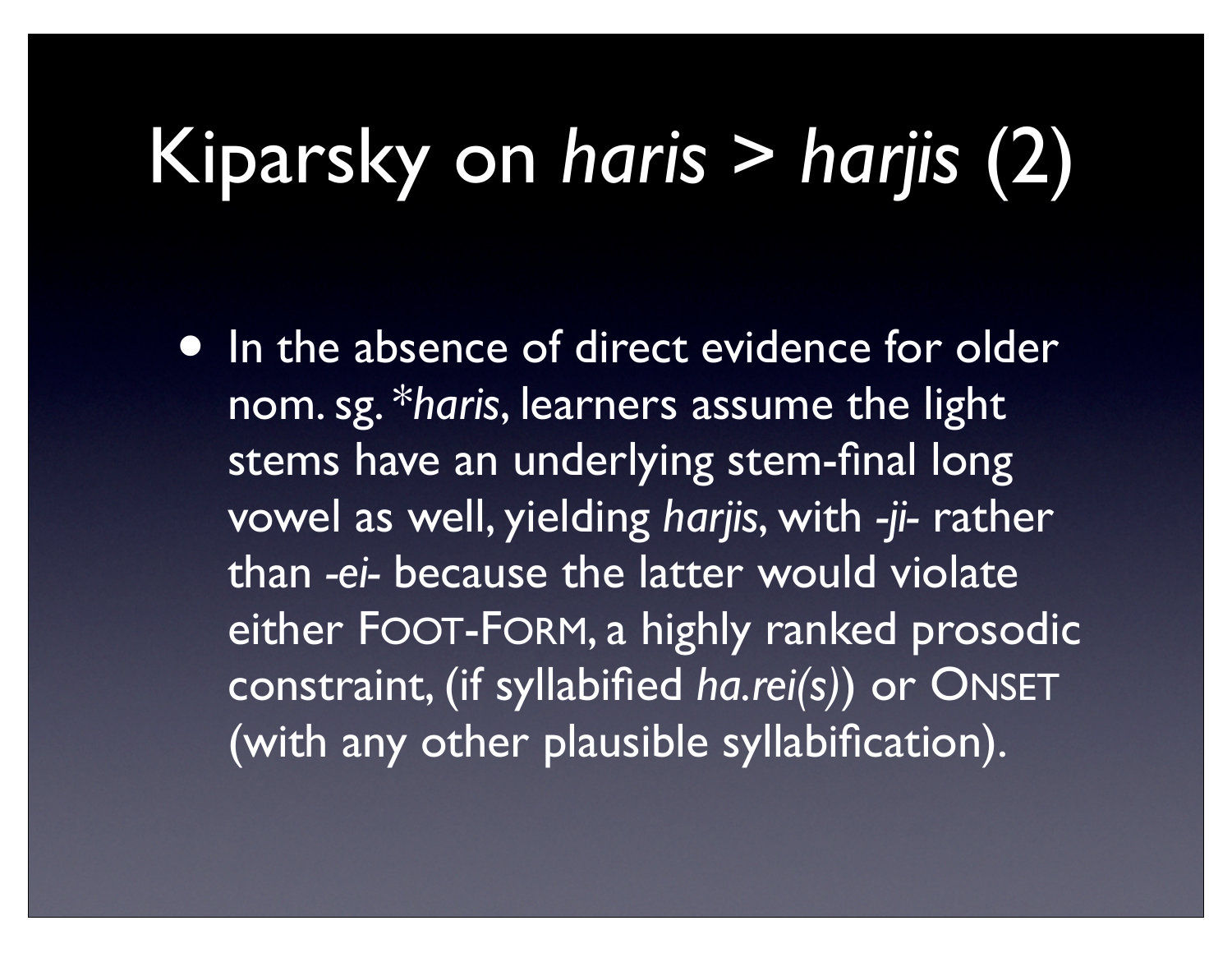#### Kiparsky on *haris* > *harjis* (3)

• Along with the analogical model of the reanalyzed heavy stem nouns, Kiparsky argues that his proposed STEM-FORM constraint is an additional important factor motivating the analysis of the light stems as having an underlying stem-final long vowel.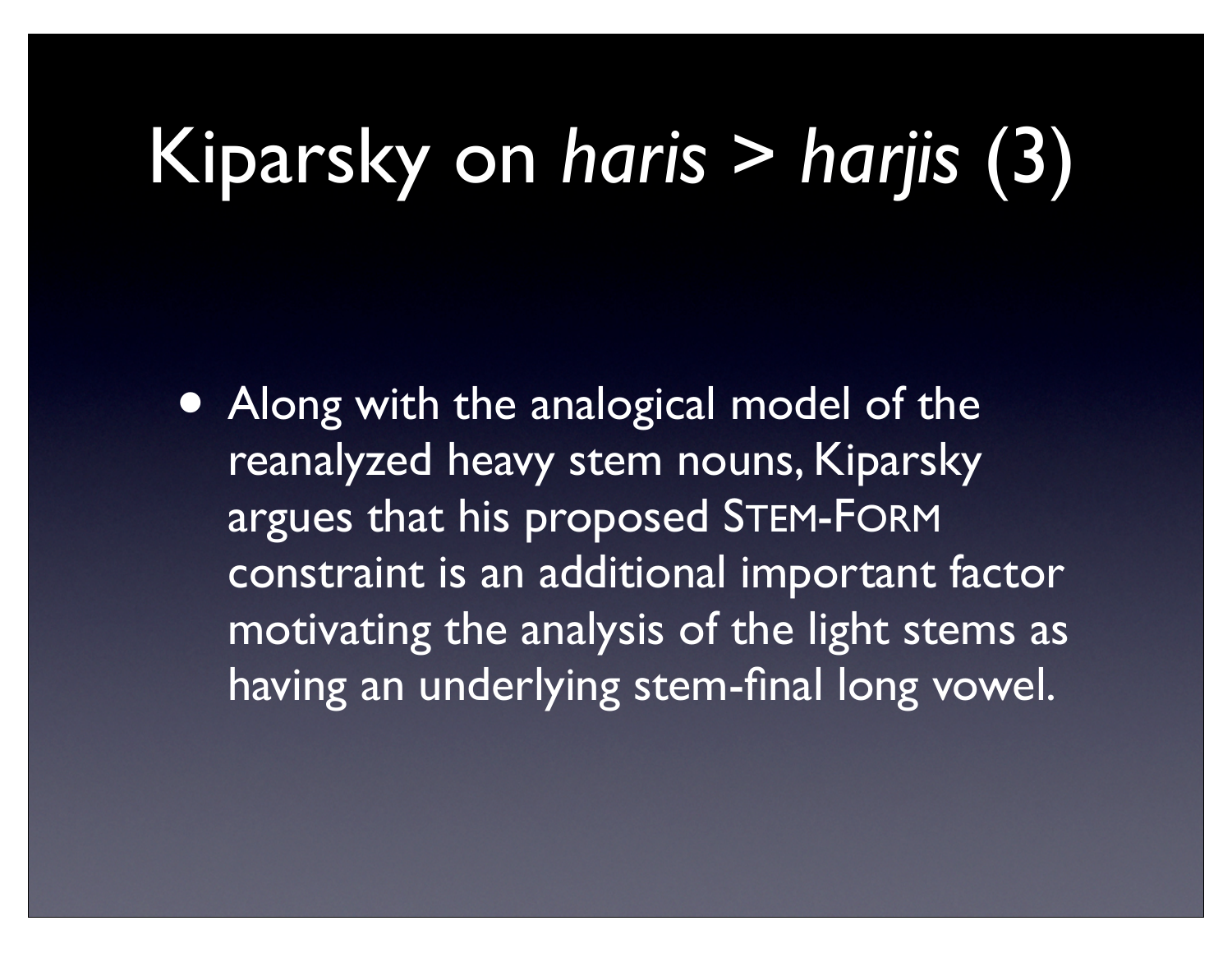#### Traditional analogical account of *haris* > *harjis*

• the **identity** relation between the nominative and genitive singular in the heavy *ja*-stem nouns is extended to the light stems (no analysis [segmentation] required for this extension):

haírdeis (gen. sg.) harjis (gen. sg.) --------------------- :: ---------------- haírdeis (nom. sg.) XX X=harjis (nom. sg.)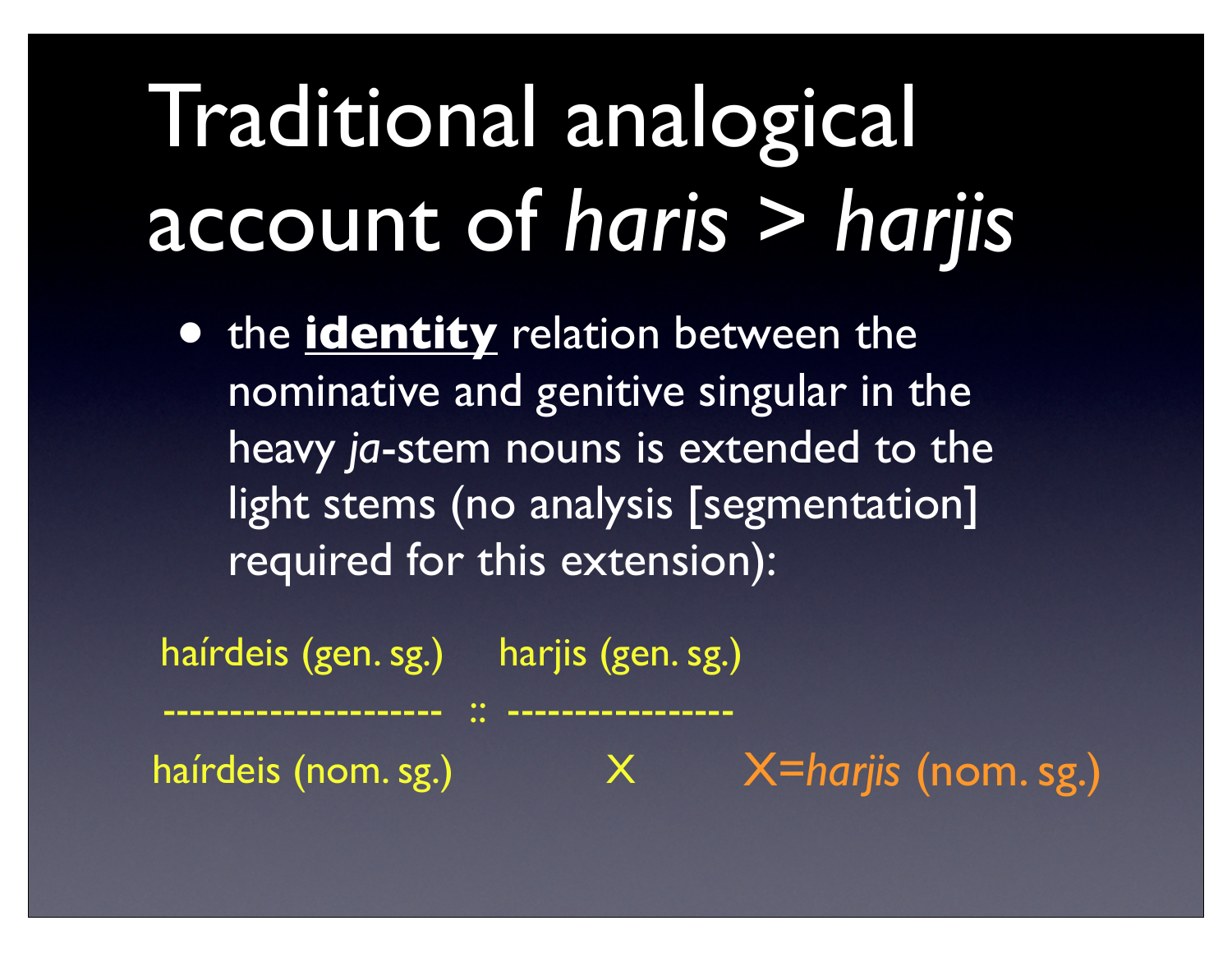# Problems with Kiparsky's account (1)

- The strange double role of STEM-FORM:
- In Kiparsky's account STEM-FORM is both:

1) a constraint on abstract underlying stems, influencing how learners/speakers analyze the surface forms they are exposed to; AND

2) a constraint on the stem portion of surface wordforms, influencing the input-tooutput mapping.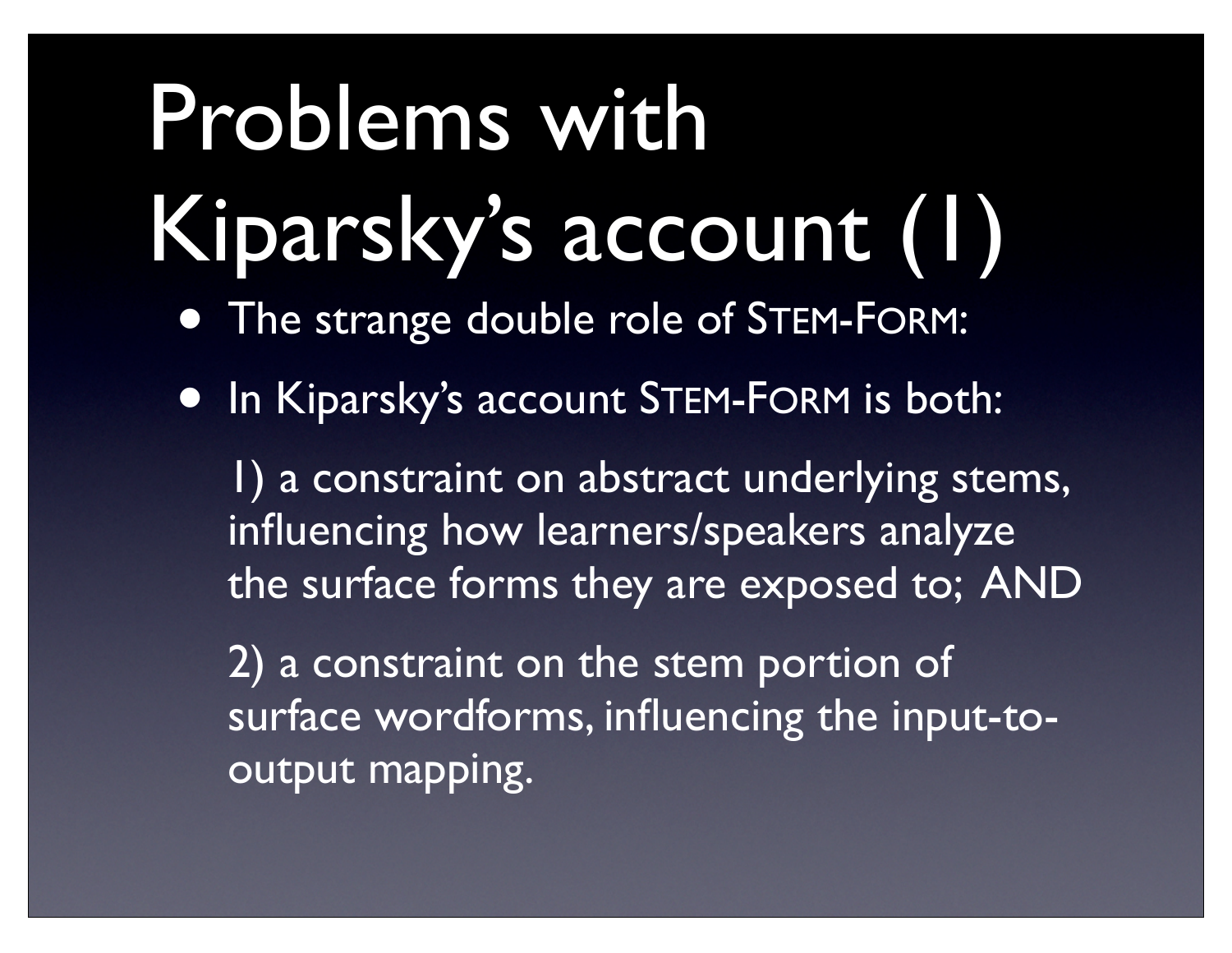# Problems with Kiparsky's account (2)

• "The [V ~ VV alternation of the *ja*-stems] falls in with a system of free/bound stem allomorphy that runs through the whole nominal morphology. In particular, there is a clossely parallel V ~ VV-alternation in the ōand jō-stems:" (23)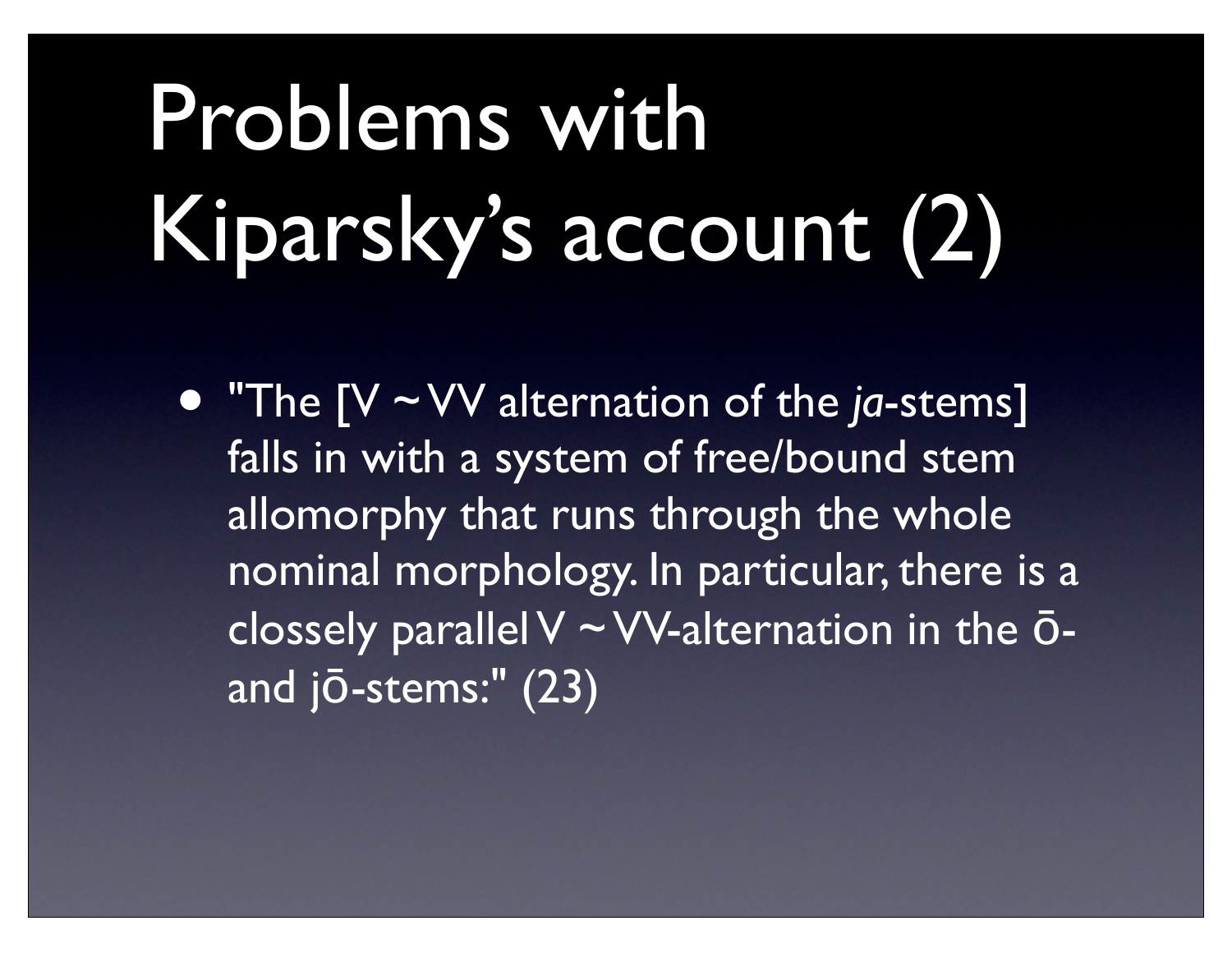#### Gothic ō-stems:

|      | sg.    |        |
|------|--------|--------|
| nom. | herda  | herdōs |
| gen. | herdōs | herdō  |
| dat. | herdai | herdōm |
| acc. | herda  | herdos |

- Free/bound V~VV stem allomorphy???
- Looks more like a constant stem in ‑*a*, which coalesces with certain vowel-initial endings to yield ‑ō-.
- (*j*ō-stems are identical except for the extra ‑*j*‑ throughout.)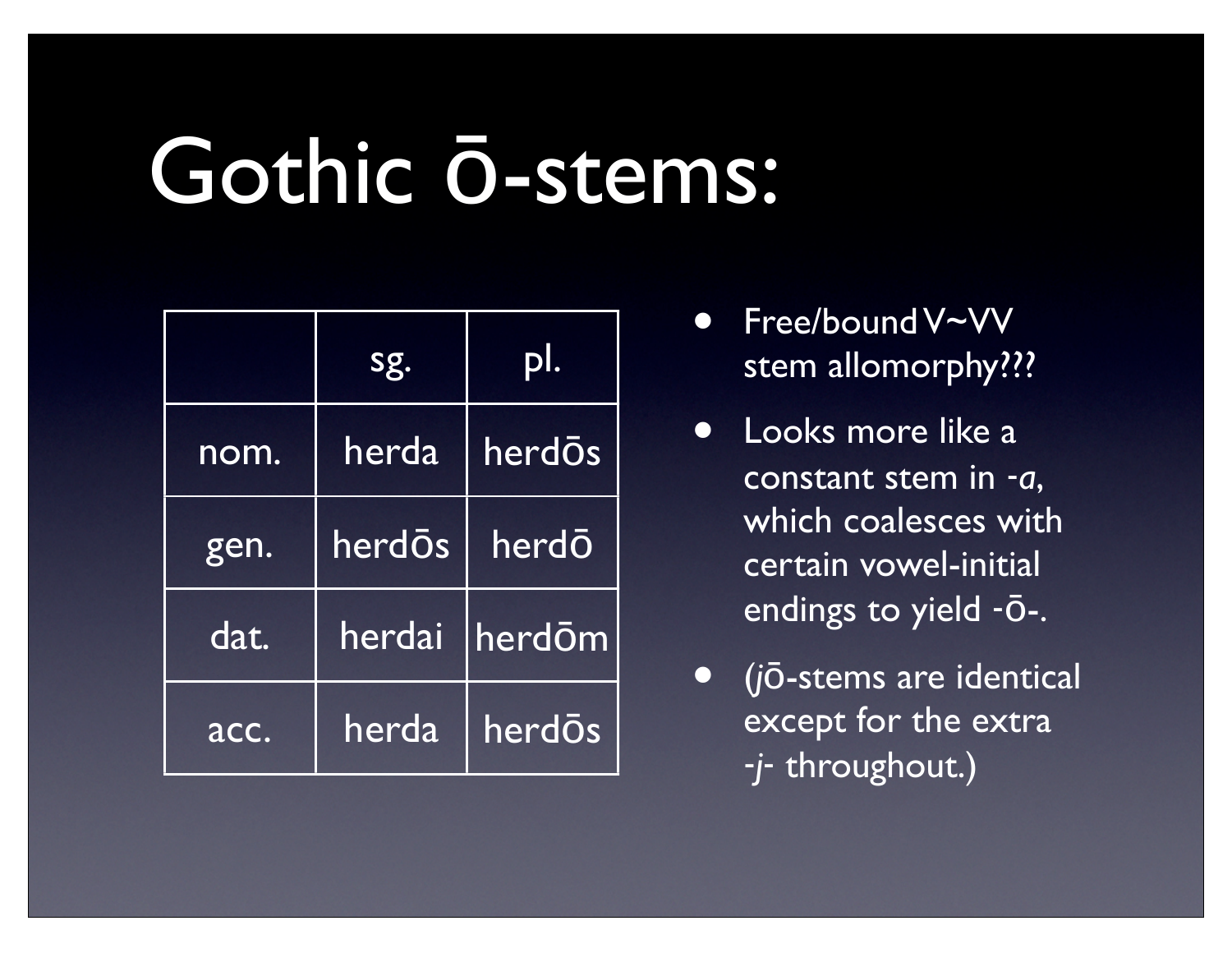## Kiparsky on \**nasi* > *nasei*; and \**s*ō*ki* > *s*ō*kei*

- As with the masc. *ja*-stem nouns, the crucial initial (covert) development is a reanalysis of the heavy-stem items as having underlying stem-final long vowels.
- Again, this reanalysis is then extended from the heavy stems to the corresponding light stems.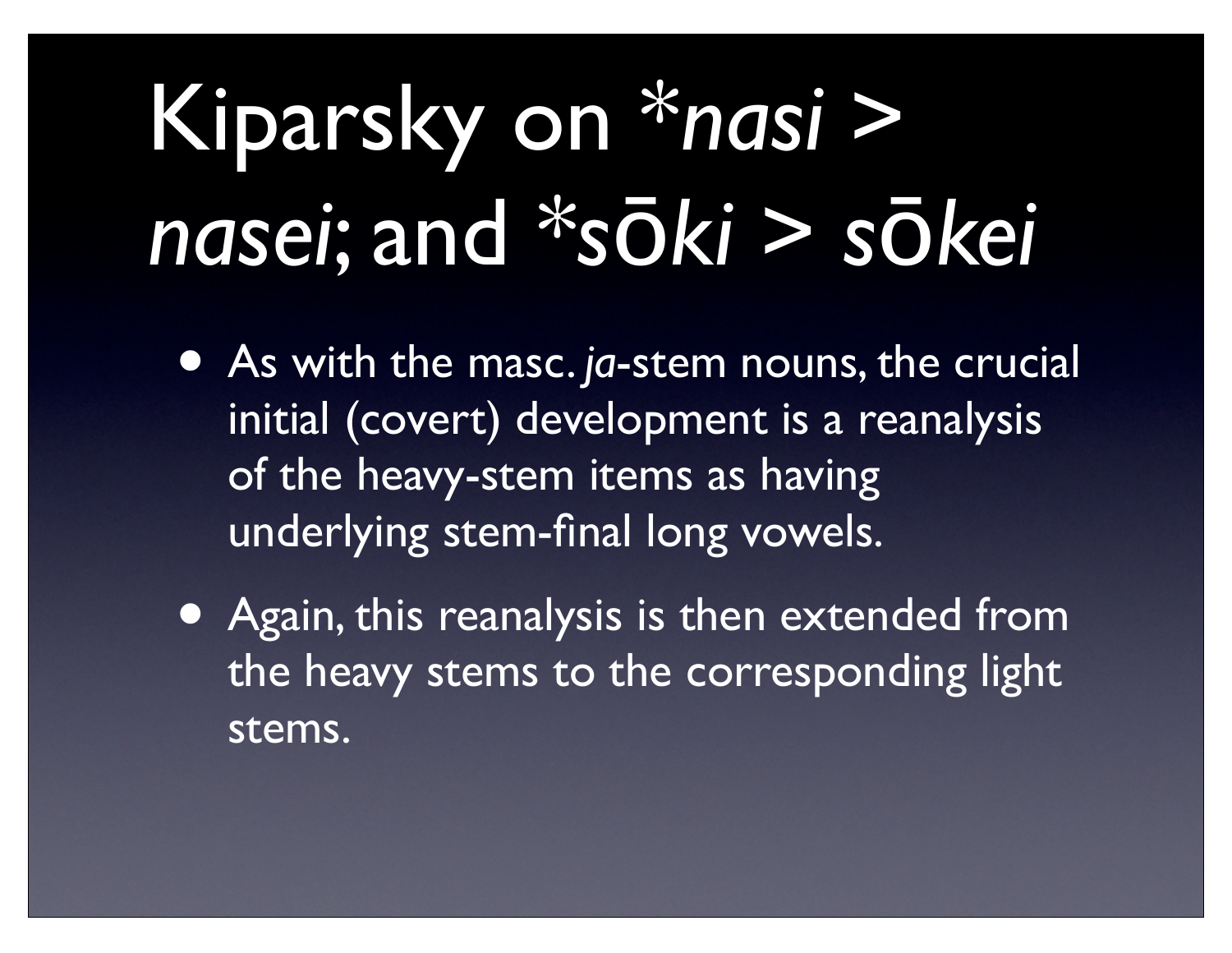#### Traditional analogical account of \**nasi* > *nasei*; and \**s*ō*ki* > *s*ō*kei*

- It is not clear that these are really analogical changes at all. (IE \**eje(C)#* > Gmc. *iji(C)#* > *ij* > ī (Gothic <ei>) regardless of syllable weight??)
- 2) If they are, Kiparsky himself offers a proportional account, rejecting it because it "could only be represented as a chain of *two* proportional analogical changes" (33)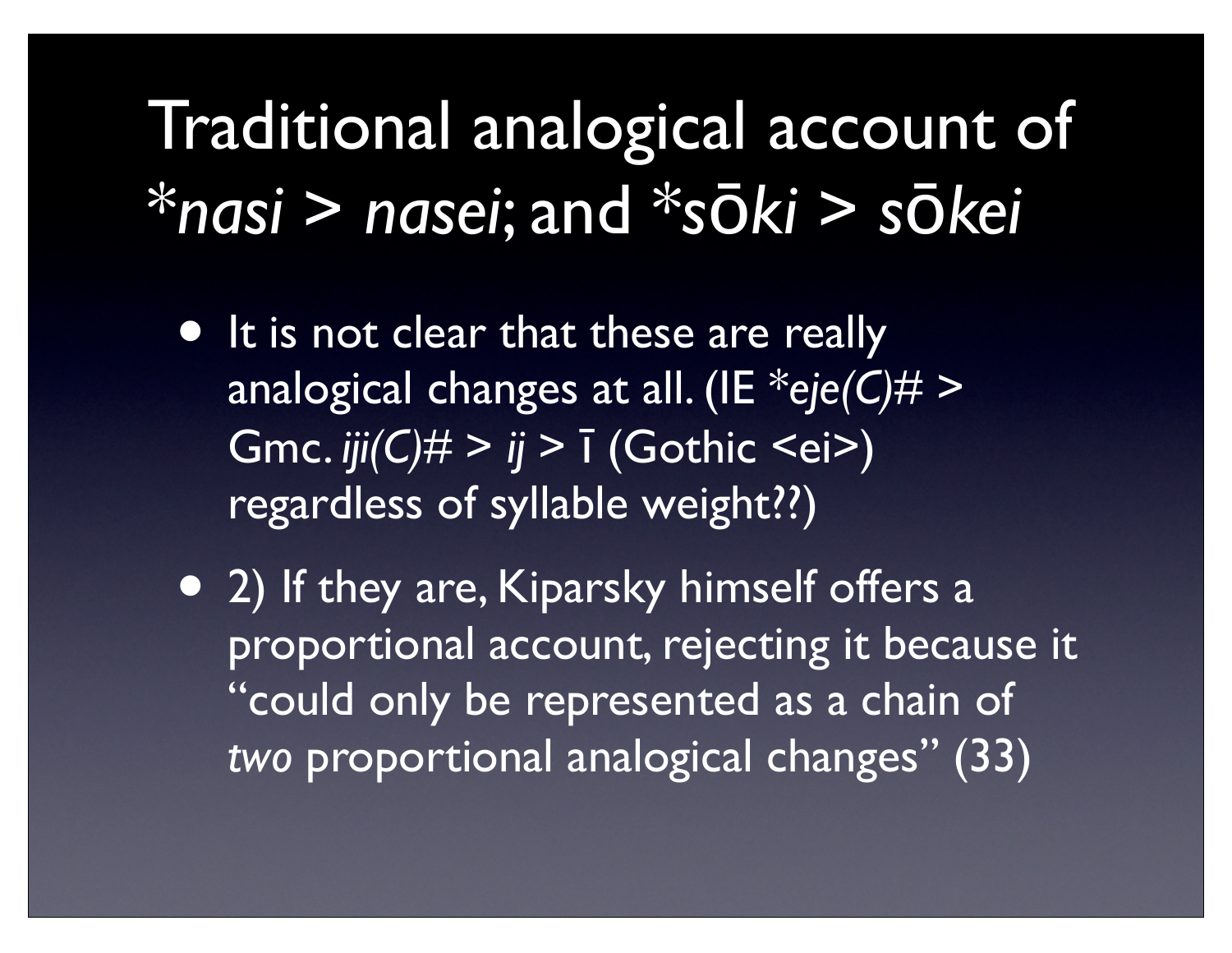#### *reikeis* > *reikjis*

• The most interesting of the 3 (alleged) changes because it results in an "exception" to Sievers' Law.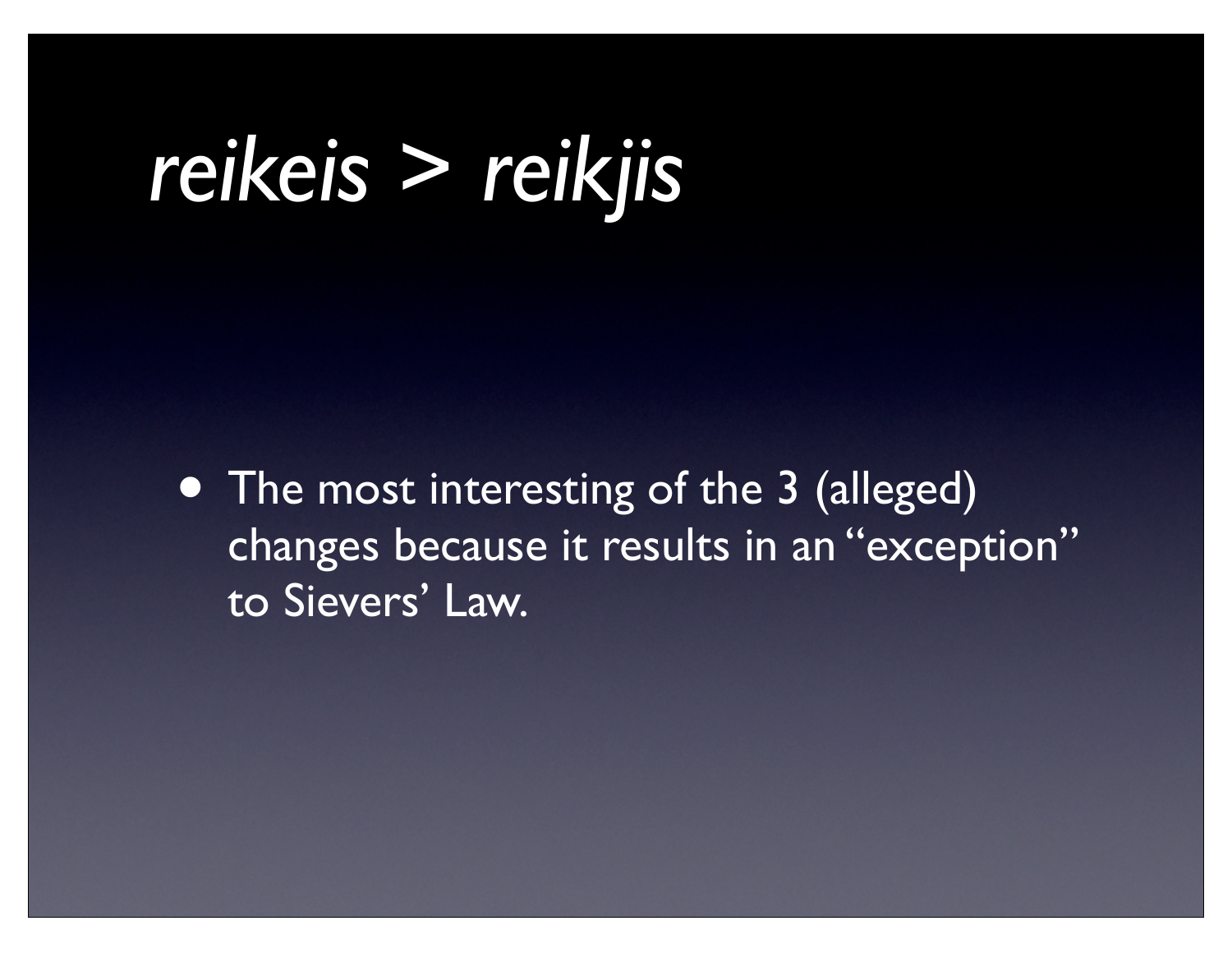# Kiparsky on *reikeis* > *reikjis* (1)

• The reanalyses in the masc. nouns and the verbs is crucial because it meant that the neuter *ja*-stems were no longer morphologically analogous to the classes where Sievers' Law remains intact.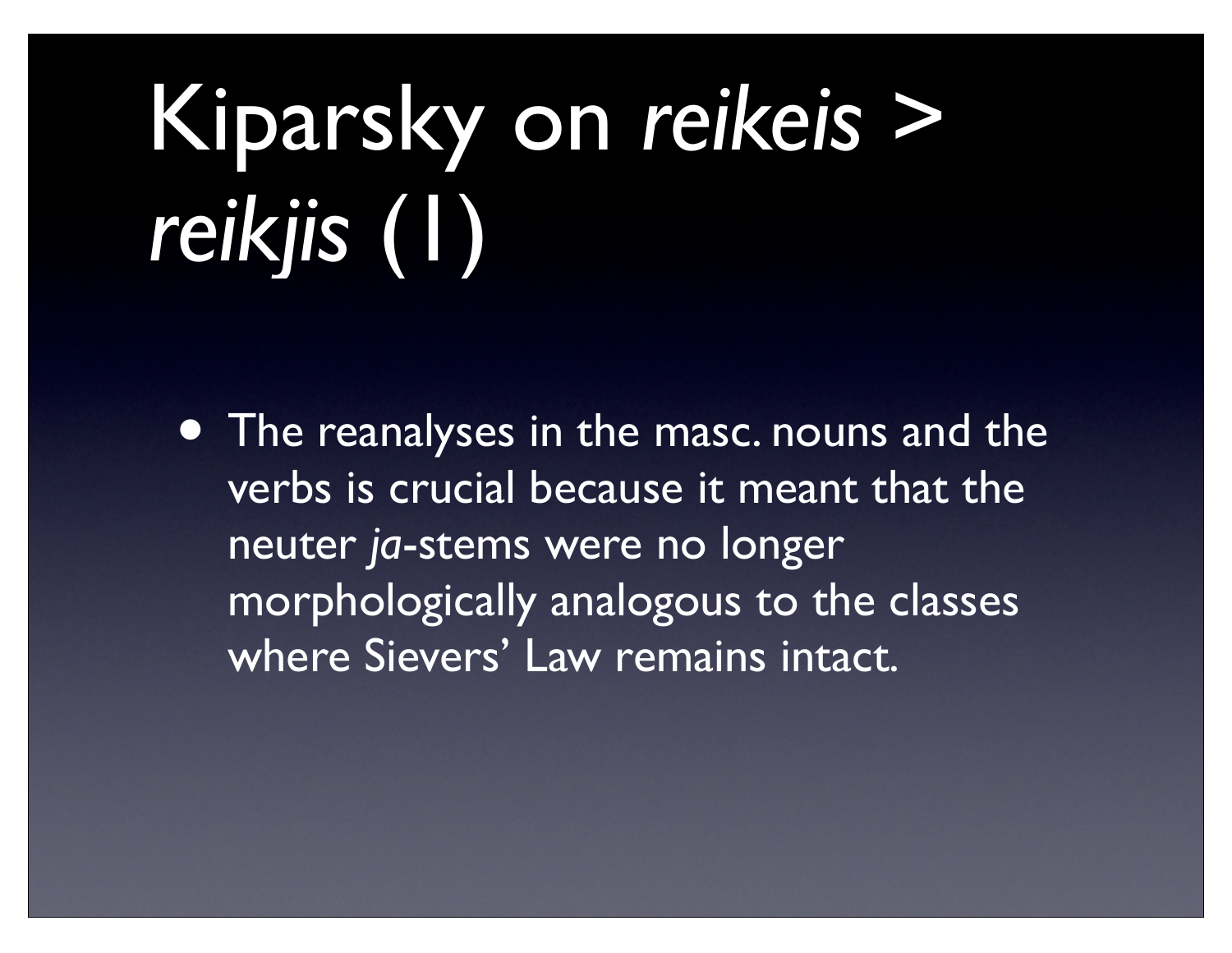# Kiparsky on *reikeis* > *reikjis* (2)

• Once again, Kiparsky sees STEM-FORM playing a crucial role: *reikeis* would be *reiki +is* (w/ stem-final *-i*); *reikjis* (*reikj+is*), with stem-final *-j* is thus preferable.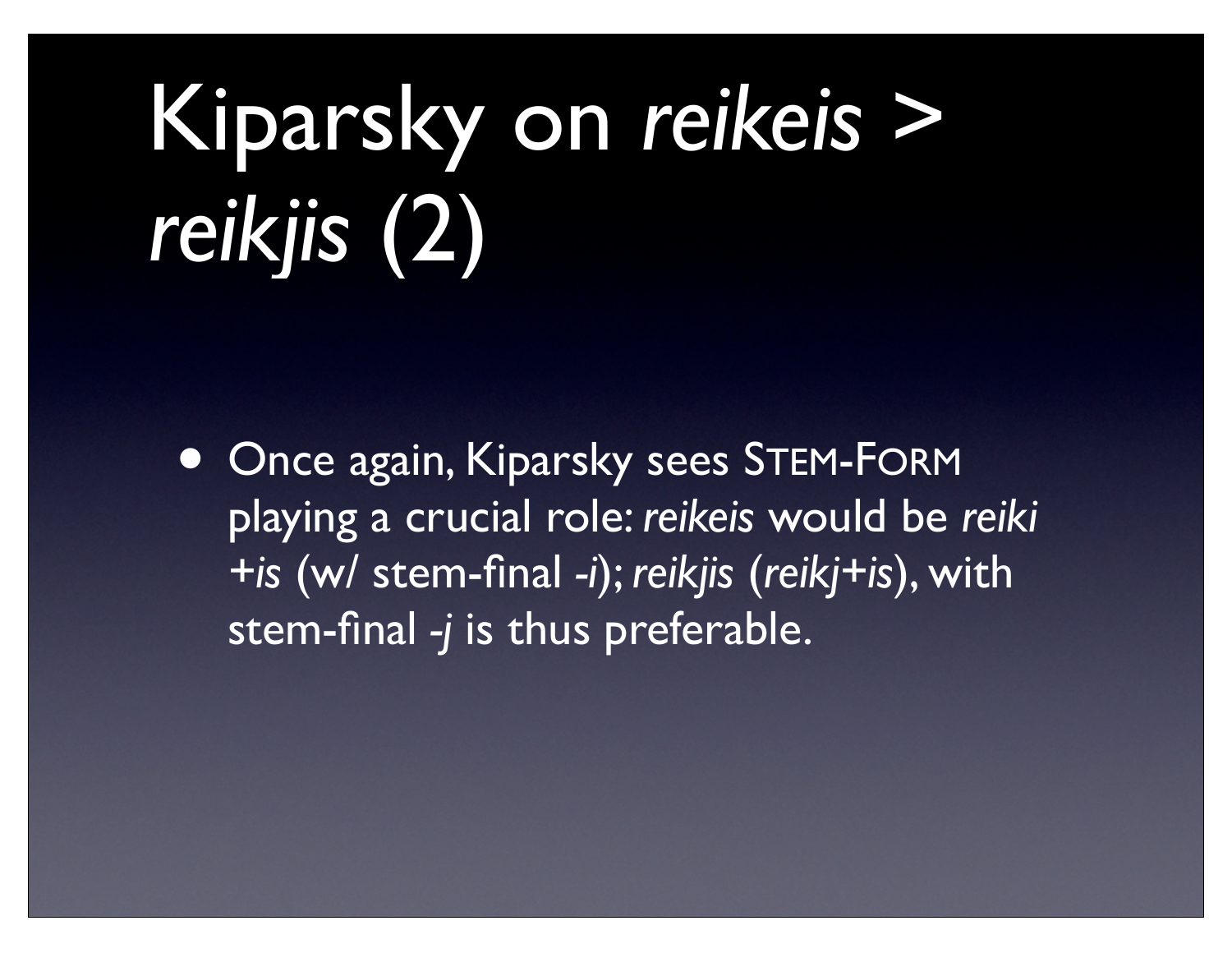#### Traditional analogical account of *reikeis* > *reikjis* (1)

• The reanalysis part of Kiparsky's account can be reformulated in terms of alternations and schematic paradigms:

|      | sg.            | pl.                     |
|------|----------------|-------------------------|
| nom. | $X_{S}$        | Xōs                     |
| gen. | $X_{S}$        | Xē                      |
| dat. | X <sub>a</sub> | $\overline{\text{Xam}}$ |
| acc. | $(\Upsilon)$   | $\overline{X}$ ans      |

Alternation:

$$
\overline{I}/\_\_C\to j/\_\_V
$$

(arrow indicates unidirectional predictability)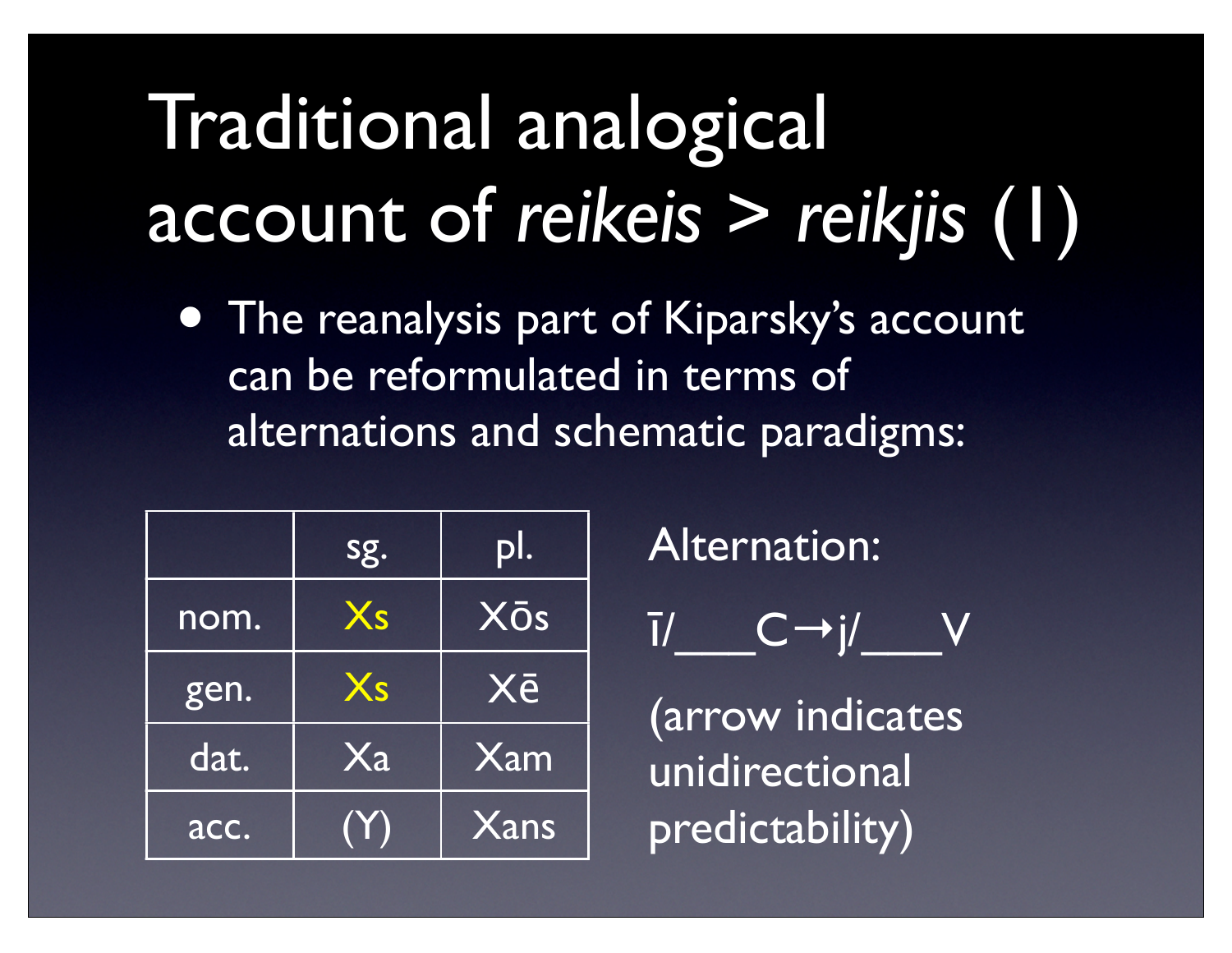#### Traditional analogical account of *reikeis* > *reikjis* (2)

- This reanalysis eliminates all evidence of the Sievers' Law condition on the stem-final *j~i* alternation.
- The output side of STEM-FORM is unnecessary.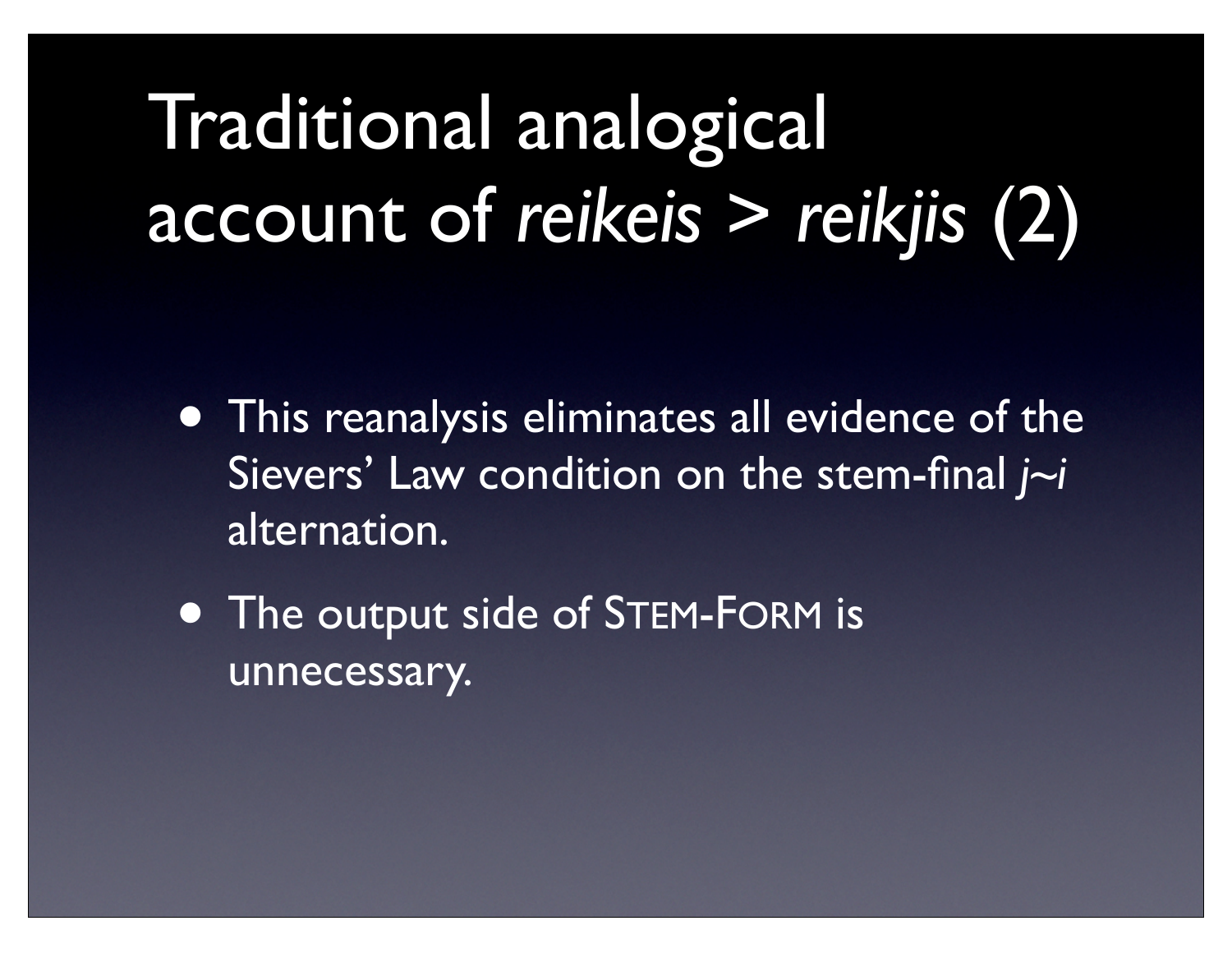## Note also the following generalization:

- The categories with -ji- after both light and heavy stems are not distinct inflectional classes in any way. They are simply stems that happen to end in *-j/-i* but are perfectly regular in their inflectional properties (neut. *ja*- stems, masc. wk. nouns and masc./neut wk. adj.)
- The categories with the light *-ji-* vs. heavy *-ei*pattern are all inflectionally distinctive is some other way as well (as in nom. sing. *haírdeis*, *harjis*).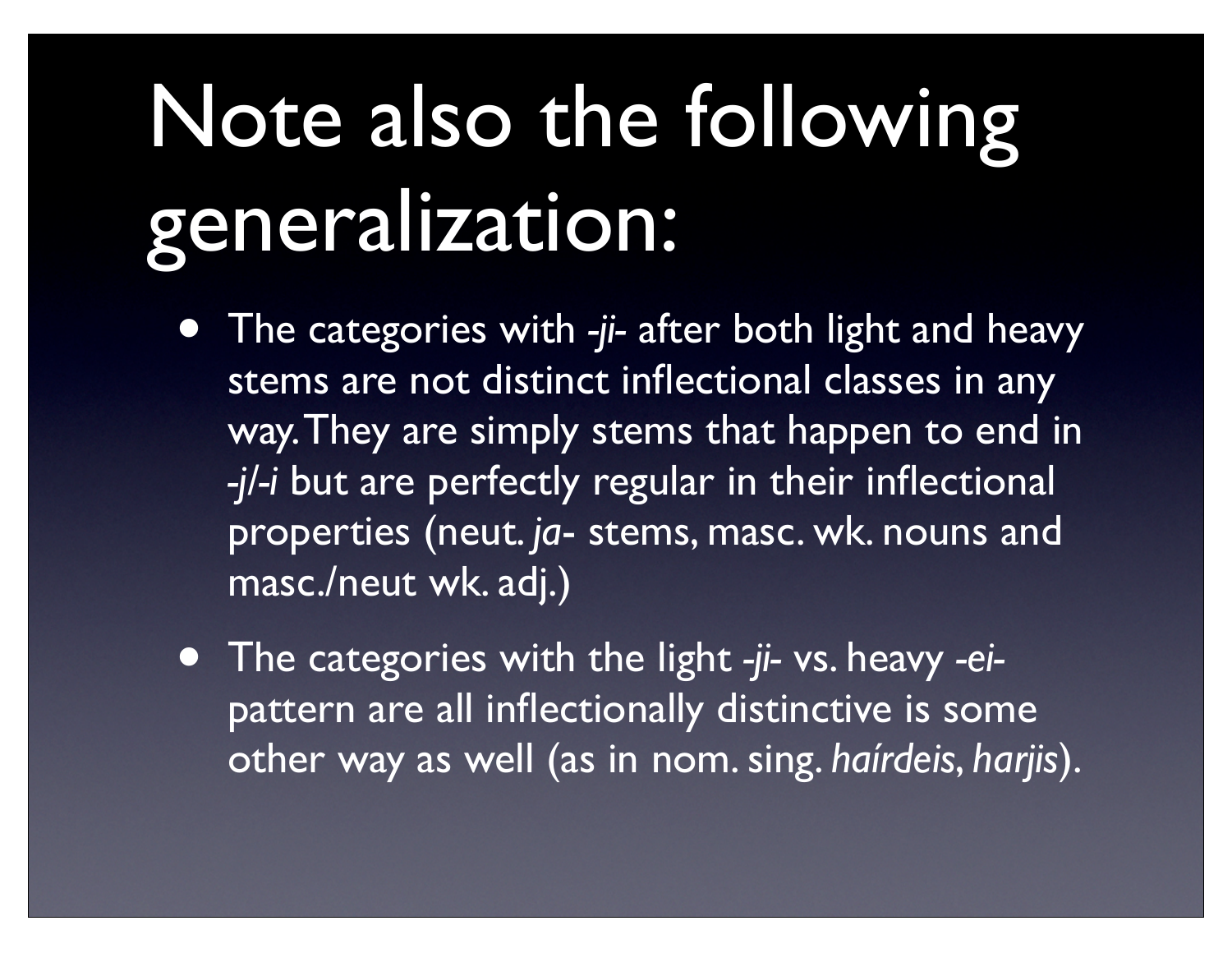## Interim conclusions: Kiparsky on Sievers' Law

- Kiparksy's insights on reanalysis are valuable, but can be captured equally well in a proportional (word-and-paradigm) model.
- The side of STEM-FORM that is unavailable to "output-oriented theories" is unnecessary.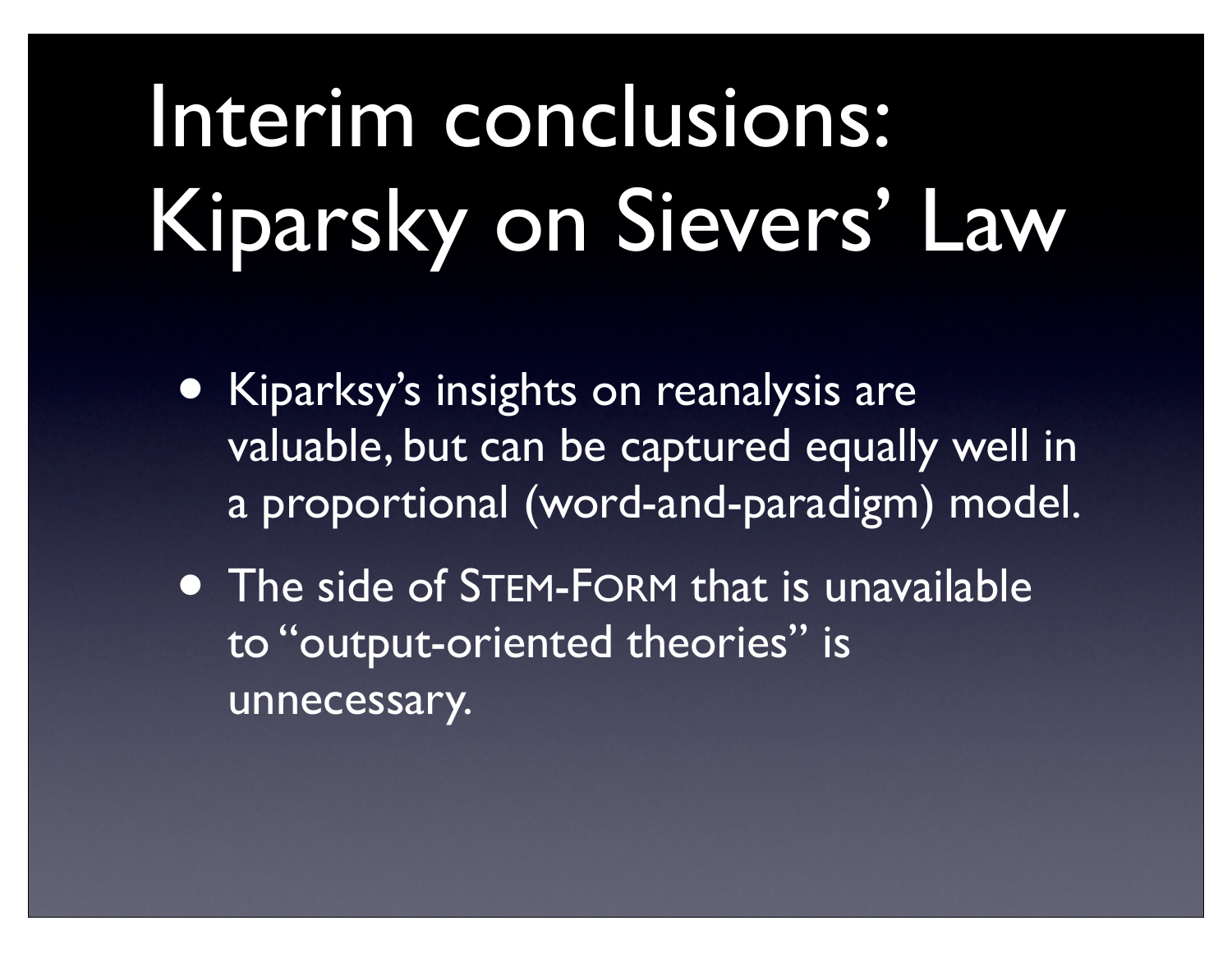#### General conclusions

• The search for analogical changes that cannot be accounted for at least as well by proportional/word-and-paradigm models of morpho(phono)logy as by theories that posit abstract underlying representations continues.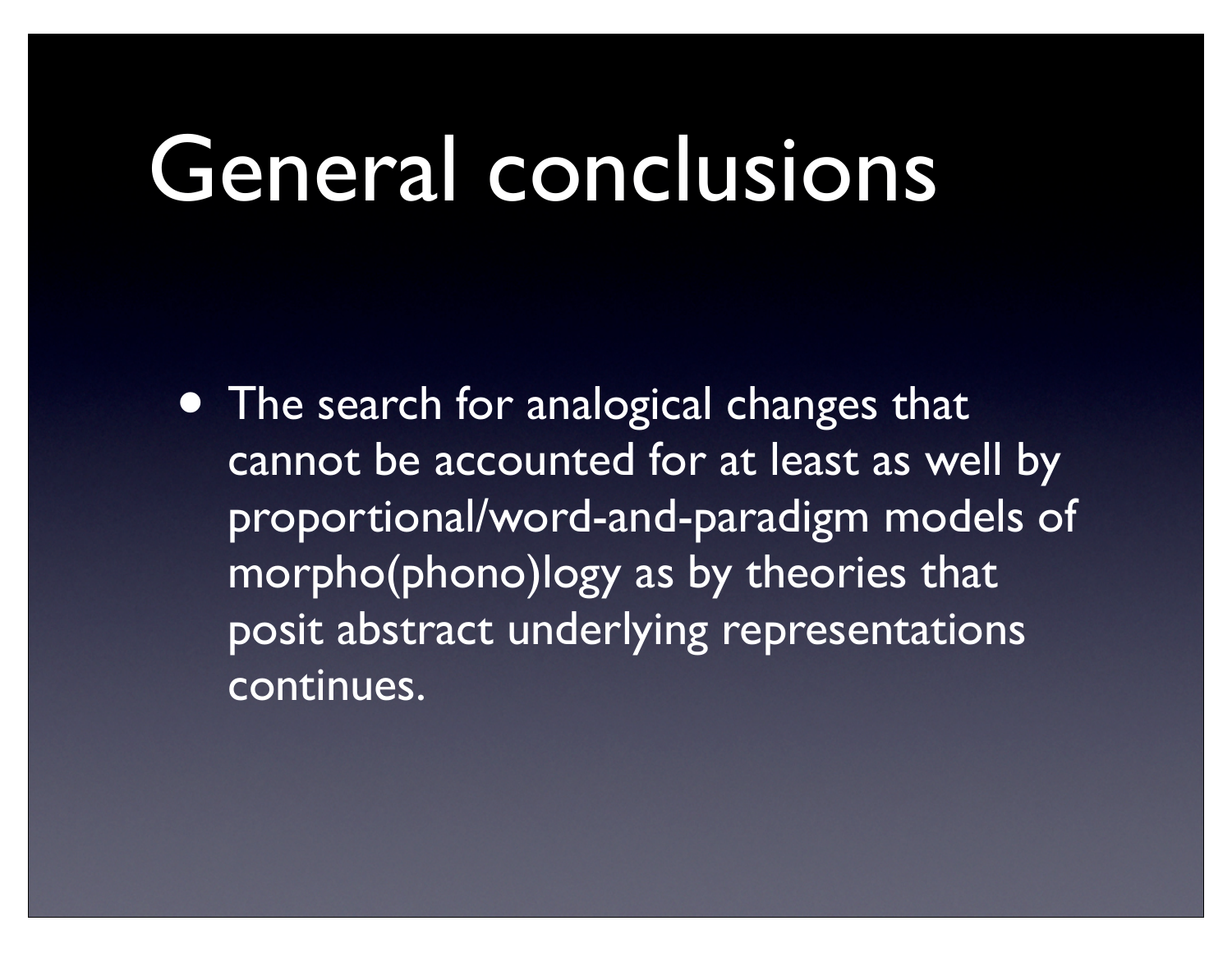#### Selected references (1):

Becker, Thomas (1990). *Analogie und morphologische Theorie,* (*Studien zur Theoretischen Linguistik* 11). Munich: Fink.

Blevins, James P. 2004. "Inflection Classes and Economy." *Explorations in Nominal Inflection*, ed. by Gereon Müller, Lutz Gunkel, and Gisela Zifonun, 41-85. New York: de Gruyter.

Blevins, James P. and Juliette Blevins, eds. 2009. *Analogy in Grammar: Form and Acquisition.* Oxford: Oxford University Press.

Bloomfield, Leonard. 1933. *Language*. New York: Holt.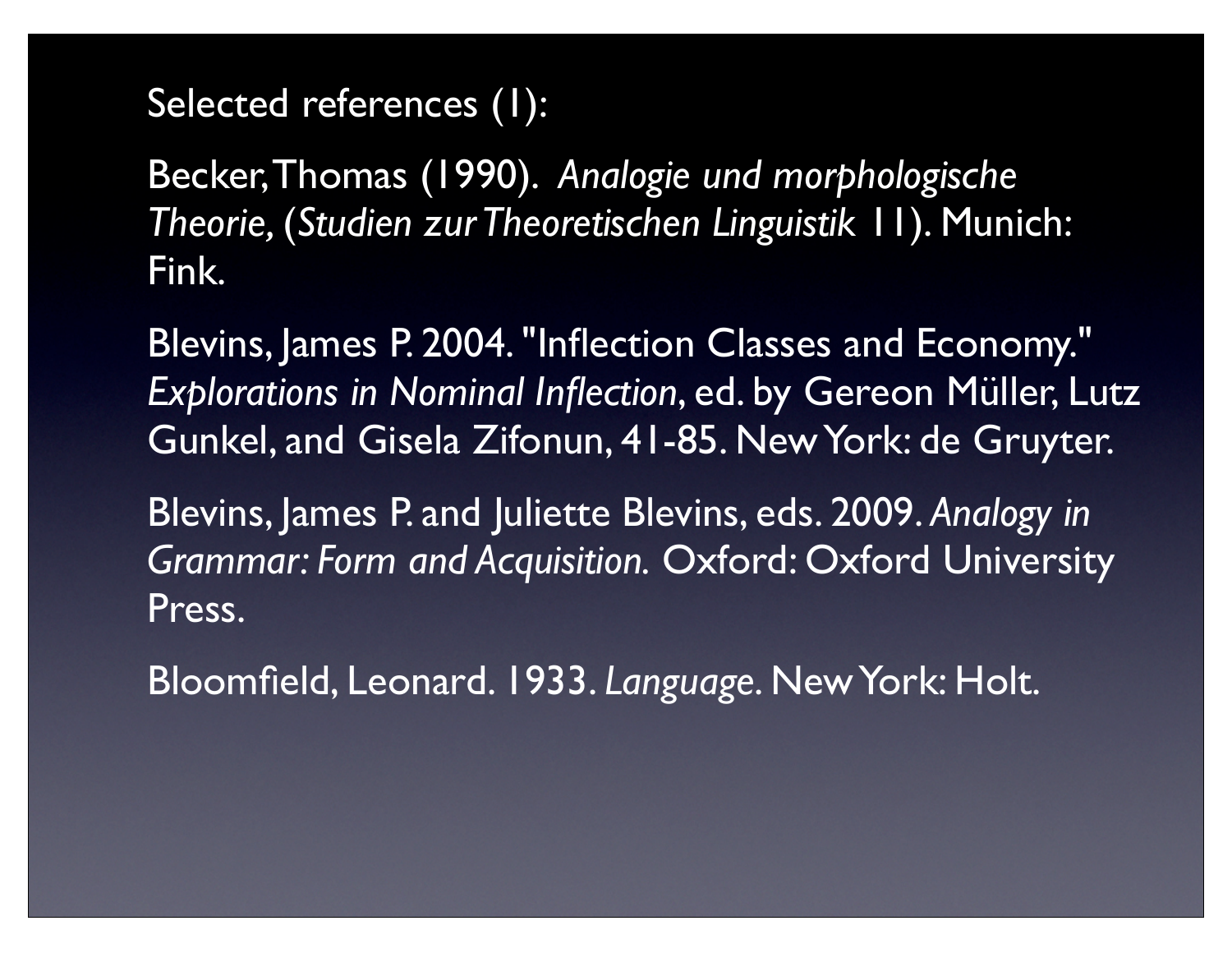#### Selected references (2):

Brugmann, Karl. 1885. *Zum heutigen Stand der Sprachwissenschaft*. Straßburg: Trübner.

Cole, Jennifer. 1995. 'The Cycle in Phonology.' The Handbook of Phonological Theory, ed. by John A. Goldsmith, 70-113. Oxford: Blackwell.

Garrett, Andrew and Juliette Blevins. 2009. 'Analogical Morphophonology'. *The Nature of the Word Studies in Honor of Paul Kiparsky*, ed. by Kristin Hanson and Sharon Inkelas, 527-545. Cambridge, MA: MIT Press.

Hale, Mark and Charles Reiss. 2008. *The Phonological Enterprise*. Oxford: Oxford University Press.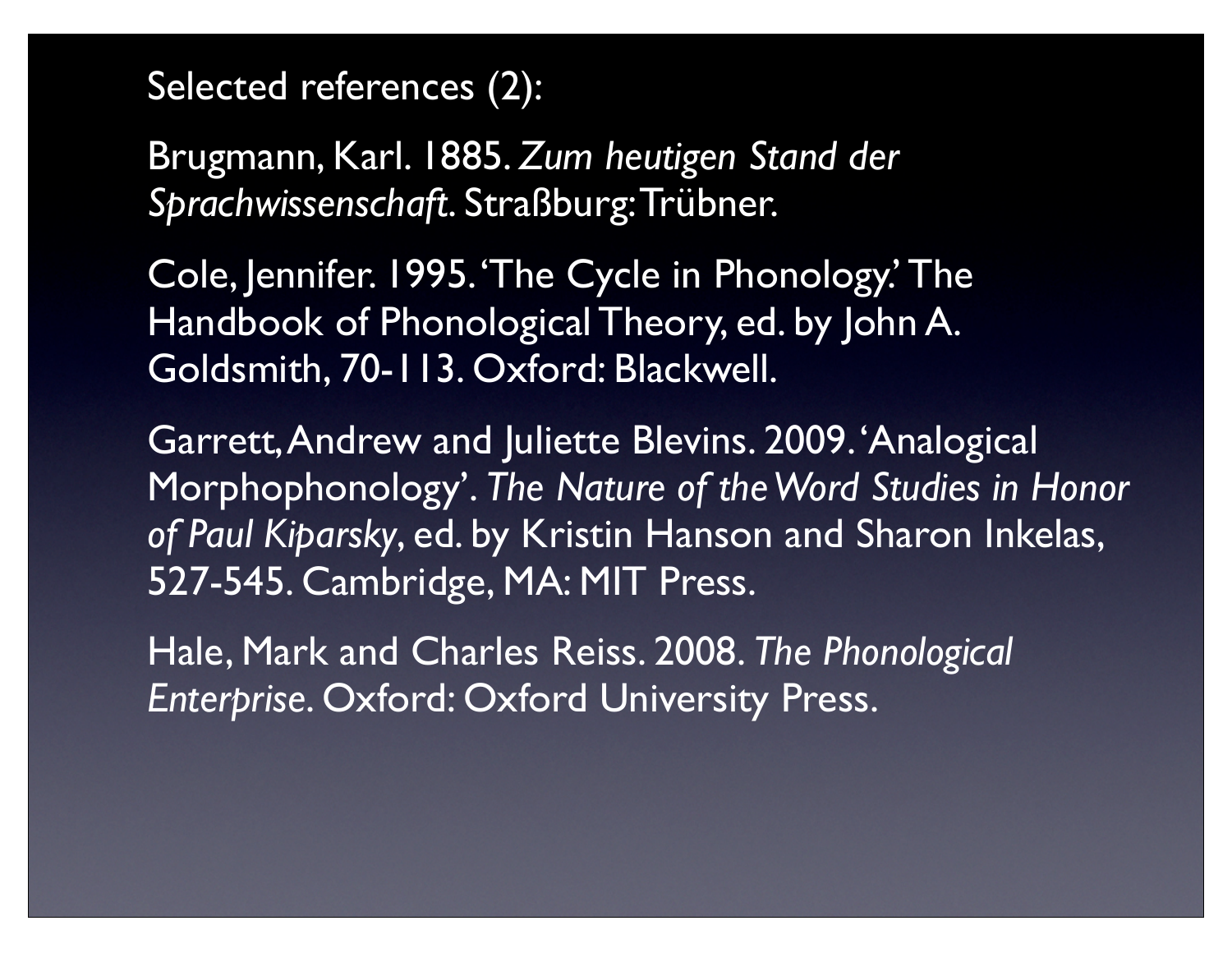#### Selected references (3):

Heusler, Andreas. 1962. *Altisländisches Elementarbuch*. Heidelberg: Winter.

Hock, Hans Henrich. 1986. *Principles of Historical Linguistics.* Berlin: Mouton de Gruyter.

Kiparsky, Paul. 1973. 'Phonological Representations.' *Three Dimensions of Linguistic Theory*, ed. by O. Fujimura 1-136, Tokyo: TEC Co.

Kiparsky, Paul. 1976. 'Abstractness, Opacity, and Global Rules.' *The Application and Ordering of Grammatical Rules*, ed. by Andreas Koutsoudas, 160-186. The Hague: Mouton.

Kiparsky, Paul (1992). 'Analogy', *International Encyclopedia of Linguistics*, vol. 1, ed. by William Bright, 56–61. New York: Oxford Univ. Press.

Kiparsky, Paul. 2000. "Analogy as optimization: 'exceptions' to Sievers' Law in Gothic." *Analogy, Levelling, Markedness*, ed. by Aditi Lahiri, 15-46. Berlin: Mouton de Gruyter.